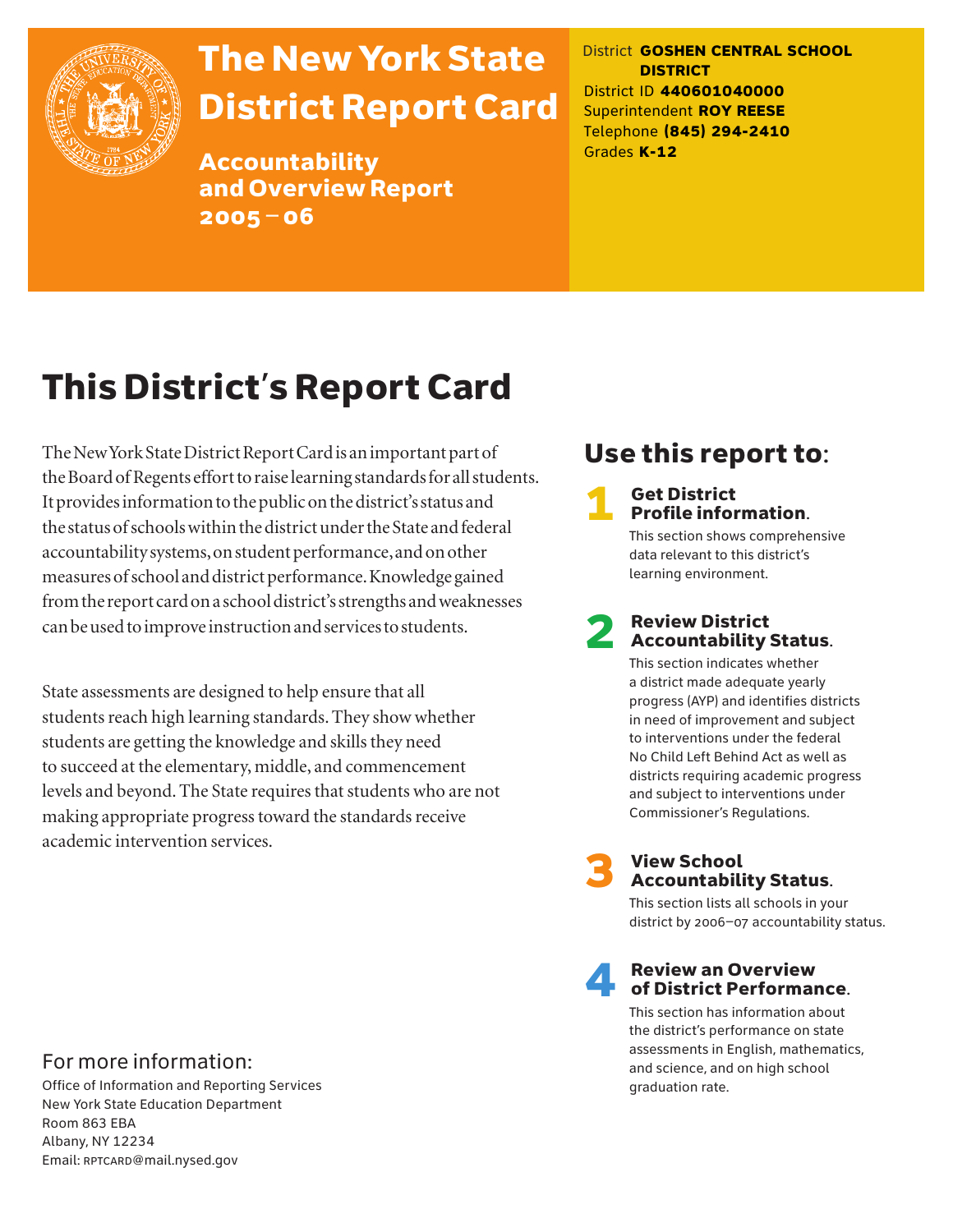## District Profile

This section shows comprehensive data relevant to this school district's learning environment, including information about enrollment, average class size, and teacher qualifications.

## Enrollment

|                            | $2003 - 04$ | $2004 - 05$ | $2005 - 06$ |
|----------------------------|-------------|-------------|-------------|
| Pre-K                      | 0           | 0           | 0           |
| Kindergarten               | 187         | 220         | 221         |
| Grade 1                    | 207         | 187         | 215         |
| Grade 2                    | 200         | 203         | 201         |
| Grade 3                    | 204         | 196         | 198         |
| Grade 4                    | 245         | 193         | 204         |
| Grade 5                    | 231         | 242         | 204         |
| Grade 6                    | 210         | 231         | 241         |
| <b>Ungraded Elementary</b> | 0           | 0           | 0           |
| Grade 7                    | 250         | 221         | 235         |
| Grade 8                    | 219         | 245         | 230         |
| Grade 9                    | 273         | 250         | 278         |
| Grade 10                   | 234         | 243         | 224         |
| Grade 11                   | 197         | 208         | 219         |
| Grade 12                   | 176         | 214         | 215         |
| <b>Ungraded Secondary</b>  | 0           | 0           | 0           |
| Total K-12                 | 2833        | 2853        | 2885        |

### Enrollment Information

*Enrollment* counts are as of Basic Educational Data System (BEDS) day, which is typically the first Wednesday of October of the school year. Students who attend BOCES programs on a part-time basis are included in a district's enrollment. Students who attend BOCES on a full-time basis or who are placed full time by the district in an out-of-district placement are not included in a district's enrollment. Students classified by districts as "pre-first" are included in first grade counts.

### Average Class Size

|                       | $2003 - 04$ | $2004 - 05$ | $2005 - 06$ |
|-----------------------|-------------|-------------|-------------|
| <b>Common Branch</b>  | 24          | 24          | 23          |
| Grade 8               |             |             |             |
| English               | 20          | 23          | 21          |
| <b>Mathematics</b>    | 20          | 23          | 21          |
| Science               | 21          | 24          | 22          |
| <b>Social Studies</b> | 20          | 23          | 22          |
| Grade 10              |             |             |             |
| English               | 22          | 24          | 21          |
| <b>Mathematics</b>    | 21          | 23          | 19          |
| Science               | 22          | 22          | 22          |
| <b>Social Studies</b> | 25          | 24          | 21          |

### Average Class Size Information

*Average Class Size* is the total registration in specified classes divided by the number of those classes with registration. *Common Branch* refers to self-contained classes in Grades 1–6.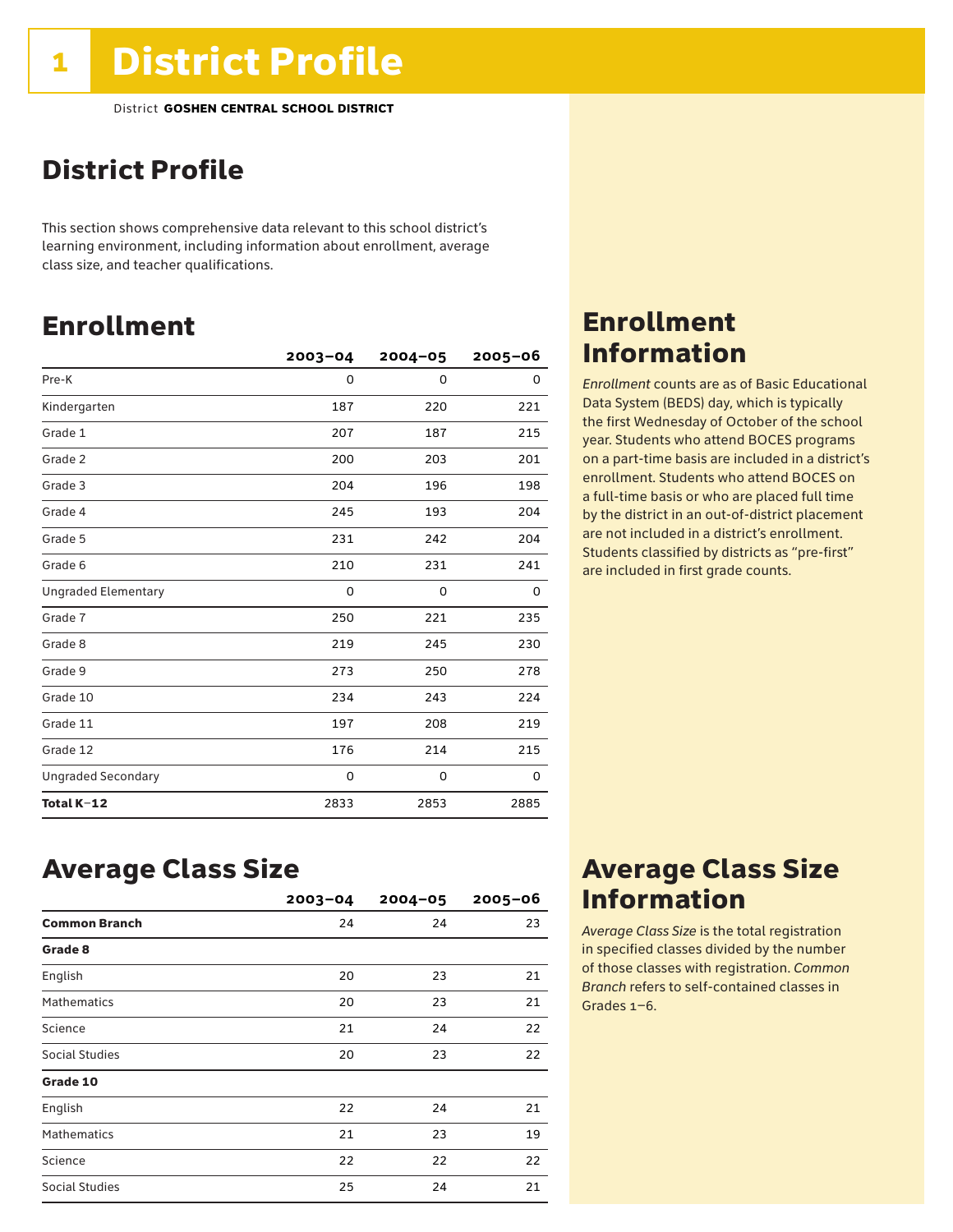## Demographic Factors

|                                  |      | $2003 - 04$   | $2004 - 05$    |     |      | 2005-06 |
|----------------------------------|------|---------------|----------------|-----|------|---------|
|                                  | #    | $\frac{0}{0}$ | #              | %   | #    | %       |
| Eligible for Free Lunch          | 179  | 6%            | 212            | 7%  | 180  | 6%      |
| Reduced-Price Lunch              | 99   | 3%            | 117            | 4%  | 89   | 3%      |
| Student Stability*               |      | N/A           |                | N/A |      | N/A     |
| Limited English Proficient       | 36   | 1%            | 58             | 2%  | 63   | 2%      |
| <b>Racial/Ethnic Origin</b>      |      |               |                |     |      |         |
| American Indian or Alaska Native | 6    | 0%            | $\overline{7}$ | 0%  | 8    | 0%      |
| <b>Black or African American</b> | 131  | 5%            | 134            | 5%  | 125  | 4%      |
| Hispanic or Latino               | 220  | 8%            | 232            | 8%  | 273  | 9%      |
| Asian or Native                  | 52   | 2%            | 60             | 2%  | 65   | 2%      |
| Hawaiian/Other Pacific Islander  |      |               |                |     |      |         |
| White                            | 2424 | 86%           | 2420           | 85% | 2414 | 84%     |

 \* Not available at the district level.

### Attendance and Suspensions

|                            |    | $2002 - 03$   |    | $2003 - 04$   | $2004 - 05$ |     |
|----------------------------|----|---------------|----|---------------|-------------|-----|
|                            | #  | $\frac{0}{6}$ | #  | $\frac{0}{0}$ | #           | %   |
| Annual Attendance Rate     |    | 95%           |    | 96%           |             | 95% |
| <b>Student Suspensions</b> | 96 | N/A           | 77 | 3%            | 76          | 3%  |

### Demographic Factors Information

*Eligible for Free Lunch* and *Reduced*-*Price Lunch* percentages are determined by dividing the number of approved lunch applicants by the Basic Educational Data System (BEDS) enrollment in full-day kindergarten through Grade 12. *Eligible for Free Lunch* and *Limited English Proficient* counts are used to determine *Similar Schools* groupings within a *Need*/*Resource Capacity* category.

### Attendance and Suspensions Information

*Annual Attendance Rate* is determined by dividing the school district's total actual attendance by the total possible attendance for a school year. A district's actual attendance is the sum of the number of students in attendance on each day the district's schools were open during the school year. Possible attendance is the sum of the number of enrolled students who should have been in attendance on each day schools were open during the school year. *Student Suspension* rate is determined by dividing the number of students who were suspended from school (not including in-school suspensions) for one full day or longer anytime during the school year by the Basic Educational Data System (BEDS) day enrollments for that school year. A student is counted only once, regardless of whether the student was suspended one or more times during the school year.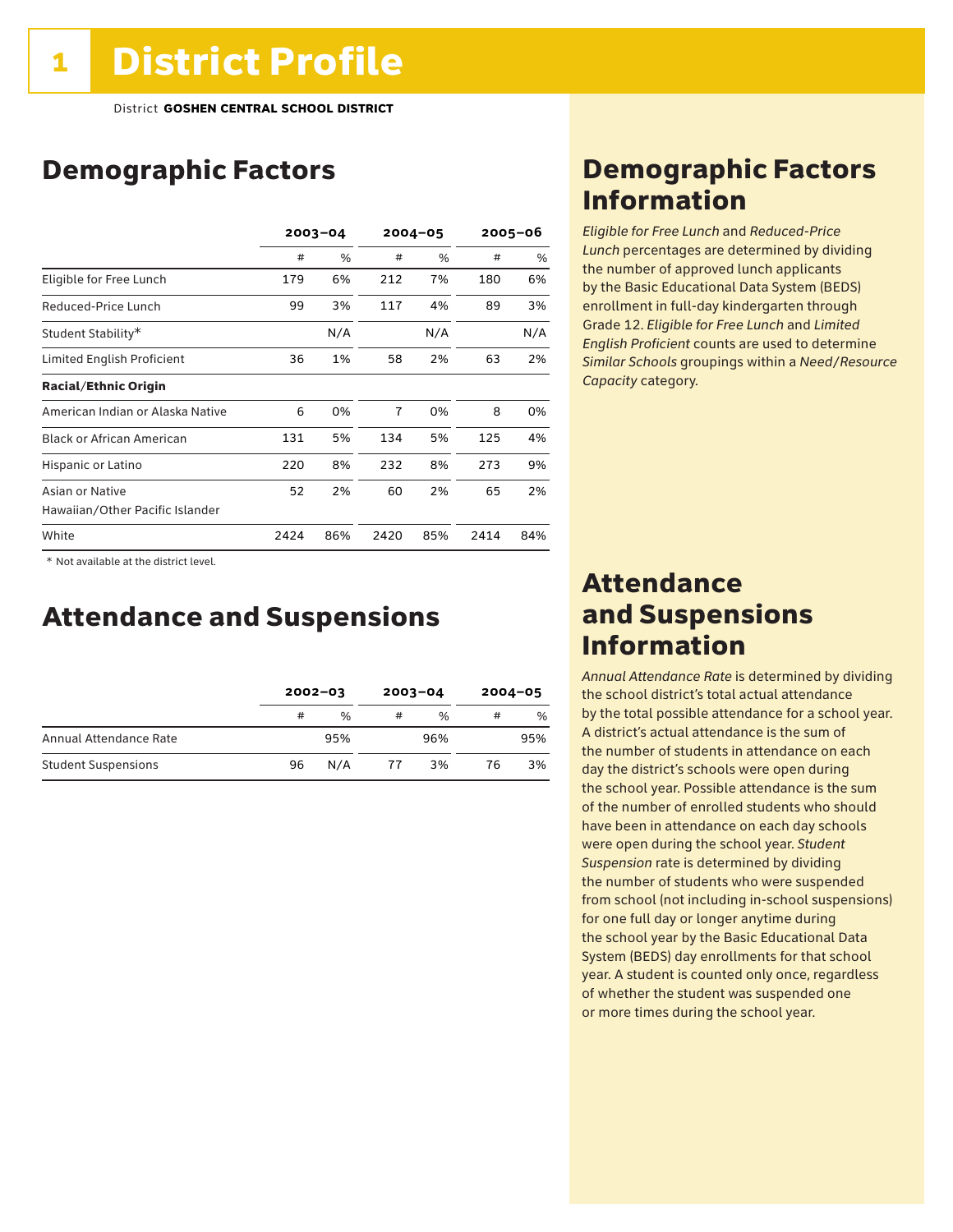## Teacher Qualifications

|                                                                                         | $2003 - 04$ | $2004 - 05$  | $2005 - 06$ |
|-----------------------------------------------------------------------------------------|-------------|--------------|-------------|
| <b>Core Classes Not Taught</b><br>by Highly Qualified Teachers                          |             |              |             |
| <b>Total Number of Core Classes</b>                                                     | 451         | 519          | 750         |
| Percent Not Taught by<br><b>Highly Qualified Teachers</b>                               | 10%         | 1%           | 1%          |
| <b>Teachers with</b><br><b>No Valid Teaching Certificate</b>                            |             |              |             |
| <b>Total Number of Teachers</b>                                                         | 3           | 1            | 5           |
| Percent with No Valid<br><b>Teaching Certificate</b>                                    | 1%          | 0%           | 2%          |
| <b>Individuals Teaching</b><br><b>Out of Certification</b>                              |             |              |             |
| Number of Teachers                                                                      | 5           | $\mathbf{1}$ | 5           |
| Percentage of Total                                                                     | 2%          | 0%           | 2%          |
| <b>Percent of Teachers with</b><br><b>Master's Degree Plus 30 Hours</b><br>or Doctorate | 20%         | 23%          | 20%         |

### Staff Counts

|                                       | $2003 - 04$ | $2004 - 05$ | $2005 - 06$ |
|---------------------------------------|-------------|-------------|-------------|
| <b>Total Teachers</b>                 | 218         | 215         | 221         |
| <b>Total Other Professional Staff</b> | 20          | 22          | 28          |
| Total Paraprofessionals*              | 43          | 44          | 42          |
| <b>Assistant Principals</b>           | 2           |             |             |
| Principals                            | 4           |             |             |

 $*$  Not available at the school level.

### Teacher Qualifications Information

To be *Highly Qualified*, a teacher must have at least a Bachelor's degree, be certified to teach in the subject area, and show subject matter competency. The number of *Individuals Teaching Out of Certification* is the number doing so more than on an incidental basis; that is, teaching for five or fewer periods per week outside certification.

### Staff Counts Information

*Other Professionals* includes administrators, guidance counselors, school nurses, psychologists, and other professionals who devote more than half of their time to non-teaching duties. Teachers who are shared between buildings within a district are reported on the district report only.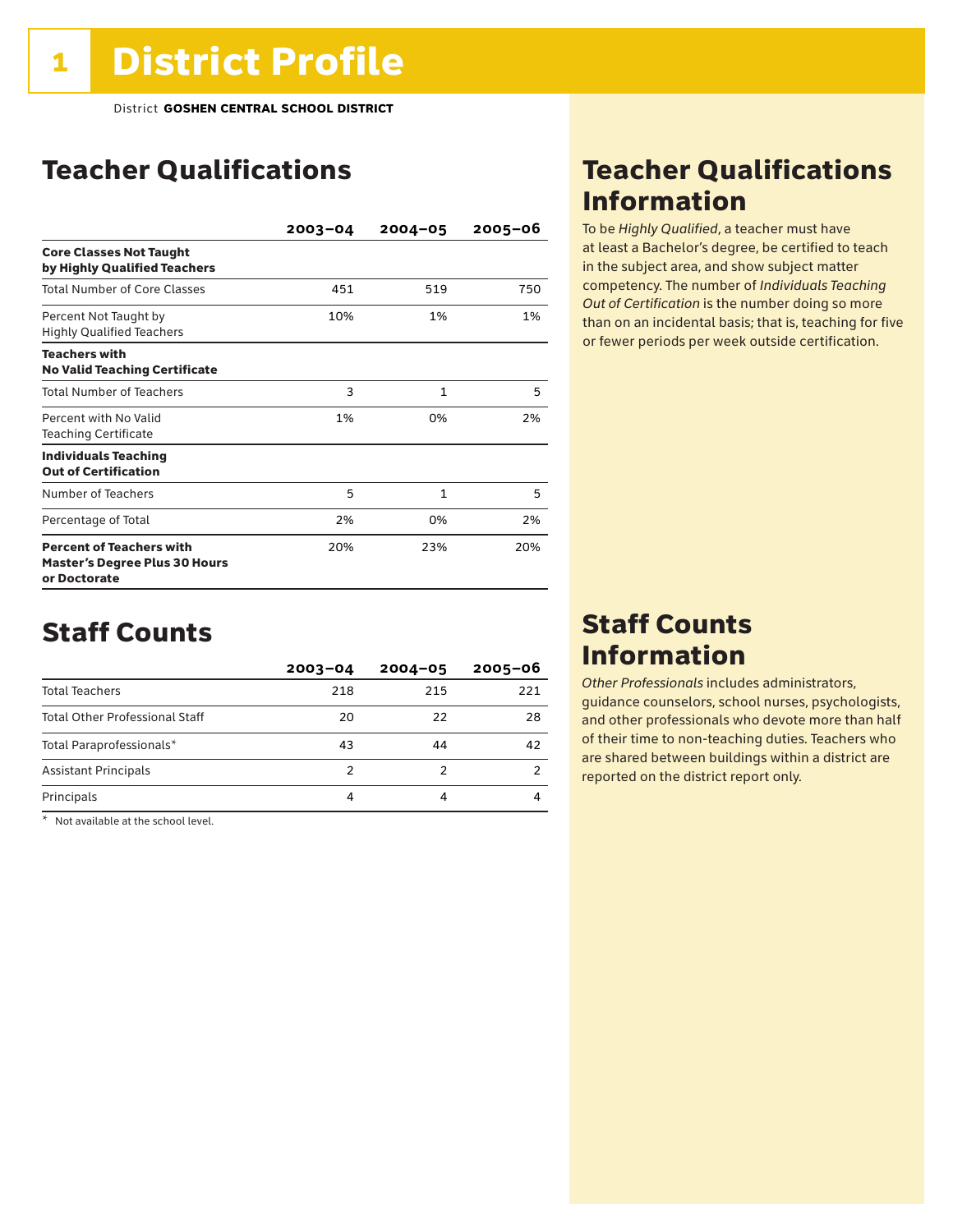## Understanding How Accountability Works in New York State

The federal No Child Left Behind (NCLB) Act requires that states develop and report on measures of student proficiency in 1) English language arts (ELA), in 2) mathematics, and on 3) a third indicator. In New York State in 2005–06, the third indicator is science at the elementary/middle level and graduation rate at the secondary level. Schools or districts that prove student proficiency on these measures are making Adequate Yearly Progress (AYP).

For more information about accountability in New York State, visit: www.emsc.nysed.gov/irts/accountability/home.shtml.

### 1 English Language Arts (ELA)

To make AYP in ELA, every accountability group must make AYP. For a group to make AYP, it must meet the participation *and* the performance criteria.

### A Participation Criterion

At the elementary/middle level, 95 percent of Grades 3–8 students enrolled during the test administration period in each group with 40 or more students must be tested on the New York State Testing Program (NYSTP) in ELA or, if appropriate, the New York State English as a Second Language Achievement Test (NYSESLAT), or the New York State Alternate Assessment (NYSAA) in ELA. At the secondary level, 95 percent of seniors in 2005–06 in each accountability group with 40 or more students must have taken an English examination that meets the students' graduation requirement.

#### B Performance Criterion

At the elementary/middle level, the Performance Index (PI) of each group with 30 or more continuously enrolled tested students must equal or exceed its Effective Annual Measurable Objective (AMO) or the group must make Safe Harbor. At the secondary level, the PI of each group in the 2002 cohort with 30 or more members must equal or exceed its Effective AMO or the group must make Safe Harbor. To make Safe Harbor, the PI of the group must equal or exceed its Safe Harbor Target and the group must meet the qualification for Safe Harbor.

english language arts

mathematics **third indicator** 

### 2 Mathematics

The same criteria for making AYP in ELA apply to mathematics. At the elementary/middle level, the measures used to determine AYP are the NYSTP and the NYSAA in mathematics. At the secondary level, the measures are mathematics examinations that meet the students' graduation requirement.

### 3 Third Indicator

In addition to English language arts and mathematics, the school must also make AYP in a third area of achievement. This means meeting the criteria in science at the elementary/middle level and the criteria in graduation rate at the secondary level.

Elementary/Middle-Level Science: To make AYP, the All Students group must meet the participation criterion *and* the performance criterion.

#### A Participation Criterion

Eighty percent of students in Grades 4 and/or 8 enrolled during the test administration period in the All Students group, if it has 40 or more students, must be tested on an accountability measure. In Grade 4, the measures are the Grade 4 elementary-level science test and the Grade 4 NYSAA in science. In Grade 8 science, the measures are the Grade 8 middle-level science test, Regents science examinations, and the Grade 8 NYSAA in science.

#### B Performance Criterion

The PI of the All Students group must equal or exceed the State Science Standard (100) or the Science Progress Target.

Qualifying for Safe Harbor in Elementary/Middle-Level ELA and Math: To qualify, the PI must equal or exceed the State Science Standard or the Science Progress Target in elementary/middle-level science for that group.

Secondary-Level Graduation Rate: For a school to make AYP in graduation rate, the percent of students in the 2001 graduation-rate cohort in the All Students group earning a high school diploma by August 31, 2005 must equal or exceed the Graduation-Rate Standard (55%) or the Graduation-Rate Progress Target.

Qualifying for Safe Harbor in Secondary-Level ELA and Math: To qualify, the percent of the 2001 graduation-rate cohort earning a local diploma by August 31, 2005 must equal or exceed the Graduation-Rate Standard (55%) or the Graduation-Rate Progress Target for that group.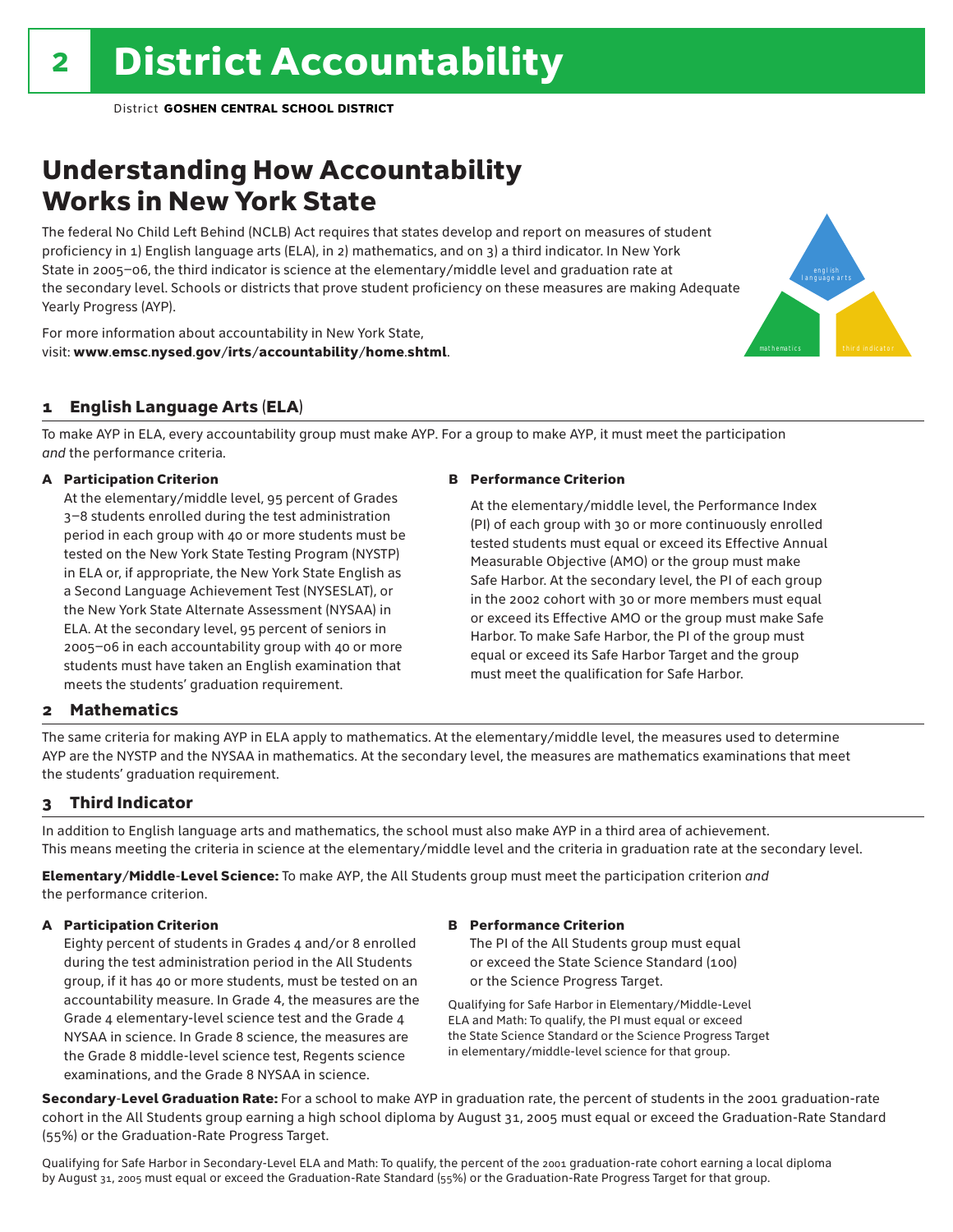## Useful Terms for Understanding Accountability

### Accountability Cohort

The 2002 school accountability cohort consists of all students who first entered Grade 9 anywhere in the 2002–03 school year, and all ungraded students with disabilities who reached their seventeenth birthday in the 2002–03 school year, who were enrolled on October 6, 2005 and did not transfer to a diploma granting program. Students who earned a high school equivalency diploma or enrolled in an approved high school equivalency preparation program by June 30, 2006, are not included in the 2002 school accountability cohort. The 2002 district accountability cohort consists of all students in each school accountability cohort plus students who transferred within the district after BEDS day plus students who were placed outside the district by the Committee on Special Education or district administrators and who met the other requirements for cohort membership. Cohort is defined in Section 100.2 (p) (16) of the Commissioner's Regulations.

### Adequate Yearly Progress (AYP)

Adequate Yearly Progress (AYP) indicates satisfactory progress by a district or a school toward the goal of proficiency for all students.

### Annual Measurable Objective (AMO)

The Annual Measurable Objective (AMO) is the Performance Index (PI) value that signifies that an accountability group is making satisfactory progress toward the goal that 100 percent of students will be proficient in the State's learning standards for English language arts and mathematics by 2013–14. The secondary-level AMO will be increased as specified in  $CR100.2(p)(14)$  and will reach 200 in 2013-14. (See Effective AMO for further information.)

### Continuously Enrolled Students

At the elementary/middle level, continuously enrolled students are those enrolled in the school or district on BEDS day (usually the first Wednesday in October) of the school year until the test administration period. At the secondary level, all students who meet the criteria for inclusion in the accountability cohort are considered to be continuously enrolled.

### Effective Annual Measurable Objective (Effective AMO)

The Effective Annual Measurable Objective (Effective AMO) is the Performance Index (PI) value that each accountability group within a school or district is expected to achieve to make Adequate Yearly Progress (AYP). The Effective AMO is the lowest PI that an accountability group of a given size can achieve in a subject for the group's PI not to be considered significantly different from the AMO for that subject. If an accountability group's PI equals or exceeds the Effective AMO, it is considered to have made AYP. A more complete definition of Effective AMO and a table showing the PI values that each group size must equal or exceed to make AYP are available at www.emsc.nysed.gov/irts.

### Performance Index (PI)

Performance Index is a value from 0 to 200 that is assigned to an accountability group, indicating how that group performed on a required State test (or approved alternative) in English language arts, mathematics, or science. Student scores on the tests are converted to four performance levels, from Level 1 (indicating no proficiency) to Level 4 (indicating advanced proficiency). At the elementary/middle level, the PI is calculated using the following equation:

100 × [(Count of Continuously Enrolled Tested Students Performing at Levels 2, 3, and 4 + the Count at Levels 3 and  $4$ ) ÷ Count of All Continuously Enrolled Tested Students]

At the secondary level, the PI is calculated using the following equation:

100 × [(Count of Cohort Members Performing at Levels 2, 3, and  $4 +$  the Count at Levels 3 and  $4$ ) ÷ Count of All Cohort Members]

A list of tests used to measure student performance for accountability is available at www.emsc.nysed.gov/irts.

### Progress Target

For accountability groups below the State Standard in science or graduation rate, the Progress Target is an alternate method for making Adequate Yearly Progress (AYP) or qualifying for Safe Harbor in English language arts and mathematics based on improvement over the previous year's performance.

### Safe Harbor

Safe Harbor provides an alternate means to demonstrate Adequate Yearly Progress (AYP) for accountability groups that do not achieve their Effective Annual Measurable Objectives (AMOs) in English or mathematics.

### Safe Harbor Targets

The original 2005–06 safe harbor targets were calculated using the following equation:

2005–06 PI + (200 – the 2005–06 PI) × 0.10

The resulting targets were adjusted so that their proportion of the 2005–06 AMO was the same as the original target's proportion of the 2004–05 AMO.

### Science Progress Target

The elementary/middle-level 2005–06 Science Progress Target is calculated by adding one point to the 2004–05 PI. The 2006–07 Science Progress Target is calculated by adding one point to the 2005–06 PI. The 2006–07 target is provided for groups whose PI was below the State Science Standard in 2005–06.

### Science Standard

The criterion value that represents a minimally satisfactory performance in science. In 2005–06, the State Science Standard at the elementary/middle level is a Performance Index (PI) of 100. The Commissioner may raise the State Science Standard at his discretion in future years.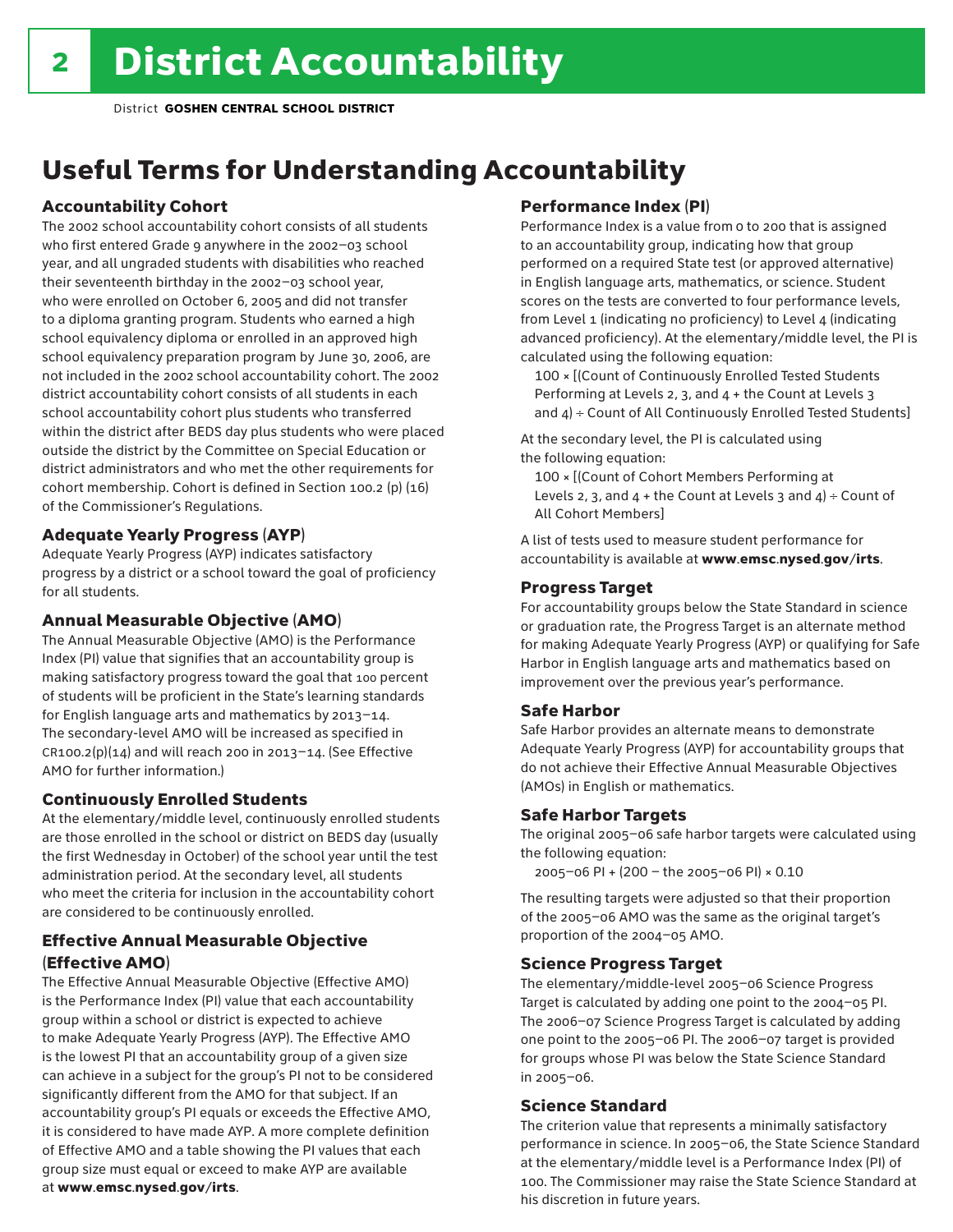## Understanding Your District Accountability Status

The list below defines the district status categories applied to each accountability measure under New York State's district accountability system, which is divided into a Federal Title I component and a State component. Accountability measures for districts are English language arts (ELA), mathematics, elementary/middle-level science, and graduation rate. A district may be assigned a different status for different accountability measures. The overall status of a district is the status assigned to the district for the accountability measure with the most advanced designation in the hierarchy. If the district receives Title I funds, it is the most advanced designation in the Title I hierarchy, unless the district is in good standing under Title I but identified as DRAP under the State hierarchy. A district that does not receive Title I funding in a school year does not have a federal status in that year; however, all districts receive a state status even if they do not receive Title I funding. Consequences for districts not in good standing can be found at: www.emsc.nysed.gov/irts/school-accountability/about.shtml.

### Federal Title I Status

New York State Status

| (Applies to all New York State districts receiving Title I funds)                                                                                                                                                                                                                                                                            | (Applies to New York State districts)                                                                                                                                                                                                                                                                                 |
|----------------------------------------------------------------------------------------------------------------------------------------------------------------------------------------------------------------------------------------------------------------------------------------------------------------------------------------------|-----------------------------------------------------------------------------------------------------------------------------------------------------------------------------------------------------------------------------------------------------------------------------------------------------------------------|
| ← District in Good Standing<br>A district is considered to be in good standing if it has not been identified as a District in Need of Improvement<br>or a District Requiring Academic Progress.                                                                                                                                              |                                                                                                                                                                                                                                                                                                                       |
| District in Need of Improvement (Year 1)<br>A district that has not made AYP for two consecutive years<br>on the same accountability measure is considered a District<br>in Need of Improvement (Year 1) for the following year, if it<br>continues to receive Title I funds.                                                                | <b>District Requiring Academic Progress (Year 1)</b><br>A district that has not made AYP on the same accountability<br>measure for two consecutive years is considered a District Requiring<br>Academic Progress (Year 1) for the following year.                                                                     |
| District in Need of Improvement (Year 2)<br>A District in Need of Improvement (Year 1) that does not<br>make AYP on the accountability measure for which it was<br>identified is considered a District in Need of Improvement<br>(Year 2) for the following year, if it continues to receive<br>Title I funds.                               | <b>District Requiring Academic Progress (Year 2)</b><br>A District Requiring Academic Progress (Year 1) that does not<br>make AYP on the accountability measure for which it was identified<br>is considered a District Requiring Academic Progress (Year 2) for<br>the following year.                               |
| District in Need of Improvement (Year 3)<br>A District in Need of Improvement (Year 2) that does not<br>make AYP on the accountability measure for which it was<br>identified is considered a District in Need of Improvement<br>(Year 3) for the following year, if it continues to receive<br>Title I funds.                               | <b>District Requiring Academic Progress (Year 3)</b><br>A District Requiring Academic Progress (Year 2) that does not<br>make AYP on the accountability measure for which it was identified<br>is considered a District Requiring Academic Progress (Year 3) for<br>the following year.                               |
| District in Need of Improvement (Year 4)<br>A District in Need of Improvement (Year 3) that does not<br>make AYP on the accountability measure for which it was<br>identified is considered a District in Need of Improvement<br>(Year 4) for the following year, if it continues to receive<br>Title I funds.                               | <b>District Requiring Academic Progress (Year 4)</b><br>A District Requiring Academic Progress (Year 3) that does not<br>make AYP on the accountability measure for which it was identified<br>is considered a District Requiring Academic Progress (Year 4) for<br>the following year.                               |
| District in Need of Improvement (Year 5 and above)<br>A District in Need of Improvement (Year 4 and above)<br>that does not make AYP on the accountability measure<br>for which it was identified is considered a District in Need<br>of Improvement (Year 5 and above) for the following year,<br>if it continues to receive Title I funds. | <b>District Requiring Academic Progress (Year 5 and above)</b><br>A District Requiring Academic Progress (Year 4 and above) that<br>does not make AYP on the accountability measure for which it was<br>identified is considered a District Requiring Academic Progress<br>(Year 5 and above) for the following year. |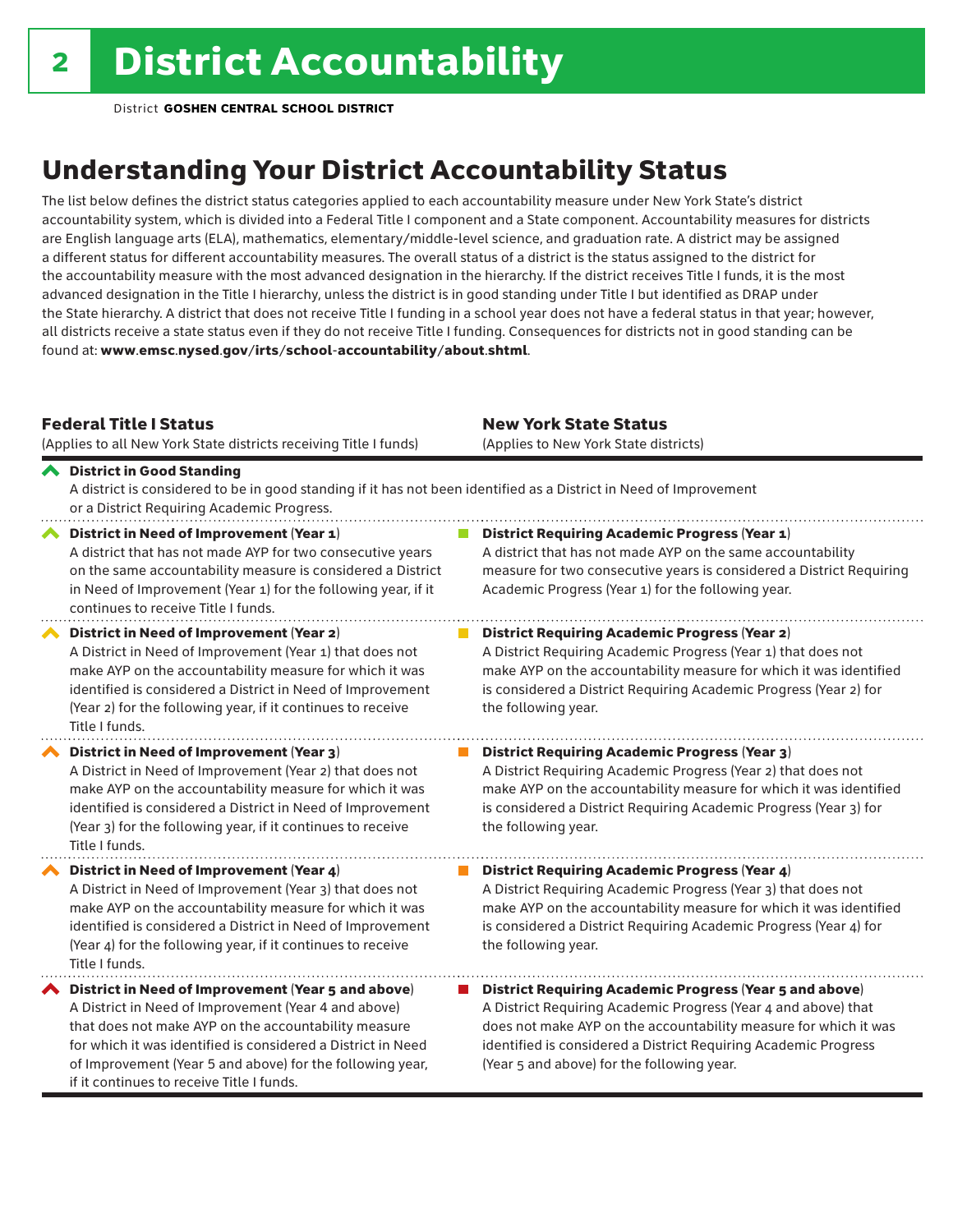# 2 District Accountability

District **GOSHEN CENTRAL SCHOOL DISTRICT**

### **Summary**

| <b>Overall Accountability</b><br>Status (2006-07) | <b>Good Standing</b> |                                                                                                                                                                                                                                                                                                                                                       |                        |                                       |  |  |  |  |
|---------------------------------------------------|----------------------|-------------------------------------------------------------------------------------------------------------------------------------------------------------------------------------------------------------------------------------------------------------------------------------------------------------------------------------------------------|------------------------|---------------------------------------|--|--|--|--|
|                                                   |                      | <b>Elementary/Middle Level</b>                                                                                                                                                                                                                                                                                                                        | <b>Secondary Level</b> |                                       |  |  |  |  |
|                                                   | ELA                  | Good Standing                                                                                                                                                                                                                                                                                                                                         | ELA                    | Good Standing                         |  |  |  |  |
|                                                   | Math                 | Good Standing                                                                                                                                                                                                                                                                                                                                         | Math                   | Good Standing                         |  |  |  |  |
|                                                   |                      | Science <a> Science</a> Science Science Science <a> Science <a> Science <a> Science <a> Science <a> Science <a> Science <a> Science <a> Science <a> Science <a> Science <a> Science <a<br></a<br> Science <a> Science <a<br <="" td=""><td></td><td>Graduation Rate <a> Good Standing</a></td></a<br></a></a></a></a></a></a></a></a></a></a></a></a> |                        | Graduation Rate <a> Good Standing</a> |  |  |  |  |
| <b>Title I Part A Funding</b>                     |                      | <b>Years the District Received Title I Part A Funding</b>                                                                                                                                                                                                                                                                                             |                        |                                       |  |  |  |  |

| iitte i Part A Funuing |         | rears the District Received Title Part A Funding |             |  |  |  |  |  |
|------------------------|---------|--------------------------------------------------|-------------|--|--|--|--|--|
|                        | 2004-05 | 2005-06                                          | $2006 - 07$ |  |  |  |  |  |
|                        | YES     |                                                  | YES         |  |  |  |  |  |
|                        |         |                                                  |             |  |  |  |  |  |

### On which accountability measures did this district make Adequate Yearly Progress (AYP) and which groups made AYP on each measure?

|                                                     | <b>Elementary/Middle Level</b> |             |               | <b>Secondary Level</b>   |               |                        |  |
|-----------------------------------------------------|--------------------------------|-------------|---------------|--------------------------|---------------|------------------------|--|
| <b>Student Groups</b>                               | English<br>Language Arts       | Mathematics | Science       | English<br>Language Arts | Mathematics   | <b>Graduation Rate</b> |  |
| <b>All Students</b>                                 | V                              | V           | V             |                          | v             | V                      |  |
| <b>Ethnicity</b>                                    |                                |             |               |                          |               |                        |  |
| American Indian or Alaska Native                    |                                |             |               |                          |               |                        |  |
| <b>Black or African American</b>                    | V                              |             |               |                          |               |                        |  |
| Hispanic or Latino                                  | V                              | X.          |               |                          |               |                        |  |
| Asian or Native Hawaiian/Other Pacific<br>Islander  | V                              | ✔           |               |                          |               |                        |  |
| White                                               | V                              | v           |               |                          |               |                        |  |
| <b>Other Groups</b>                                 |                                |             |               |                          |               |                        |  |
| <b>Students with Disabilities</b>                   | ×                              | ×           |               |                          |               |                        |  |
| Limited English Proficient                          |                                |             |               |                          |               |                        |  |
| <b>Economically Disadvantaged</b>                   | V                              | V           |               |                          |               |                        |  |
| <b>Student groups making</b><br>AYP in each subject | $X$ 6 of 7                     | $X$ 5 of 7  | $\vee$ 1 of 1 | $\vee$ 2 of 2            | $\vee$ 2 of 2 | $\vee$ 1 of 1          |  |

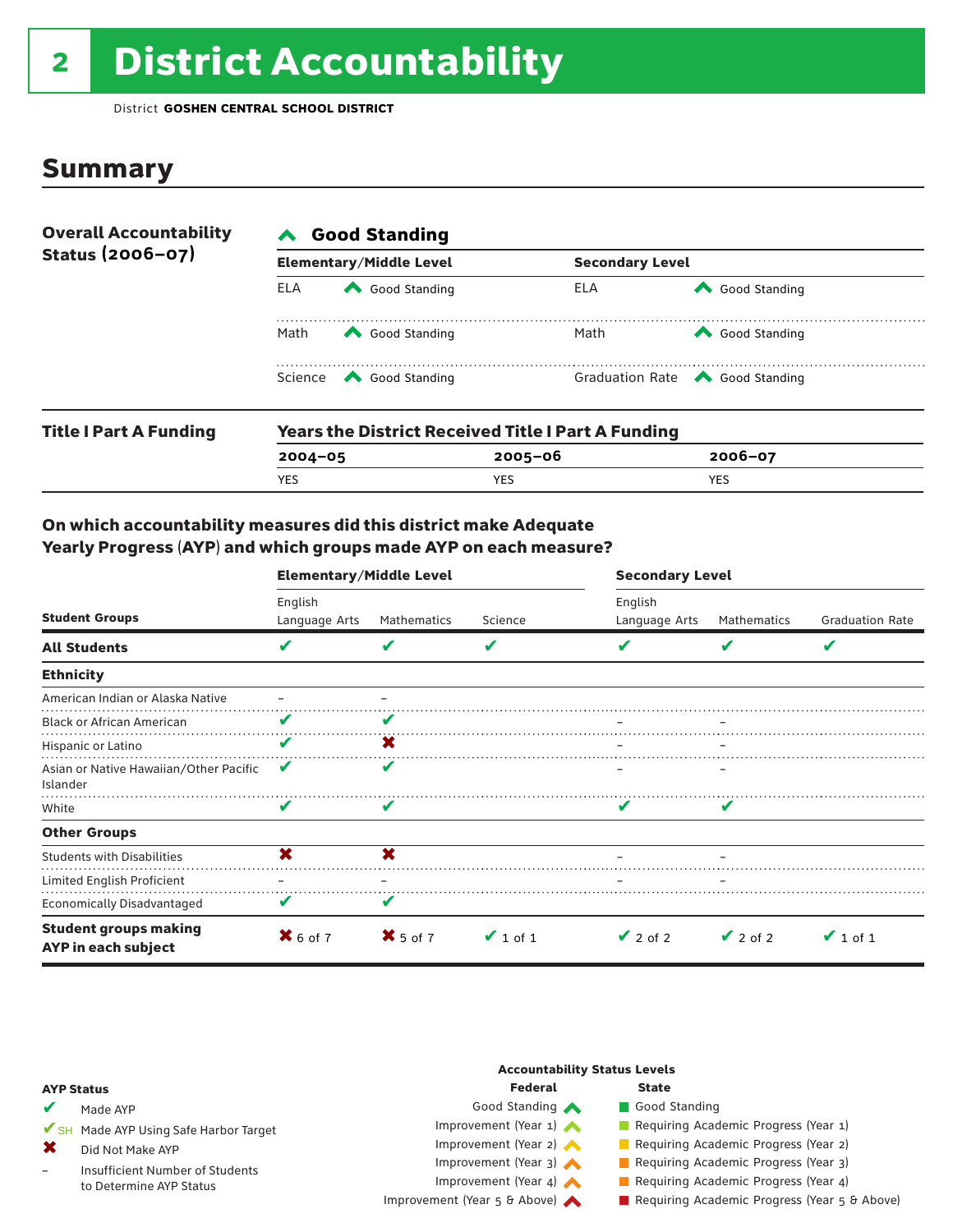## **Elementary/Middle-Level English Language Arts**

| <b>Accountability Status</b><br>for This Subject<br>$(2006 - 07)$ |        | Good Standing                                                                                                                                                                                                                                                                                                                                                                                                                                                                                                 |
|-------------------------------------------------------------------|--------|---------------------------------------------------------------------------------------------------------------------------------------------------------------------------------------------------------------------------------------------------------------------------------------------------------------------------------------------------------------------------------------------------------------------------------------------------------------------------------------------------------------|
| <b>Accountability Measures</b>                                    | 6 of 7 | Student groups making AYP in English Language Arts                                                                                                                                                                                                                                                                                                                                                                                                                                                            |
|                                                                   | X      | Did not make AYP                                                                                                                                                                                                                                                                                                                                                                                                                                                                                              |
| <b>Prospective Status</b>                                         |        | A district that fails to make AYP in English Language Arts at the elementary/middle and secondary<br>levels for two consecutive years is placed in improvement status. If this district fails to make AYP at<br>both the elementary/middle and secondary levels in 2006-07, the district will be District In Need<br>of Improvement (Year 1) in 2007-08. If this district makes AYP at either the elementary/middle or<br>secondary level in 2006-07, the district will be in good standing in 2007-08. [202] |

### How did students in each accountability group perform on **elementary/middle-level English Language Arts accountability measures?**

|                                                            | <b>AYP</b>    | Participation <sup>2</sup> |               | Test Performance <sup>3</sup> |             | <b>Performance Objectives</b> |                    |         |
|------------------------------------------------------------|---------------|----------------------------|---------------|-------------------------------|-------------|-------------------------------|--------------------|---------|
| <b>Student Group</b>                                       |               | Met                        | Percentage    | Met                           | Performance | Effective                     | Safe Harbor Target |         |
| (Total: Continuous Enrollment) <sup>1</sup>                | <b>Status</b> | Criterion                  | <b>Tested</b> | Criterion                     | Index       | AMO                           | $2005 - 06$        | 2006-07 |
| <b>All Students (1359:1306)</b>                            | V             | V                          | 98%           | V                             | 164         | 119                           |                    |         |
| <b>Ethnicity</b>                                           |               |                            |               |                               |             |                               |                    |         |
| American Indian or Alaska Native<br>(4:4)                  |               |                            |               |                               |             |                               |                    |         |
| <b>Black or African American</b><br>(61:57)                | V             | V                          | 97%           | V                             | 147         | 109                           |                    |         |
| Hispanic or Latino (134:126)                               | V             | V                          | 98%           | V                             | 135         | 113                           |                    |         |
| Asian or Native Hawaiian/Other Pacific<br>Islander (33:33) | V             |                            |               | V                             | 179         | 105                           |                    |         |
| White (1127:1086)                                          | V             | V                          | 98%           | V                             | 168         | 119                           |                    |         |
| <b>Other Groups</b>                                        |               |                            |               |                               |             |                               |                    |         |
| Students with Disabilities <sup>4</sup><br>(208:127)       | X             | X                          | 92%           | X                             | 85          | 113                           | 98                 | 97      |
| Limited English Proficient<br>(20:19)                      |               |                            |               |                               |             |                               |                    |         |
| <b>Economically Disadvantaged</b><br>(146:142)             | V             | V                          | 98%           | V                             | 124         | 113                           |                    |         |
| <b>Final AYP Determination</b>                             | $X$ 6 of 7    |                            |               |                               |             |                               |                    |         |
|                                                            |               |                            |               |                               |             |                               |                    |         |

#### notes

- $1$  These data show the count of students enrolled during the test administration period (used for Participation) followed by the count of continuously enrolled tested students (used for Performance). For accountability calculations, students who were excused from testing for medical reasons are not included in the enrollment count.<br><sup>2</sup> Groups with fewer than 40 students enrolled during the test administration period are not required to meet
- the participation criterion. If the participation rate of a group fell below 95 percent in 2005–06, the enrollment shown is the sum of 2004–05 and 2005–06 enrollments and the percent tested is the weighted average<br>of the participation rates over those two years.
- of the participation rates over those two years. <sup>3</sup> For districts with fewer than 30 continuously enrolled tested students in the All Students group in 2005–06, data for 2004–05 and 2005–06 were combined to determine counts and PIs. For districts with 30 or more continuously enrolled students in the All Students group in 2005–06, student groups with fewer than 30
- continuously enrolled tested students are not required to meet the performance criterion.<br>If the district failed to make AYP solely because of the performance of students with disabilities, met the 95% participation requirement for this group, and would meet or exceed the AMO for this subject if 34 points were added to the PI, then the district is considered to have made AYP for students with disabilities.
- ‡ This student group did not make AYP in science; therefore, it did not qualify for Safe Harbor.

#### AYP Status

- Made AYP ✔
- ✔SH Made AYP Using Safe Harbor Target
- Did Not Make AYP ✖
- Insufficient Number of Students to Determine AYP Status –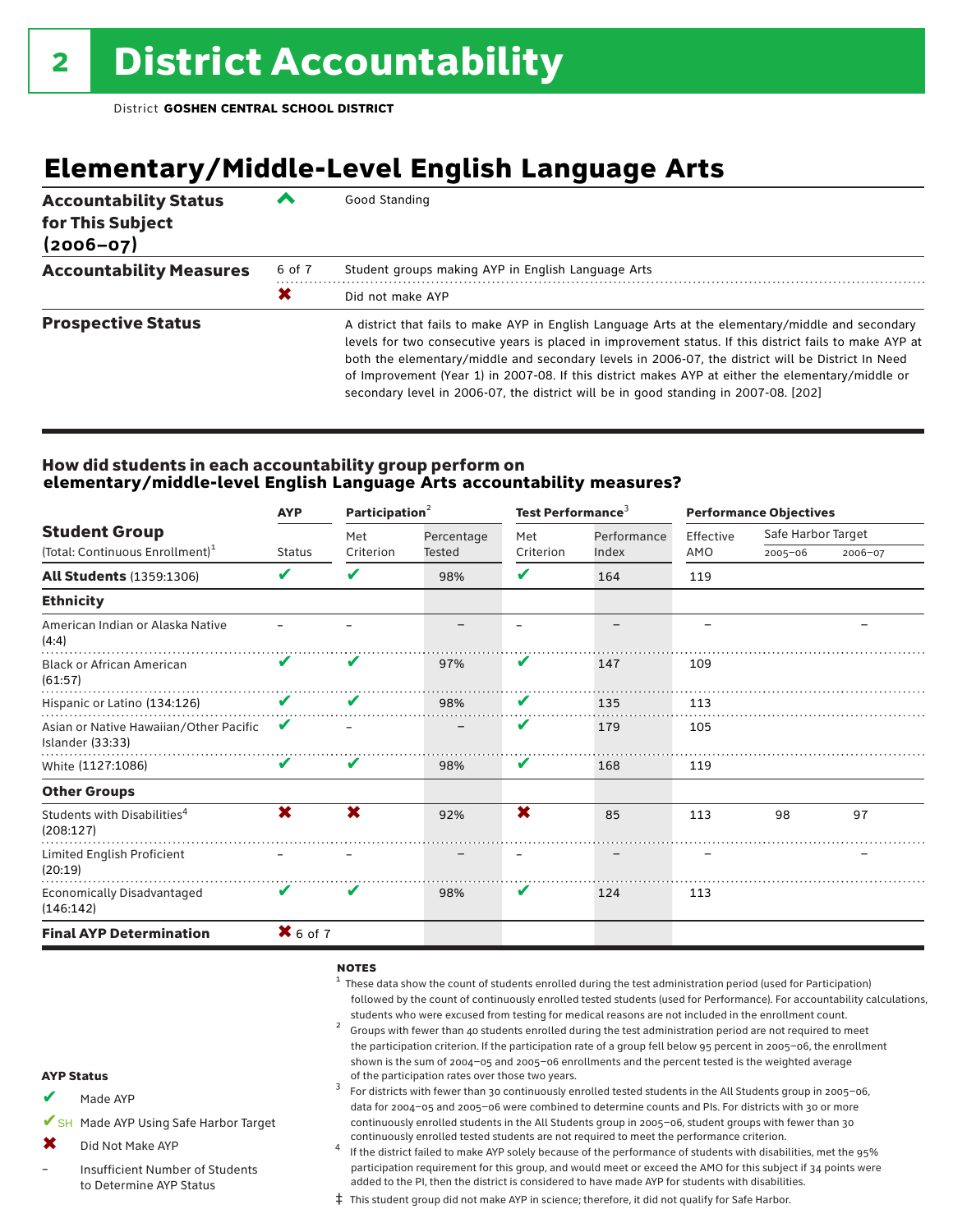## **Elementary/Middle-Level Mathematics**

| <b>Accountability Status</b><br>for This Subject<br>$(2006 - 07)$ | ▰      | Good Standing                                                                                                                                                                                                                                                                                                                                                                                                                                                                                       |
|-------------------------------------------------------------------|--------|-----------------------------------------------------------------------------------------------------------------------------------------------------------------------------------------------------------------------------------------------------------------------------------------------------------------------------------------------------------------------------------------------------------------------------------------------------------------------------------------------------|
| <b>Accountability Measures</b>                                    | 5 of 7 | Student groups making AYP in Mathematics                                                                                                                                                                                                                                                                                                                                                                                                                                                            |
|                                                                   | X      | Did not make AYP                                                                                                                                                                                                                                                                                                                                                                                                                                                                                    |
| <b>Prospective Status</b>                                         |        | A district that fails to make AYP in Mathematics at the elementary/middle and secondary levels for<br>two consecutive years is placed in improvement status. If this district fails to make AYP at both the<br>elementary/middle and secondary levels in 2006-07, the district will be District In Need of<br>Improvement (Year 1) in 2007-08. If this district makes AYP at either the elementary/middle or<br>secondary level in 2006-07, the district will be in good standing in 2007-08. [202] |

### How did students in each accountability group perform on **elementary/middle-level Mathematics accountability measures?**

| <b>Student Group</b>                                       | <b>AYP</b>                 | Participation <sup>2</sup> |            | Test Performance <sup>3</sup> |             | <b>Performance Objectives</b> |                    |         |
|------------------------------------------------------------|----------------------------|----------------------------|------------|-------------------------------|-------------|-------------------------------|--------------------|---------|
|                                                            |                            | Met                        | Percentage | Met                           | Performance | Effective                     | Safe Harbor Target |         |
| (Total: Continuous Enrollment) <sup>1</sup>                | <b>Status</b>              | Criterion                  | Tested     | Criterion                     | Index       | AMO                           | $2005 - 06$        | 2006-07 |
| <b>All Students (1364:1300)</b>                            | V                          | V                          | 98%        | V                             | 170         | 83                            |                    |         |
| <b>Ethnicity</b>                                           |                            |                            |            |                               |             |                               |                    |         |
| American Indian or Alaska Native<br>(4:4)                  |                            |                            |            |                               |             |                               |                    |         |
| <b>Black or African American</b><br>(61:57)                | $\boldsymbol{\mathcal{U}}$ | V                          | 95%        | V                             | 139         | 73                            |                    |         |
| Hispanic or Latino (174:122)                               | X.                         | <b>X</b>                   | 93%        | V                             | 140         | 77                            |                    |         |
| Asian or Native Hawaiian/Other Pacific<br>Islander (33:33) | V                          |                            |            | V                             | 197         | 69                            |                    |         |
| White (1128:1084)                                          | V                          | V                          | 98%        | V                             | 175         | 83                            |                    |         |
| <b>Other Groups</b>                                        |                            |                            |            |                               |             |                               |                    |         |
| Students with Disabilities <sup>4</sup><br>(209:124)       | X                          | X                          | 90%        | $\mathbf{v}$                  | 91          | 77                            |                    |         |
| Limited English Proficient<br>(21:17)                      |                            |                            |            |                               |             |                               |                    |         |
| <b>Economically Disadvantaged</b><br>(147:138)             | V                          | V                          | 95%        | V                             | 120         | 77                            |                    |         |
| <b>Final AYP Determination</b>                             | $X$ 5 of 7                 |                            |            |                               |             |                               |                    |         |
|                                                            |                            |                            |            |                               |             |                               |                    |         |

#### notes

- $1$  These data show the count of students enrolled during the test administration period (used for Participation) followed by the count of continuously enrolled tested students (used for Performance). For accountability calculations,
- students who were excused from testing for medical reasons are not included in the enrollment count.<br><sup>2</sup> Groups with fewer than 40 students enrolled during the test administration period are not required to meet the participation criterion. If the participation rate of a group fell below 95 percent in 2005–06, the enrollment shown is the sum of 2004–05 and 2005–06 enrollments and the percent tested is the weighted average<br>of the participation rates over those two years.
- of the participation rates over those two years. <sup>3</sup> For districts with fewer than 30 continuously enrolled tested students in the All Students group in 2005–06, data for 2004–05 and 2005–06 were combined to determine counts and PIs. For districts with 30 or more continuously enrolled students in the All Students group in 2005–06, student groups with fewer than 30
- continuously enrolled tested students are not required to meet the performance criterion. <sup>4</sup> If the district failed to make AYP solely because of the performance of students with disabilities, met the 95% participation requirement for this group, and would meet or exceed the AMO for this subject if 34 points were added to the PI, then the district is considered to have made AYP for students with disabilities.
- ‡ This student group did not make AYP in science; therefore, it did not qualify for Safe Harbor.

#### AYP Status

- Made AYP ✔
- ✔SH Made AYP Using Safe Harbor Target
- Did Not Make AYP  $\mathbf x$
- Insufficient Number of Students to Determine AYP Status –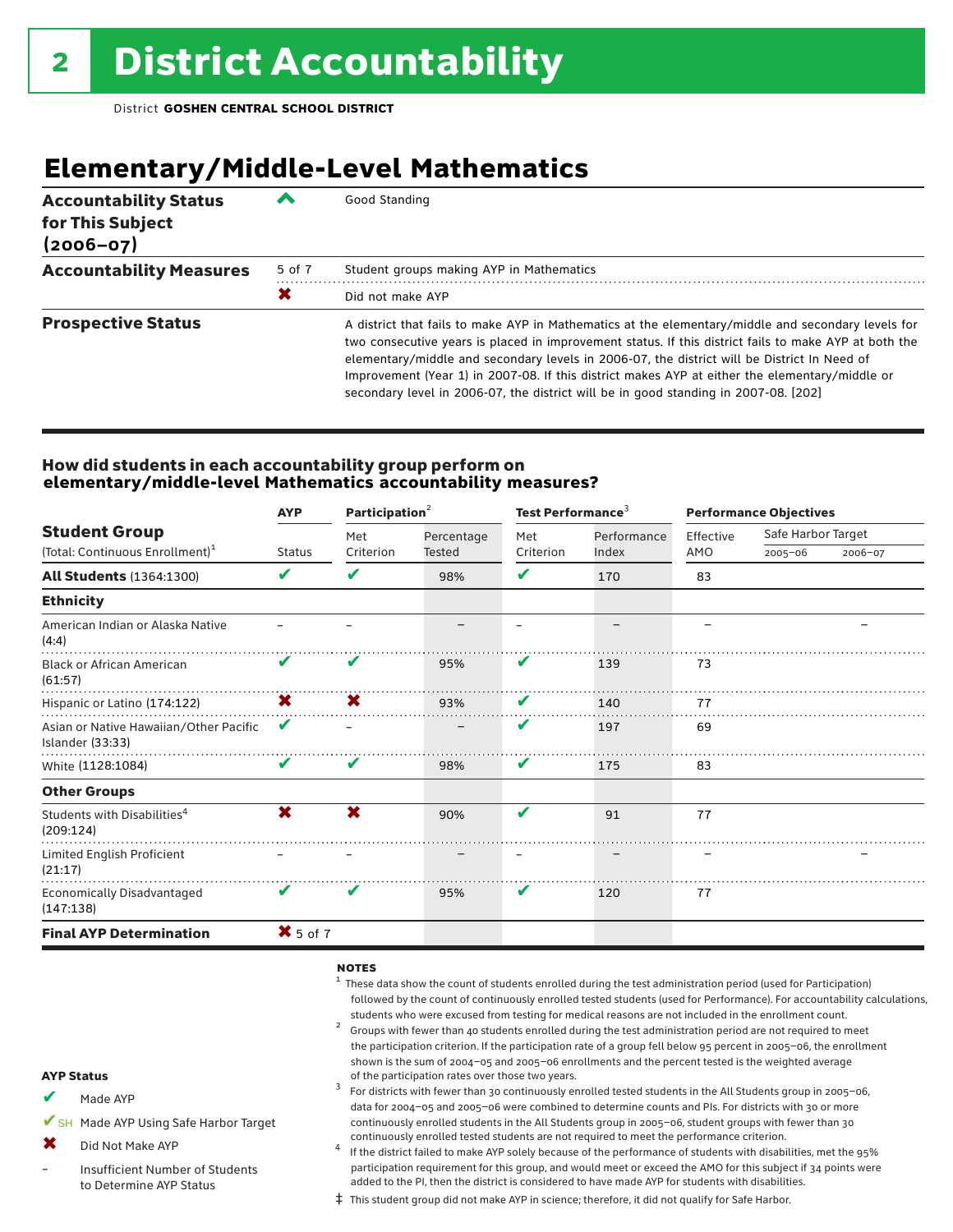## Elementary/Middle-Level Science

| <b>Accountability Status</b><br>for This Subject<br>$(2006 - 07)$ | ◚      | Good Standing                                            |
|-------------------------------------------------------------------|--------|----------------------------------------------------------|
| <b>Accountability Measures</b>                                    | 1 of 1 | Student groups making AYP in Science                     |
|                                                                   | v      | Made AYP                                                 |
| <b>Prospective Status</b>                                         |        | This district will be in good standing in 2007-08. [201] |

### How did students in each accountability group perform on elementary/middle-level science accountability measures?

|                                                            | <b>AYP</b>    |                      | Participation <sup>2</sup> |            | Test Performance <sup>3</sup> |             | <b>Performance Objectives</b> |                 |                 |
|------------------------------------------------------------|---------------|----------------------|----------------------------|------------|-------------------------------|-------------|-------------------------------|-----------------|-----------------|
| <b>Student Group</b>                                       |               | Safe Harbor          | Met                        | Percentage | Met                           | Performance | State                         | Progress Target |                 |
| (Total: Continuous Enrollment) <sup>1</sup>                |               | Status Qualification | Criterion                  | Tested     | Criterion                     | Index       | Standard                      |                 | 2005-06 2006-07 |
| <b>All Students (449:430)</b>                              | V             | Oualified            | V                          | 98%        | V                             | 190         | 100                           |                 |                 |
| <b>Ethnicity</b>                                           |               |                      |                            |            |                               |             |                               |                 |                 |
| American Indian or Alaska Native<br>(0:0)                  |               |                      |                            |            |                               |             |                               |                 |                 |
| <b>Black or African American</b><br>(15:13)                |               |                      |                            |            |                               |             |                               |                 |                 |
| Hispanic or Latino (51:48)                                 |               | Oualified            |                            | 98%        | V                             | 175         | 100                           |                 |                 |
| Asian or Native Hawaiian/Other Pacific<br>Islander (14:14) |               |                      |                            |            |                               |             |                               |                 |                 |
| White (369:355)                                            |               | Oualified            | V                          | 98%        | V                             | 194         | 100                           |                 |                 |
| <b>Other Groups</b>                                        |               |                      |                            |            |                               |             |                               |                 |                 |
| <b>Students with Disabilities</b><br>(54:43)               |               | Qualified            | V                          | 89%        | V                             | 156         | 100                           |                 |                 |
| Limited English Proficient<br>(2:2)                        |               |                      |                            |            |                               |             |                               |                 |                 |
| Economically Disadvantaged<br>(50:49)                      |               | Oualified            | V                          | 98%        | V                             | 169         | 100                           |                 |                 |
| <b>Final AYP Determination</b>                             | $\vee$ 1 of 1 |                      |                            |            |                               |             |                               |                 |                 |

#### **NOTES**

 $1$  These data show the count of students enrolled during the test administration period (used for Participation) followed by the count of continuously enrolled tested students (used for Performance). For Accountability

calculations, students who were excused from testing for medical reasons are not included in the enrollment count.<br><sup>2</sup> Groups with fewer than 40 students enrolled during the test administration period are not required to the participation criterion. If the participation rate of a group fell below 80 percent in 2005–06, the enrollment shown is the sum of 2004–05 and 2005–06 enrollments and the percent tested is the weighted average of the

participation rates over those two years.<br> $3$  Groups with fewer than 30 continuously enrolled tested students are not required to meet the performance criterion. For schools with fewer than 30 continuously enrolled tested students in 2005–06, data for 2004–05 and 2005–06 were combined to determine counts and performance indices.

#### AYP Status

- Made AYP ✔
- ✔SH Made AYP Using Safe Harbor Target
- Did Not Make AYP  $\mathbf x$
- Insufficient Number of Students to Determine AYP Status –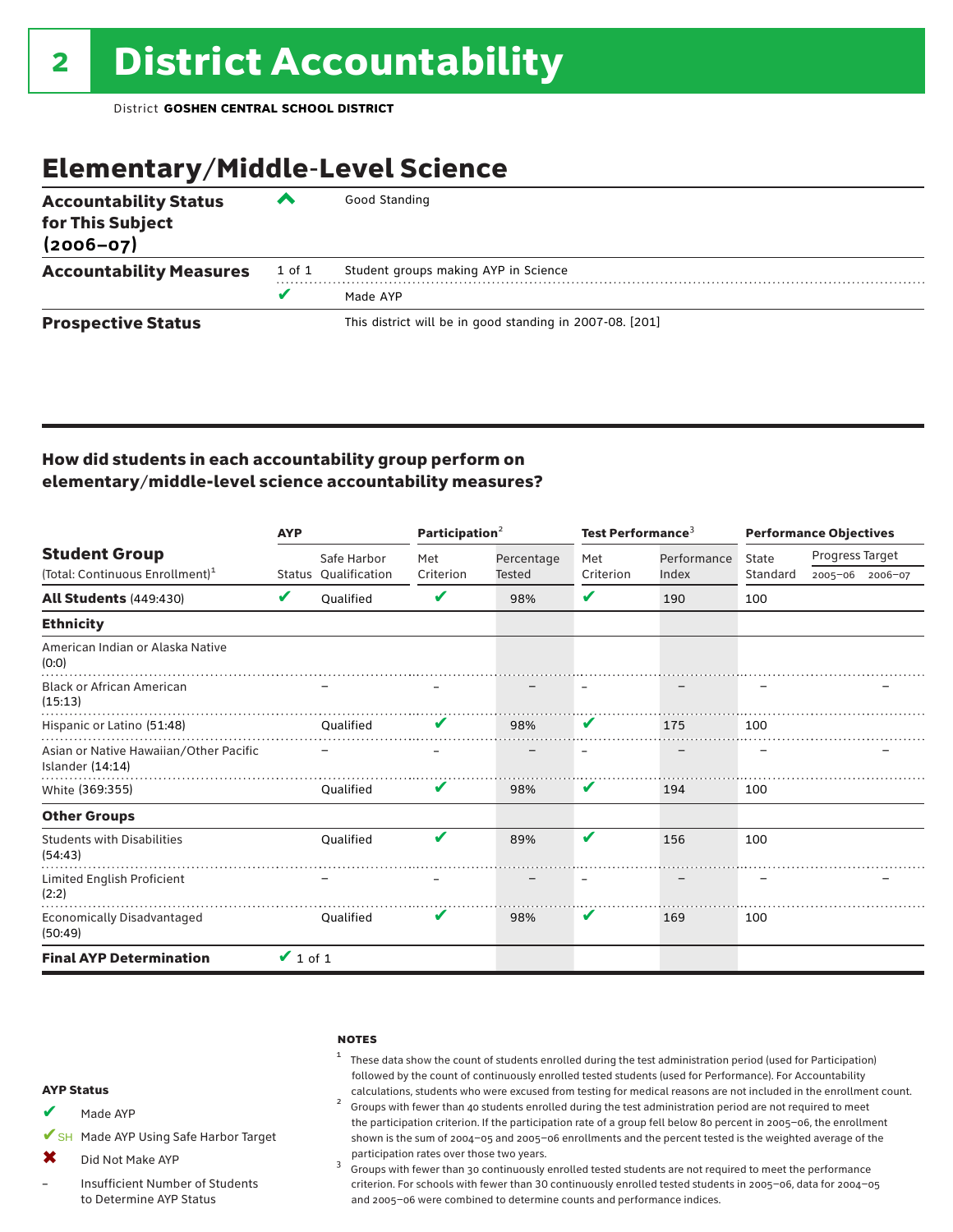## **Secondary-Level English Language Arts**

| <b>Accountability Status</b><br>for This Subject<br>$(2006 - 07)$ | ▰      | Good Standing                                            |
|-------------------------------------------------------------------|--------|----------------------------------------------------------|
| <b>Accountability Measures</b>                                    | 2 of 2 | Student groups making AYP in English Language Arts       |
|                                                                   | v      | Made AYP                                                 |
| <b>Prospective Status</b>                                         |        | This district will be in good standing in 2007-08. [201] |

### How did students in each accountability group perform on **secondary-level English Language Arts accountability measures?**

|                                                            | Participation <sup>2</sup><br><b>AYP</b> |           |            | Test Performance <sup>3</sup> |             |           | <b>Performance Objectives</b> |         |  |  |
|------------------------------------------------------------|------------------------------------------|-----------|------------|-------------------------------|-------------|-----------|-------------------------------|---------|--|--|
| <b>Student Group</b>                                       |                                          | Met       | Percentage | Met                           | Performance | Effective | Safe Harbor Target            |         |  |  |
| (12th Graders: 2002 Cohort) <sup>1</sup>                   | <b>Status</b>                            | Criterion | Tested     | Criterion                     | Index       | AMO       | $2005 - 06$                   | 2006-07 |  |  |
| <b>All Students (230:210)</b>                              | V                                        | V         | 97%        | V                             | 183         | 146       |                               |         |  |  |
| <b>Ethnicity</b>                                           |                                          |           |            |                               |             |           |                               |         |  |  |
| American Indian or Alaska Native<br>(0:0)                  |                                          |           |            |                               |             |           |                               |         |  |  |
| <b>Black or African American</b><br>(15:17)                |                                          |           |            |                               |             |           |                               |         |  |  |
| Hispanic or Latino (20:20)                                 |                                          |           |            |                               |             |           |                               |         |  |  |
| Asian or Native Hawaiian/Other Pacific -<br>Islander (5:5) |                                          |           |            |                               |             |           |                               |         |  |  |
| White (190:168)                                            | $\mathbf{v}$                             | V         | 97%        | V                             | 190         | 146       |                               |         |  |  |
| <b>Other Groups</b>                                        |                                          |           |            |                               |             |           |                               |         |  |  |
| <b>Students with Disabilities</b><br>(11:10)               |                                          |           |            |                               |             |           |                               |         |  |  |
| Limited English Proficient<br>(1:2)                        |                                          |           |            |                               |             |           |                               |         |  |  |
| Economically Disadvantaged<br>(0:0)                        |                                          |           |            |                               |             |           |                               |         |  |  |
| <b>Final AYP Determination</b>                             | $\vee$ 2 of 2                            |           |            |                               |             |           |                               |         |  |  |

#### **NOTES**

 $1$  These data show the count of 12th graders in 2005-06 (used for Participation) followed by the count of students in the 2002 cohort (used for Performance). <sup>2</sup> Groups with fewer than 40 students in the 12th grade are not required to meet the participation criterion.

### AYP Status

Made AYP ✔

✔SH Made AYP Using Safe Harbor Target

Did Not Make AYP  $\mathbf x$ 

Insufficient Number of Students to Determine AYP Status –

those two years.  $3$  For districts with fewer than 30 students in the 2002 cohort, data for 2001 and 2002 cohort members were combined to determine counts and PIs. For districts with 30 or more students in the 2002 cohort in the All Students group, groups with fewer than 30 students in the 2002 cohort are not required to meet the performance criterion.

If the participation rate of a group fell below 95 percent in 2005–06, the enrollment shown is the sum of the 2004–05 and 2005–06 Grade 12 enrollments and the percent tested is the weighted average of the participation rates over

‡ This student group did not make AYP in graduation rate; therefore, it did not qualify for Safe Harbor.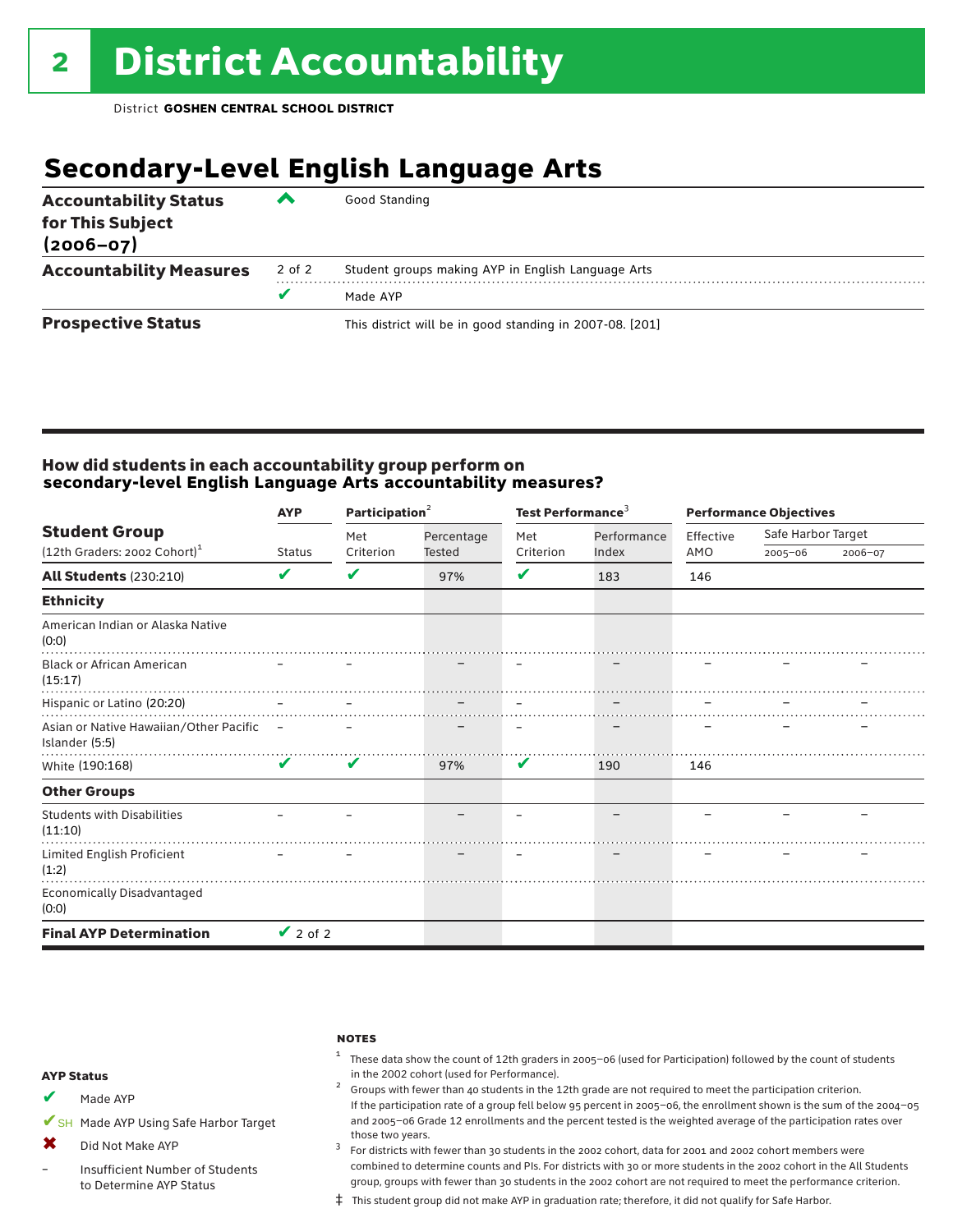## **Secondary-Level Mathematics**

| <b>Accountability Status</b><br>for This Subject<br>$(2006 - 07)$ | ▰      | Good Standing                                            |
|-------------------------------------------------------------------|--------|----------------------------------------------------------|
| <b>Accountability Measures</b>                                    | 2 of 2 | Student groups making AYP in Mathematics                 |
|                                                                   | v      | Made AYP                                                 |
| <b>Prospective Status</b>                                         |        | This district will be in good standing in 2007-08. [201] |

### How did students in each accountability group perform on **secondary-level Mathematics accountability measures?**

|                                                            | Participation <sup>2</sup><br><b>AYP</b> |           |            | Test Performance <sup>3</sup> |             | <b>Performance Objectives</b> |                    |         |
|------------------------------------------------------------|------------------------------------------|-----------|------------|-------------------------------|-------------|-------------------------------|--------------------|---------|
| <b>Student Group</b>                                       |                                          | Met       | Percentage | Met                           | Performance | Effective                     | Safe Harbor Target |         |
| (12th Graders: 2002 Cohort) <sup>1</sup>                   | <b>Status</b>                            | Criterion | Tested     | Criterion                     | Index       | AMO                           | $2005 - 06$        | 2006-07 |
| <b>All Students (230:210)</b>                              | V                                        | V         | 96%        | V                             | 186         | 138                           |                    |         |
| <b>Ethnicity</b>                                           |                                          |           |            |                               |             |                               |                    |         |
| American Indian or Alaska Native<br>(0:0)                  |                                          |           |            |                               |             |                               |                    |         |
| <b>Black or African American</b><br>(15:17)                |                                          |           |            |                               |             |                               |                    |         |
| Hispanic or Latino (20:20)                                 |                                          |           |            |                               |             |                               |                    |         |
| Asian or Native Hawaiian/Other Pacific –<br>Islander (5:5) |                                          |           |            |                               |             |                               |                    |         |
| White (190:168)                                            | $\boldsymbol{\mathcal{U}}$               | V         | 97%        | V                             | 192         | 138                           |                    |         |
| <b>Other Groups</b>                                        |                                          |           |            |                               |             |                               |                    |         |
| <b>Students with Disabilities</b><br>(11:10)               |                                          |           |            |                               |             |                               |                    |         |
| Limited English Proficient<br>(1:2)                        |                                          |           |            |                               |             |                               |                    |         |
| Economically Disadvantaged<br>(0:0)                        |                                          |           |            |                               |             |                               |                    |         |
| <b>Final AYP Determination</b>                             | $\vee$ 2 of 2                            |           |            |                               |             |                               |                    |         |

#### **NOTES**

 $1$  These data show the count of 12th graders in 2005-06 (used for Participation) followed by the count of students in the 2002 cohort (used for Performance).<br><sup>2</sup> Groups with fewer than 40 students in the 12th grade are not required to meet the participation criterion.

#### AYP Status

Made AYP ✔

✔SH Made AYP Using Safe Harbor Target

- Did Not Make AYP ✖
- Insufficient Number of Students to Determine AYP Status –

those two years.  $3$  For districts with fewer than 30 students in the 2002 cohort, data for 2001 and 2002 cohort members were combined to determine counts and PIs. For districts with 30 or more students in the 2002 cohort in the All Students group, groups with fewer than 30 students in the 2002 cohort are not required to meet the performance criterion.

If the participation rate of a group fell below 95 percent in 2005–06, the enrollment shown is the sum of the 2004–05 and 2005–06 Grade 12 enrollments and the percent tested is the weighted average of the participation rates over

‡ This student group did not make AYP in graduation rate; therefore, it did not qualify for Safe Harbor.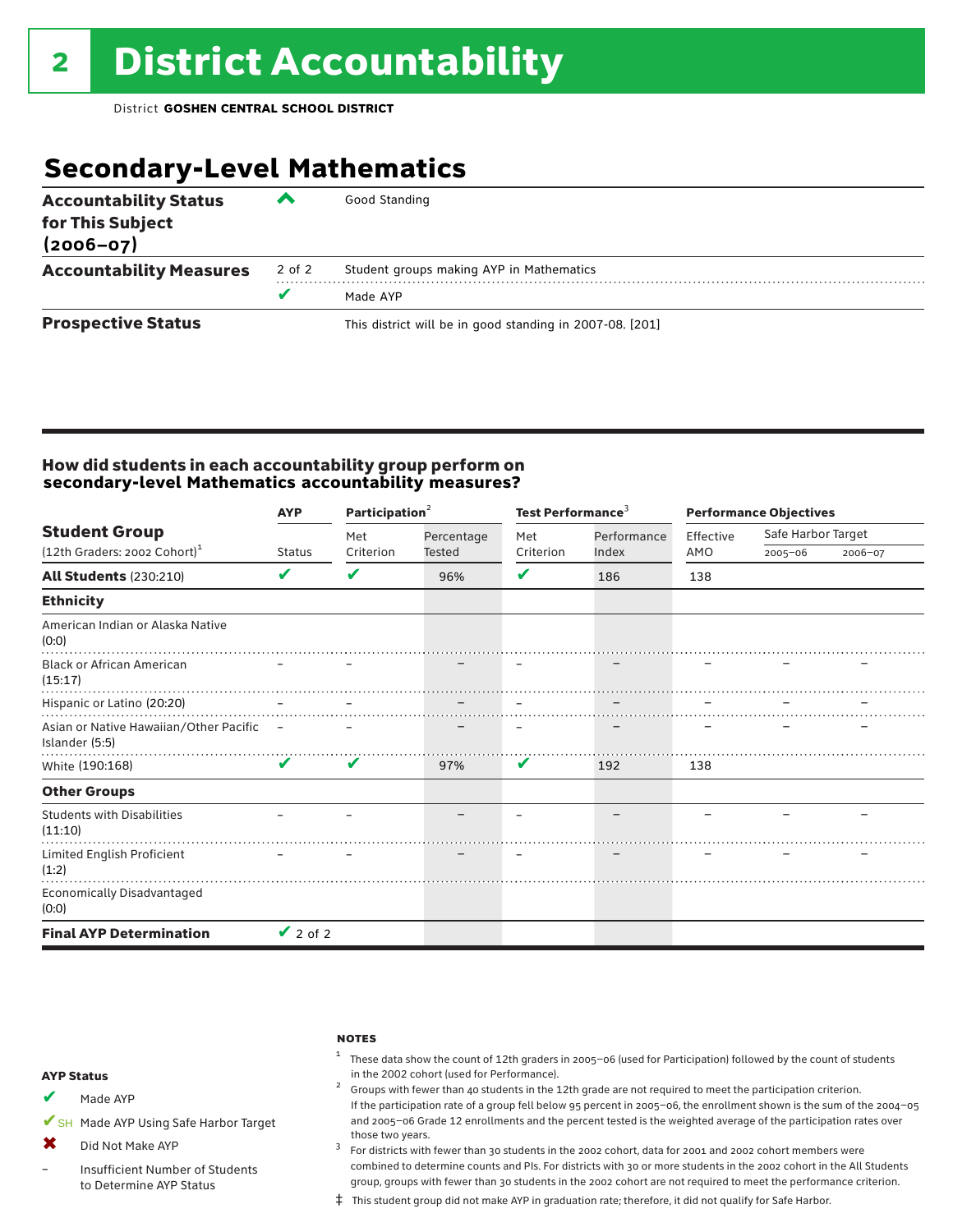### Graduation Rate

| <b>Accountability Status</b><br>for This Indicator<br>$(2006 - 07)$ | $\rightarrow$ | Good Standing                                            |
|---------------------------------------------------------------------|---------------|----------------------------------------------------------|
| <b>Accountability Measures</b>                                      | 1 of 1        | Student groups making AYP in Graduation Rate             |
|                                                                     | v             | Made AYP                                                 |
| <b>Prospective Status</b>                                           |               | This district will be in good standing in 2007-08. [201] |

### How did students in each accountability group perform on graduation rate accountability measures?

|                                                           |                  | <b>Graduation</b> |                   | <b>Objectives</b> |             |                 |  |
|-----------------------------------------------------------|------------------|-------------------|-------------------|-------------------|-------------|-----------------|--|
| <b>Student Group</b>                                      |                  | Met               | Graduation        | State             |             | Progress Target |  |
| (Cohort Count) <sup>1</sup>                               | Criterion<br>AYP |                   | Rate <sup>2</sup> | Standard          | $2005 - 06$ | 2006-07         |  |
| All Students (197)                                        | V                |                   | 90%               | 55%               |             |                 |  |
| <b>Ethnicity</b>                                          |                  |                   |                   |                   |             |                 |  |
| American Indian or<br>Alaska Native (0)                   |                  |                   |                   |                   |             |                 |  |
| <b>Black or African</b><br>American (7)                   |                  |                   |                   |                   |             |                 |  |
| Hispanic or<br>Latino (4)                                 |                  |                   |                   |                   |             |                 |  |
| Asian or Native<br>Hawaiian/Other<br>Pacific Islander (4) |                  |                   |                   |                   |             |                 |  |
| White (182)                                               |                  | v                 | 91%               | 55%               |             |                 |  |
| <b>Other Groups</b>                                       |                  |                   |                   |                   |             |                 |  |
| Students with<br>Disabilities (19)                        |                  |                   |                   |                   |             |                 |  |
| <b>Limited English</b><br>Proficient (0)                  |                  |                   |                   |                   |             |                 |  |
| Economically<br>Disadvantaged (0)                         |                  |                   |                   |                   |             |                 |  |
| <b>Final AYP</b><br><b>Determination</b>                  | $\vee$ 1 of 1    |                   |                   |                   |             |                 |  |

#### **NOTES**

<sup>1</sup> Graduation-rate cohort for each year includes all students in the accountability cohort in the previous year plus all students excluded from that accountability cohort solely because they transferred to a high school equivalency preparation program, approved

under Commissioner's Regulations 100.7. <sup>2</sup> Percentage of the 2001 cohort that earned a local or Regents diploma by August 31, 2005.

### Graduation Rate Information

For a school or a district to make AYP in graduation rate, the percentage of 2001 graduation-rate cohort members earning a local or Regents diploma by August 31, 2005 for the "All Students" group must equal or exceed the Graduation-Rate Standard or the Graduation-Rate Progress Target for 2005–06.

The Graduation Rate Standard is the criterion value that represents a minimally satisfactory percentage of cohort members earning a local diploma. The State Graduation-Rate Standard for the 2001 cohort is 55 percent. The Commissioner may raise the Graduation-Rate Standard at his discretion in future years.

The 2005–06 Graduation-Rate Progress Target is calculated by adding one point to the percentage of the 2000 cohort earning a local or Regents diploma by August 31, 2004. The 2006–07 Graduation-Rate Progress Target is calculated by adding one point to the percentage of the 2001 cohort earning a local or Regents diploma by August 31, 2005. This target is provided for each group whose percentage earning a local or Regents diploma by August 31, 2005 is below the Graduation-Rate Standard in 2005–06 (55%). Groups with fewer than 30 cohort members are not subject to this criterion.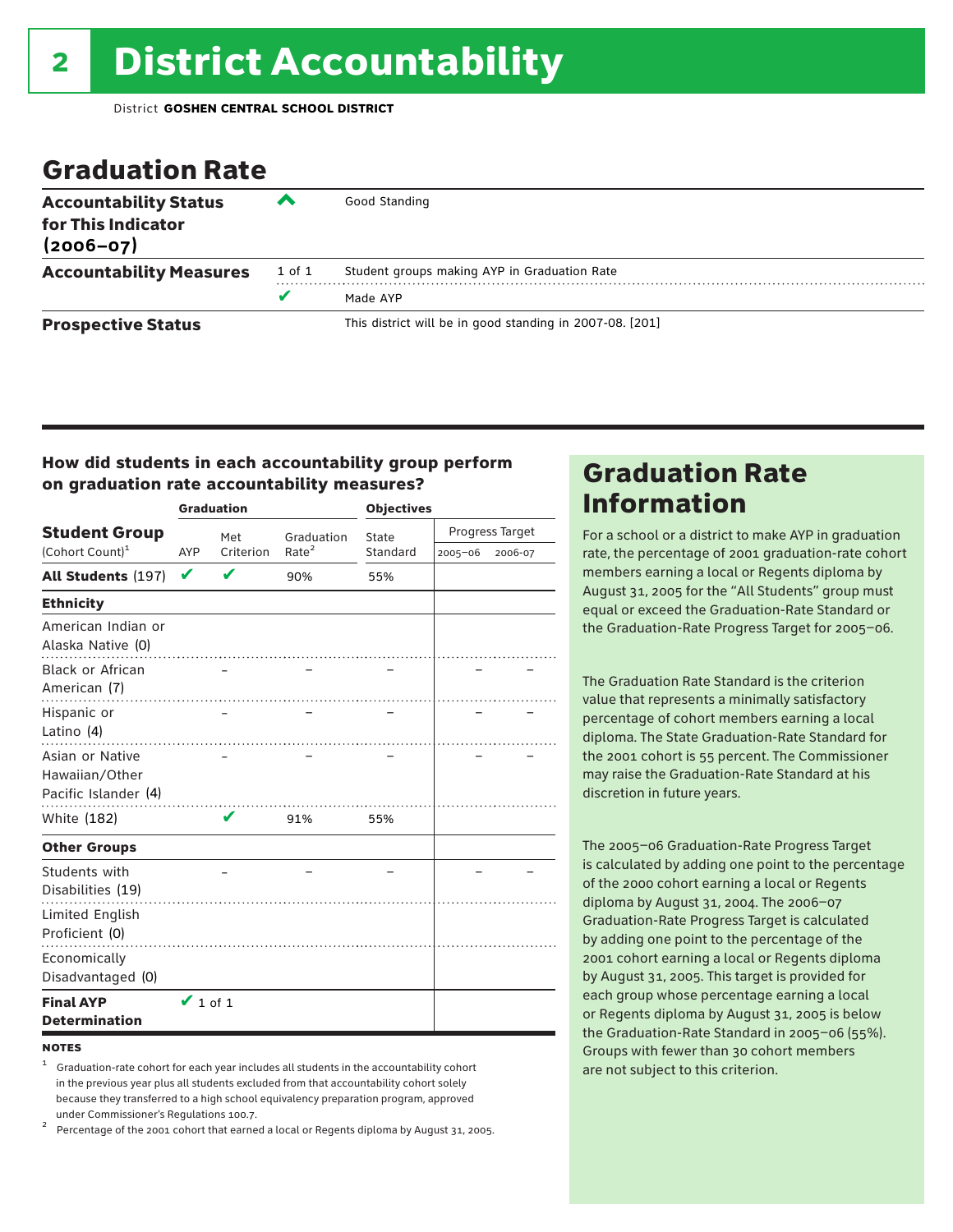## 2006–07 Accountability Status of Schools in Your District

This section lists all schools in your district by 2006–07 accountability status.

### Federal Title I Status New York State Status

**Good Standing**

4 schools identified 100% of total C.J. HOOKER MIDDLE SCHOOL GOSHEN CENTRAL HIGH SCHOOL GOSHEN INTERMEDIATE SCHOOL SCOTCHTOWN AVENUE SCHOOL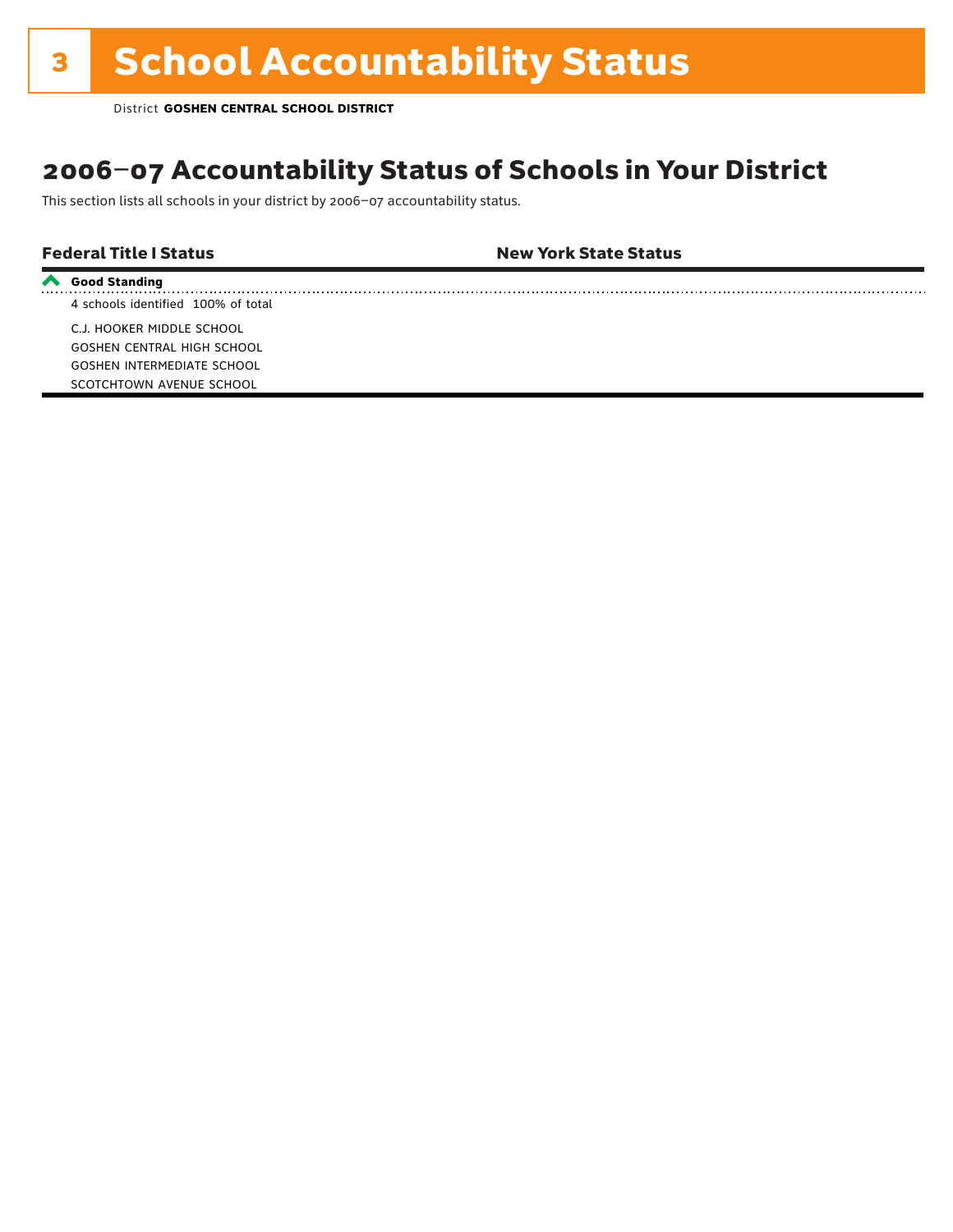### Summary of 2005–06 **District Performance**

Performance on the State assessments in English language arts, mathematics, and science at the elementary and middle levels is reported in terms of mean scores and the percentage of tested students scoring at or above Level 2, Level 3, and Level 4. Performance on the State assessments in ELA and mathematics at the secondary level is reported in terms of the percentage of students in a cohort scoring at these levels.

|                              |     | Percentage of students that<br>scored at or above Level 3 | Total<br>Tested             |        |
|------------------------------|-----|-----------------------------------------------------------|-----------------------------|--------|
|                              |     |                                                           |                             |        |
| <b>English Language Arts</b> |     | 0%                                                        | 50%                         | 100%   |
| Grade 3                      | 74% |                                                           |                             | 201    |
| Grade 4                      | 63% |                                                           |                             | 206    |
| Grade 5                      | 75% |                                                           |                             | 207    |
| Grade 6                      | 65% |                                                           |                             | 241    |
| Grade 7                      | 67% |                                                           |                             | 236    |
| Grade 8                      | 65% |                                                           |                             | 223    |
| <b>Mathematics</b>           |     |                                                           |                             |        |
| Grade 3                      | 85% |                                                           |                             | 203    |
| Grade 4                      | 78% |                                                           |                             | 207    |
| Grade 5                      | 70% |                                                           |                             | 211    |
| Grade 6                      | 68% |                                                           |                             | 239    |
| Grade 7                      | 74% |                                                           |                             | 237    |
| Grade 8                      | 81% |                                                           |                             | 227    |
| <b>Science</b>               |     |                                                           |                             |        |
| Grade 4                      | 94% |                                                           |                             | 209    |
| Grade 8                      | 84% |                                                           |                             | 179    |
|                              |     |                                                           | Percentage of students that | 2002   |
|                              |     | scored at or above Level 3                                |                             | Cohort |
| <b>Secondary Level</b>       |     | 0%                                                        | 50%                         | 100%   |
| English                      | 85% |                                                           |                             | 220    |
| Mathematics                  | 87% |                                                           |                             | 220    |
|                              |     | Percentage of students                                    |                             | 2002   |
|                              |     | who graduated                                             |                             | Cohort |
| <b>Graduation Rate</b>       |     | 0%                                                        | 50%                         | 100%   |
| 2002 Cohort                  | 87% |                                                           |                             | 220    |

### About the Performance Level Descriptors

#### Level 1: Not Meeting Learning Standards.

Student performance does not demonstrate an understanding of the content expected in the subject and grade level.

#### Level 2: Partially Meeting Learning Standards.

Student performance demonstrates a partial understanding of the content expected in the subject and grade level.

#### Level 3: Meeting Learning Standards.

Student performance demonstrates an understanding of the content expected in the subject and grade level.

#### Level 4: Meeting Learning Standards with Distinction.

Student performance demonstrates a thorough understanding of the content expected in the subject and grade level.

### How are Need/Resource Capacity (N/RC) categories determined?

Districts are divided into high, average, and low need categories based on their ability to meet the special needs of their students with local resources. Districts in the high need category are subdivided into four categories based on enrollment size and, in some cases, number of students per square mile. More information about the categories can be found in the *Report to the Governor and the Legislature on the Educational Status of the State's Schools* at www.emsc.nysed.gov/irts.

In this section, this district's performance is compared with that of public schools statewide.

### This District's N/RC Category:

#### **Average Need Districts**

This is a school district with average student needs in relation to district resource capacity.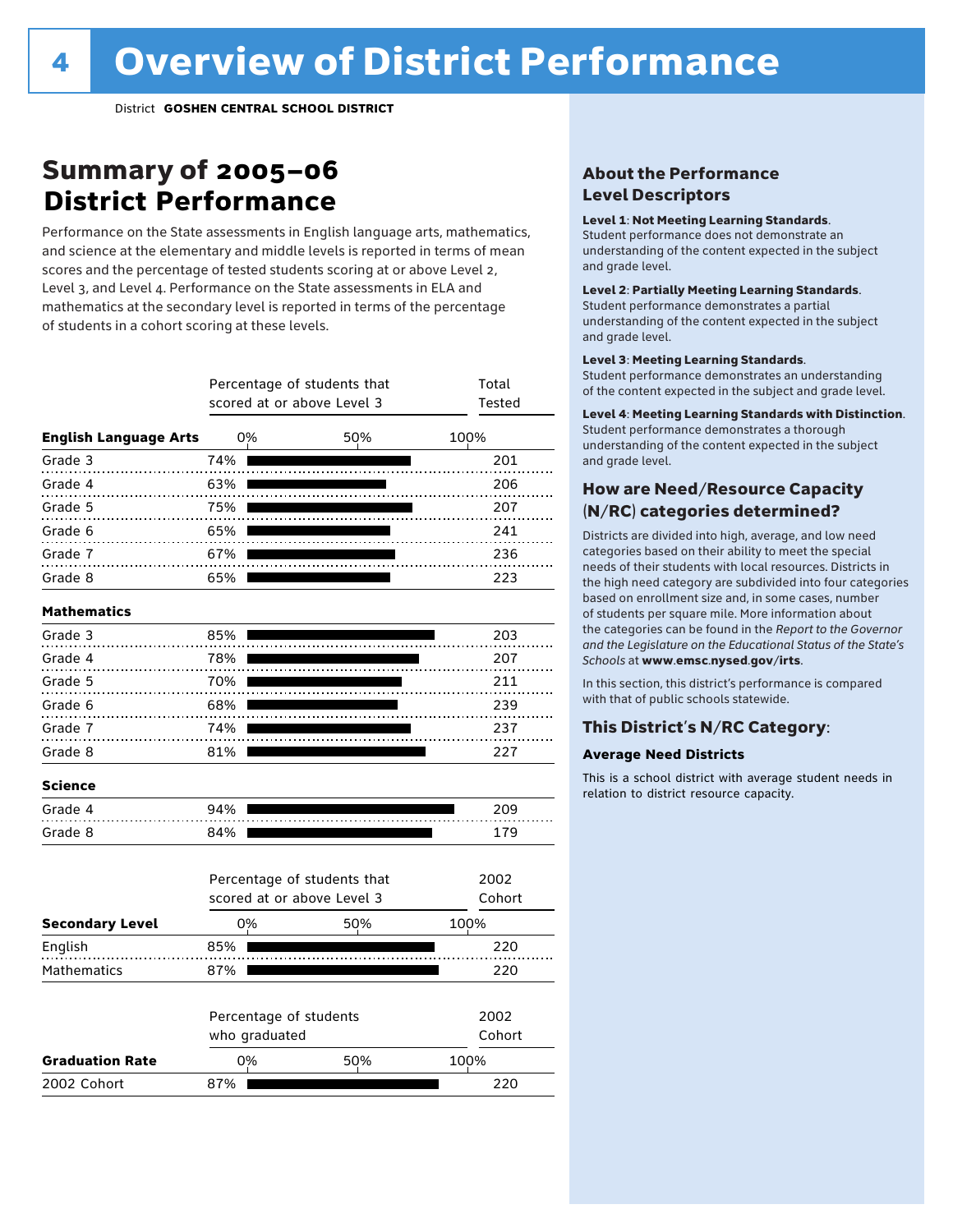## **This District's Results in Grade 3 English Language Arts**

|                                   |        | <b>This District</b>            |         |         |                                 | <b>NY State Public</b> |                                     |                                 |   |
|-----------------------------------|--------|---------------------------------|---------|---------|---------------------------------|------------------------|-------------------------------------|---------------------------------|---|
|                                   |        | Percentage scoring at level(s): |         |         |                                 |                        | Percentage scoring at level(s):     |                                 |   |
|                                   |        | $2 - 4$                         | $3 - 4$ |         | 4                               | $2 - 4$                | $3 - 4$                             | $\overline{4}$                  |   |
| Mean Score: 672                   | Range: | $616 - 780$                     | 650-780 |         | 730-780                         |                        |                                     |                                 |   |
|                                   | 100%   | 95%                             |         |         |                                 | 92%                    |                                     |                                 |   |
|                                   |        |                                 | 74%     |         |                                 |                        | 69%                                 |                                 |   |
|                                   |        |                                 |         |         |                                 |                        |                                     |                                 |   |
|                                   |        |                                 |         |         |                                 |                        |                                     |                                 |   |
|                                   |        |                                 |         |         | 6%                              |                        |                                     | 7%                              |   |
| Number of Students:               |        | 191                             | 149     |         | 13                              |                        |                                     |                                 |   |
| <b>Results by</b>                 |        | 2005-06 School Year             |         |         |                                 |                        | 2004-05 School Year                 |                                 |   |
|                                   |        | Total                           |         |         | Percentage scoring at level(s): | Total                  |                                     | Percentage scoring at level(s): |   |
| <b>Student Group</b>              |        | <b>Tested</b>                   | $2 - 4$ | $3 - 4$ | $\overline{4}$                  | Tested                 | $2 - 4$                             | $3 - 4$                         | 4 |
| <b>All Students</b>               |        | 201                             | 95%     | 74%     | 6%                              |                        |                                     |                                 |   |
| Female                            |        | 105                             | 95%     | 72%     | 3%                              |                        |                                     |                                 |   |
| Male                              |        | 96                              | 95%     | 76%     | 10%                             |                        |                                     |                                 |   |
| American Indian or Alaska Native  |        | 3                               |         |         |                                 |                        |                                     |                                 |   |
| Black or African American         |        | 7                               | 100%    | 71%     | 0%                              |                        |                                     |                                 |   |
| Hispanic or Latino                |        | 14                              | 93%     | 50%     | 0%                              |                        |                                     |                                 |   |
| Asian or Native Hawaiian/Other    |        | 3                               |         |         |                                 |                        |                                     |                                 |   |
| Pacific Islander                  |        |                                 |         |         |                                 |                        |                                     |                                 |   |
| White                             |        | 174                             | 95%     | 76%     | 7%                              |                        | This test was not given in 2004-05. |                                 |   |
| Small Group Totals                |        | 6                               | 100%    | 67%     | 0%                              |                        |                                     |                                 |   |
| <b>General-Education Students</b> |        | 179                             | 97%     | 81%     | 7%                              |                        |                                     |                                 |   |
| <b>Students with Disabilities</b> |        | 22                              | 82%     | 18%     | 0%                              |                        |                                     |                                 |   |
| English Proficient                |        | 198                             |         |         |                                 |                        |                                     |                                 |   |
| Limited English Proficient        |        | 3                               |         |         |                                 |                        |                                     |                                 |   |
| Economically Disadvantaged        |        | 14                              | 71%     | 50%     | 0%                              |                        |                                     |                                 |   |
| Not Disadvantaged                 |        | 187                             | 97%     | 76%     | 7%                              |                        |                                     |                                 |   |
| Migrant                           |        | 1                               |         |         |                                 |                        |                                     |                                 |   |
| Not Migrant                       |        | 200                             |         |         |                                 |                        |                                     |                                 |   |

**NOTES** 

The – symbol indicates that data for a group of students has been suppressed. If a group has fewer than five students, data for that group and the next smallest group(s) are suppressed to protect the privacy of individual students.

| <b>Other</b>                                        | 2005-06 School Year |                             |         |     | 2004-05 School Year |                                     |         |     |  |
|-----------------------------------------------------|---------------------|-----------------------------|---------|-----|---------------------|-------------------------------------|---------|-----|--|
| <b>Assessments</b>                                  | Total               | Number scoring at level(s): |         |     | Total               | Number scoring at level(s):         |         |     |  |
|                                                     | Tested              | $2 - 4$                     | $3 - 4$ | 4   | Tested              | $2 - 4$                             | $3 - 4$ | 4   |  |
| New York State Alternate Assessment                 |                     | $\overline{\phantom{0}}$    |         |     |                     | This test was not given in 2004-05. |         |     |  |
| (NYSAA): Grade 3 Equivalent                         |                     |                             |         |     |                     |                                     |         |     |  |
| New York State English as a Second                  |                     |                             |         |     |                     |                                     |         |     |  |
| Language Achievement Test (NYSESLAT) <sup>+</sup> : |                     | $\overline{\phantom{0}}$    |         | N/A | N/A                 | N/A                                 | N/A     | N/A |  |
| Grade 3                                             |                     |                             |         |     |                     |                                     |         |     |  |

† Results in this report are shown for students who took the NYSESLAT in lieu of the New York State Testing Program assessment for accountability purposes.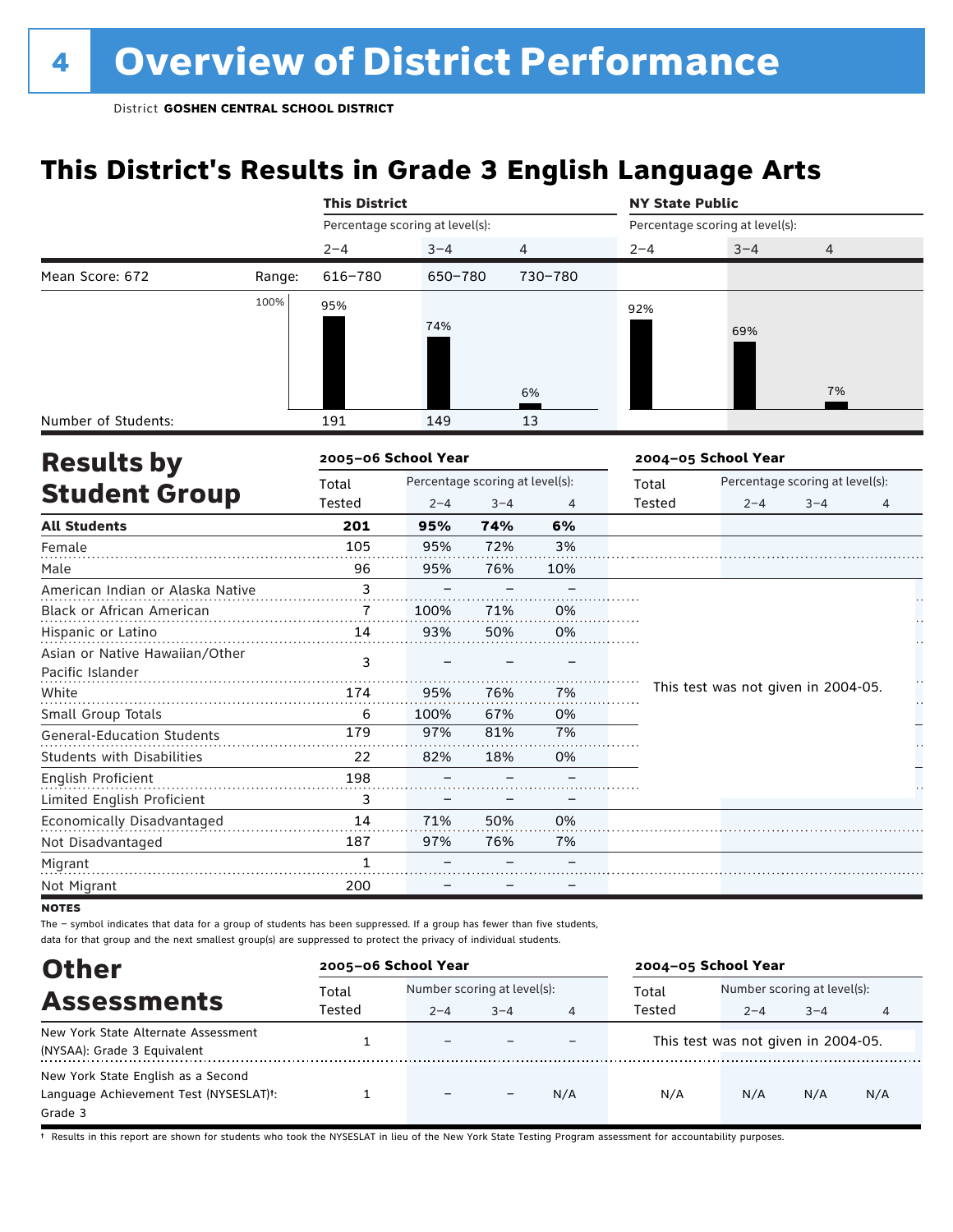## **This District's Results in Grade 3 Mathematics**

|                                                    |        | <b>This District</b>            |                                 |         |                | <b>NY State Public</b> |                                     |                                 |    |
|----------------------------------------------------|--------|---------------------------------|---------------------------------|---------|----------------|------------------------|-------------------------------------|---------------------------------|----|
|                                                    |        | Percentage scoring at level(s): |                                 |         |                |                        | Percentage scoring at level(s):     |                                 |    |
|                                                    |        | $2 - 4$                         | $3 - 4$                         |         | 4              | $2 - 4$                | $3 - 4$                             | 4                               |    |
| Mean Score: 675                                    | Range: | 624-770                         | 650-770                         |         | 703-770        |                        |                                     |                                 |    |
|                                                    | 100%   | 96%                             | 85%                             |         |                | 94%                    | 81%                                 |                                 |    |
|                                                    |        |                                 |                                 |         | 18%            |                        |                                     | 25%                             |    |
| Number of Students:                                |        | 195                             | 173                             |         | 37             |                        |                                     |                                 |    |
| <b>Results by</b>                                  |        | 2005-06 School Year             |                                 |         |                |                        | 2004-05 School Year                 |                                 |    |
|                                                    |        | Total                           | Percentage scoring at level(s): |         |                | Total                  |                                     | Percentage scoring at level(s): |    |
| <b>Student Group</b>                               |        | Tested                          | $2 - 4$                         | $3 - 4$ | $\overline{4}$ | Tested                 | $2 - 4$                             | $3 - 4$                         | 4  |
| <b>All Students</b>                                |        | 203                             | 96%                             | 85%     | 18%            |                        |                                     |                                 |    |
| Female                                             |        | 107                             | 94%                             | 79%     | 17%            |                        |                                     |                                 |    |
| Male                                               |        | 96                              | 98%                             | 92%     | 20%            |                        |                                     |                                 |    |
| American Indian or Alaska Native                   |        | 3                               |                                 |         |                |                        |                                     |                                 |    |
| Black or African American                          |        | 7                               | 100%                            | 86%     | 14%            |                        |                                     |                                 |    |
| Hispanic or Latino                                 |        | 16                              | 94%                             | 69%     | 6%             |                        |                                     |                                 |    |
| Asian or Native Hawaiian/Other<br>Pacific Islander |        | 3                               |                                 |         |                |                        |                                     |                                 |    |
| White                                              |        | 174                             | 97%                             | 87%     | 20%            |                        | This test was not given in 2004-05. |                                 |    |
| Small Group Totals                                 |        | 6                               | 83%                             | 83%     | 17%            |                        |                                     |                                 | ŗ. |
| <b>General-Education Students</b>                  |        | 181                             | 98%                             | 90%     | 20%            |                        |                                     |                                 |    |
| <b>Students with Disabilities</b>                  |        | 22                              | 77%                             | 50%     | 0%             |                        |                                     |                                 |    |
| English Proficient                                 |        | 199                             |                                 |         |                |                        |                                     |                                 |    |
| Limited English Proficient                         |        | 4                               |                                 |         |                |                        |                                     |                                 |    |
| Economically Disadvantaged                         |        | 15                              | 80%                             | 53%     | 0%             |                        |                                     |                                 |    |
| Not Disadvantaged                                  |        | 188                             | 97%                             | 88%     | 20%            |                        |                                     |                                 |    |
| Migrant                                            |        | $\mathbf{1}$                    |                                 |         |                |                        |                                     |                                 |    |
| Not Migrant                                        |        | 202                             |                                 |         |                |                        |                                     |                                 |    |

**NOTES** 

| <b>Other</b>                                                       | 2005-06 School Year |                                        |                          |     | 2004-05 School Year |                                        |         |   |  |  |
|--------------------------------------------------------------------|---------------------|----------------------------------------|--------------------------|-----|---------------------|----------------------------------------|---------|---|--|--|
| <b>Assessments</b>                                                 | Total<br>Tested     | Number scoring at level(s):<br>$2 - 4$ | $3 - 4$                  |     | Total<br>Tested     | Number scoring at level(s):<br>$2 - 4$ | $3 - 4$ | 4 |  |  |
| New York State Alternate Assessment<br>(NYSAA): Grade 3 Equivalent |                     | $\overline{\phantom{a}}$               | $\overline{\phantom{0}}$ | $-$ |                     | This test was not given in 2004-05.    |         |   |  |  |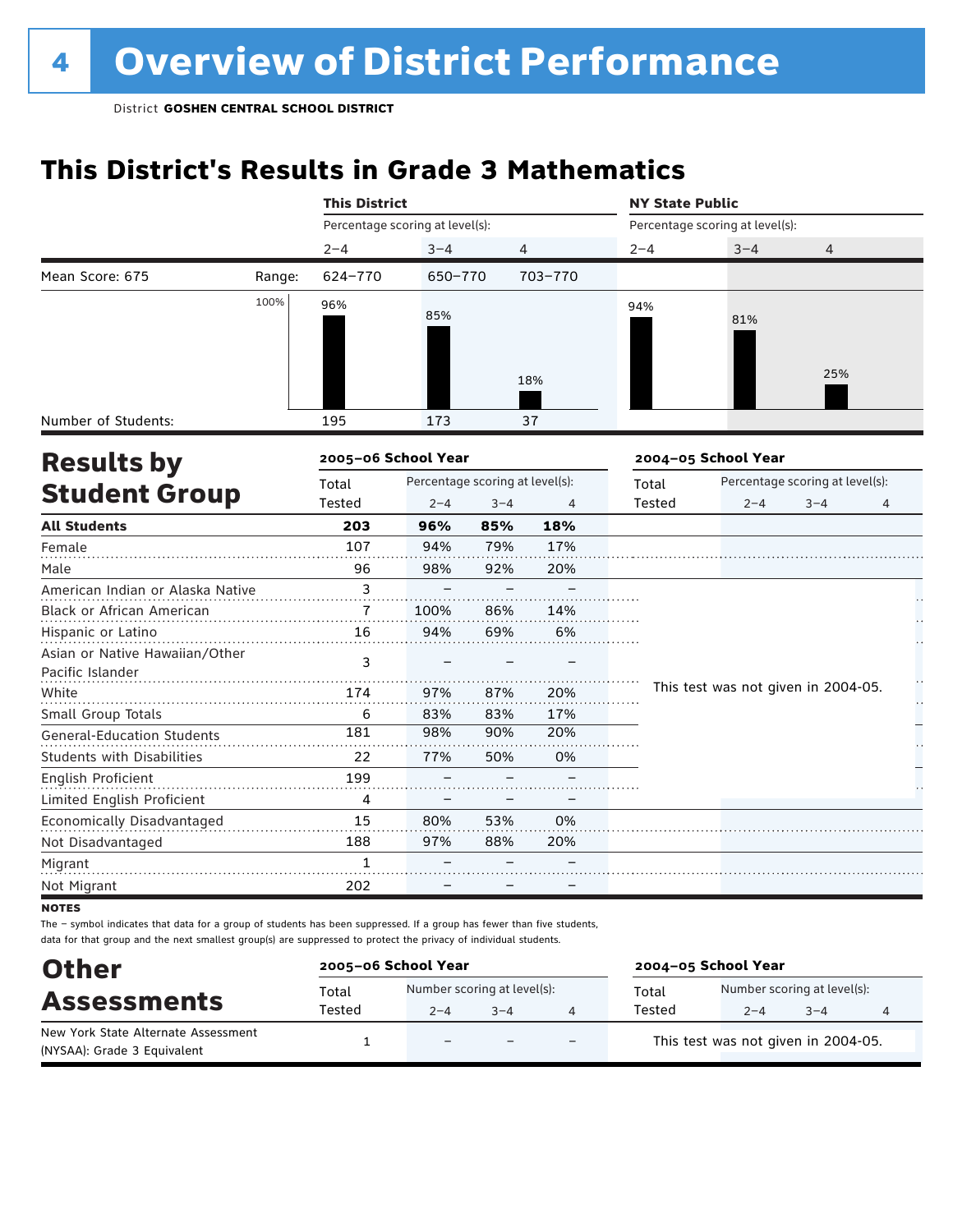## **This District's Results in Grade 4 English Language Arts**

|                                   |        | <b>This District</b>            |                                 |         |                | <b>NY State Public</b> |                                                                             |                                 |   |
|-----------------------------------|--------|---------------------------------|---------------------------------|---------|----------------|------------------------|-----------------------------------------------------------------------------|---------------------------------|---|
|                                   |        | Percentage scoring at level(s): |                                 |         |                |                        | Percentage scoring at level(s):                                             |                                 |   |
|                                   |        | $2 - 4$                         | $3 - 4$                         |         | $\overline{4}$ | $2 - 4$                | $3 - 4$                                                                     | 4                               |   |
| Mean Score: 661                   | Range: | 612-775                         | 650-775                         |         | 716-775        |                        |                                                                             |                                 |   |
|                                   | 100%   | 89%                             |                                 |         |                | 91%                    |                                                                             |                                 |   |
|                                   |        |                                 |                                 |         |                |                        | 69%                                                                         |                                 |   |
|                                   |        |                                 | 63%                             |         |                |                        |                                                                             |                                 |   |
|                                   |        |                                 |                                 |         |                |                        |                                                                             |                                 |   |
|                                   |        |                                 |                                 |         | 5%             |                        |                                                                             | 9%                              |   |
| Number of Students:               |        | 183                             | 130                             |         | 11             |                        |                                                                             |                                 |   |
| <b>Results by</b>                 |        | 2005-06 School Year             |                                 |         |                |                        | 2004-05 School Year                                                         |                                 |   |
|                                   |        | Total                           | Percentage scoring at level(s): |         |                | Total                  |                                                                             | Percentage scoring at level(s): |   |
| <b>Student Group</b>              |        | Tested                          | $2 - 4$                         | $3 - 4$ | $\overline{4}$ | Tested                 | $2 - 4$                                                                     | $3 - 4$                         | 4 |
| <b>All Students</b>               |        | 206                             | 89%                             | 63%     | 5%             |                        |                                                                             |                                 |   |
| Female                            |        | 99                              | 92%                             | 66%     | 9%             |                        |                                                                             |                                 |   |
| Male                              |        | 107                             | 86%                             | 61%     | 2%             |                        |                                                                             |                                 |   |
| American Indian or Alaska Native  |        |                                 |                                 |         |                |                        |                                                                             |                                 |   |
| <b>Black or African American</b>  |        | 6                               | 83%                             | 17%     | 0%             |                        |                                                                             |                                 |   |
| Hispanic or Latino                |        | 19                              | 89%                             | 37%     | 5%             |                        | New assessments for elementary-                                             |                                 |   |
| Asian or Native Hawaiian/Other    |        | 9                               | 100%                            | 89%     | 0%             |                        | and middle-level English language                                           |                                 |   |
| Pacific Islander                  |        |                                 |                                 |         |                |                        | arts and mathematics were                                                   |                                 |   |
| White                             |        | 172                             | 88%                             | 66%     | 6%             |                        | administered in 2006. Results from                                          |                                 |   |
| Small Group Totals                |        |                                 |                                 |         |                |                        | these assessments cannot be directly<br>compared to results from previously |                                 |   |
| <b>General-Education Students</b> |        | 183                             | 95%                             | 69%     | 6%             |                        | administered assessments.                                                   |                                 |   |
| <b>Students with Disabilities</b> |        | 23                              | 43%                             | 13%     | 0%             |                        |                                                                             |                                 |   |
| English Proficient                |        | 205                             |                                 |         |                |                        |                                                                             |                                 |   |
| Limited English Proficient        |        | $\mathbf{1}$                    |                                 |         |                |                        |                                                                             |                                 |   |
| Economically Disadvantaged        |        | 21                              | 71%                             | 38%     | 0%             |                        |                                                                             |                                 |   |
| Not Disadvantaged                 |        | 185                             | 91%                             | 66%     | 6%             |                        |                                                                             |                                 |   |
| Migrant                           |        | $\mathbf{1}$                    |                                 |         |                |                        |                                                                             |                                 |   |
| Not Migrant                       |        | 205                             |                                 |         |                |                        |                                                                             |                                 |   |

**NOTES** 

The – symbol indicates that data for a group of students has been suppressed. If a group has fewer than five students, data for that group and the next smallest group(s) are suppressed to protect the privacy of individual students.

| <b>Other</b>                                        | 2005-06 School Year |                             |         |     | 2004-05 School Year |                             |         |     |  |
|-----------------------------------------------------|---------------------|-----------------------------|---------|-----|---------------------|-----------------------------|---------|-----|--|
| <b>Assessments</b>                                  | Total               | Number scoring at level(s): |         |     | Total               | Number scoring at level(s): |         |     |  |
|                                                     | Tested              | $2 - 4$                     | $3 - 4$ | 4   | Tested              | $2 - 4$                     | $3 - 4$ | 4   |  |
| New York State Alternate Assessment                 |                     | -                           |         |     |                     |                             |         |     |  |
| (NYSAA): Grade 4 Equivalent                         |                     |                             |         |     |                     |                             |         |     |  |
| New York State English as a Second                  |                     |                             |         |     |                     |                             |         |     |  |
| Language Achievement Test (NYSESLAT) <sup>+</sup> : |                     | $\qquad \qquad$             |         | N/A |                     |                             |         | N/A |  |
| Grade 4                                             |                     |                             |         |     |                     |                             |         |     |  |

† Results in this report are shown for students who took the NYSESLAT in lieu of the New York State Testing Program assessment for accountability purposes.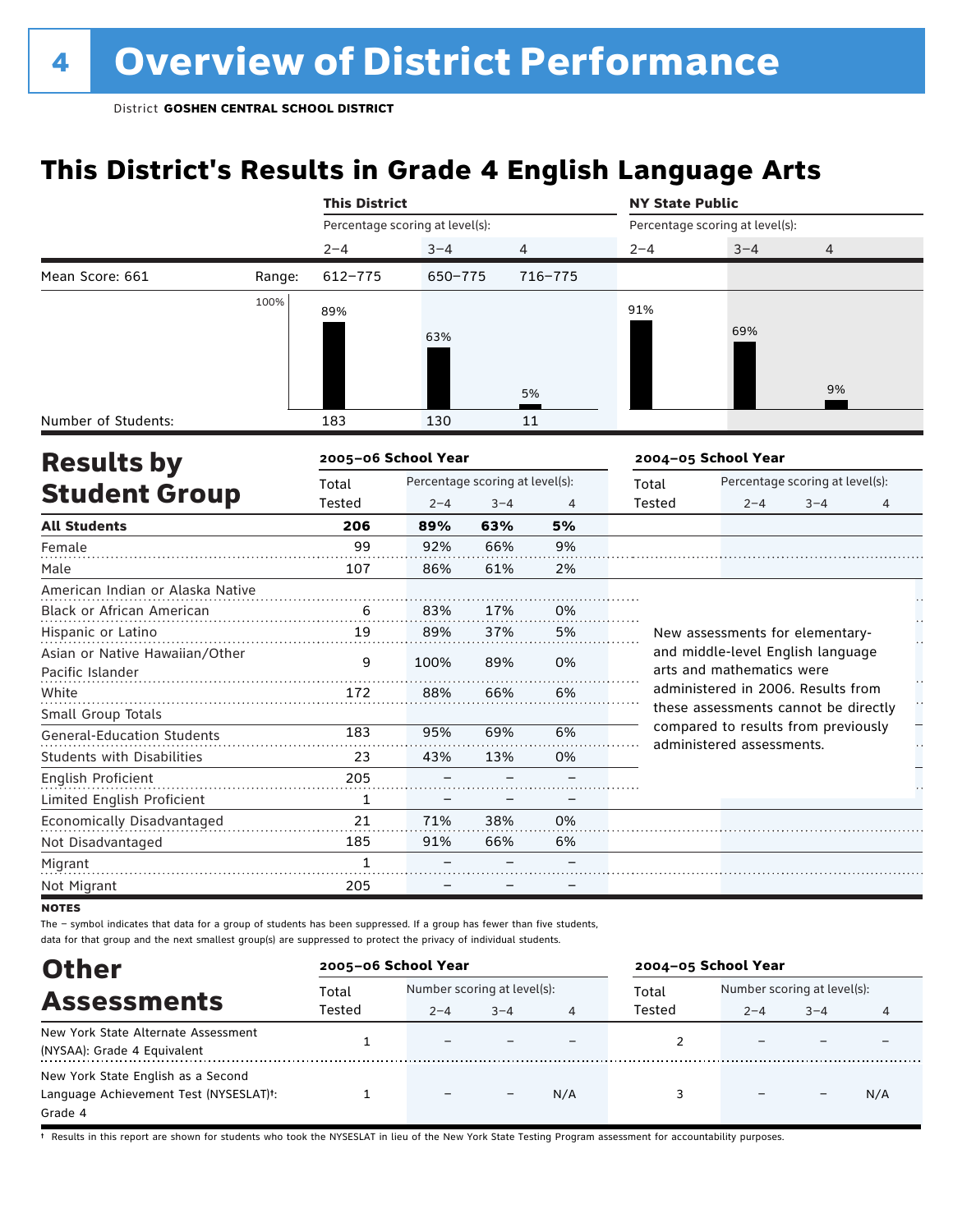## **This District's Results in Grade 4 Mathematics**

|                                   |        | <b>This District</b>            |         |         |                                 | <b>NY State Public</b> |                                                                            |         |   |    |  |
|-----------------------------------|--------|---------------------------------|---------|---------|---------------------------------|------------------------|----------------------------------------------------------------------------|---------|---|----|--|
|                                   |        | Percentage scoring at level(s): |         |         |                                 |                        | Percentage scoring at level(s):                                            |         |   |    |  |
|                                   |        | $2 - 4$                         | $3 - 4$ |         | 4                               | $2 - 4$                | $3 - 4$                                                                    | 4       |   |    |  |
| Mean Score: 672                   | Range: | 622-800                         | 650-800 |         | 702-800                         |                        |                                                                            |         |   |    |  |
|                                   | 100%   | 96%                             |         |         |                                 | 93%                    |                                                                            |         |   |    |  |
|                                   |        |                                 | 78%     |         |                                 |                        | 78%                                                                        |         |   |    |  |
|                                   |        |                                 |         |         |                                 |                        |                                                                            |         |   |    |  |
|                                   |        |                                 |         |         |                                 |                        |                                                                            | 26%     |   |    |  |
|                                   |        |                                 |         |         | 19%                             |                        |                                                                            |         |   |    |  |
| Number of Students:               |        | 199                             | 162     |         | 39                              |                        |                                                                            |         |   |    |  |
|                                   |        | 2005-06 School Year             |         |         |                                 |                        |                                                                            |         |   |    |  |
| <b>Results by</b>                 |        | Total                           |         |         | Percentage scoring at level(s): |                        | 2004-05 School Year<br>Percentage scoring at level(s):                     |         |   |    |  |
| <b>Student Group</b>              |        | Tested                          | $2 - 4$ | $3 - 4$ | 4                               | Total<br>Tested        | $2 - 4$                                                                    | $3 - 4$ | 4 |    |  |
| <b>All Students</b>               |        | 207                             | 96%     | 78%     | 19%                             |                        |                                                                            |         |   |    |  |
| Female                            |        | 100                             | 95%     | 79%     | 15%                             |                        |                                                                            |         |   |    |  |
| Male                              |        | 107                             | 97%     | 78%     | 22%                             |                        |                                                                            |         |   |    |  |
| American Indian or Alaska Native  |        |                                 |         |         |                                 |                        |                                                                            |         |   |    |  |
| Black or African American         |        | 6                               | 83%     | 50%     | 0%                              |                        |                                                                            |         |   |    |  |
| Hispanic or Latino                |        | 20                              | 95%     | 70%     | 10%                             |                        | New assessments for elementary-                                            |         |   | Н  |  |
| Asian or Native Hawaiian/Other    |        | 9                               | 100%    | 89%     | 44%                             |                        | and middle-level English language                                          |         |   |    |  |
| Pacific Islander                  |        |                                 |         |         |                                 |                        | arts and mathematics were                                                  |         |   |    |  |
| White                             |        | 172                             | 97%     | 80%     | 19%                             |                        | administered in 2006. Results from<br>these assessments cannot be directly |         |   | ł. |  |
| Small Group Totals                |        |                                 |         |         |                                 |                        | compared to results from previously                                        |         |   |    |  |
| <b>General-Education Students</b> |        | 184                             | 99%     | 85%     | 21%                             |                        | administered assessments.                                                  |         |   | ł. |  |
| <b>Students with Disabilities</b> |        | 23                              | 74%     | 26%     | 0%                              |                        |                                                                            |         |   |    |  |
| English Proficient                |        | 205                             |         |         |                                 |                        |                                                                            |         |   |    |  |
| Limited English Proficient        |        | 2                               |         |         |                                 |                        |                                                                            |         |   |    |  |
| Economically Disadvantaged        |        | 22                              | 86%     | 55%     | 9%                              |                        |                                                                            |         |   |    |  |
| Not Disadvantaged                 |        | 185                             | 97%     | 81%     | 20%                             |                        |                                                                            |         |   |    |  |
| Migrant                           |        | 1                               |         |         |                                 |                        |                                                                            |         |   |    |  |
| Not Migrant                       |        | 206                             |         |         |                                 |                        |                                                                            |         |   |    |  |

**NOTES** 

| <b>Other</b>                                                       | 2005-06 School Year |                                        |         |                          | 2004-05 School Year |                                        |                          |                          |  |  |
|--------------------------------------------------------------------|---------------------|----------------------------------------|---------|--------------------------|---------------------|----------------------------------------|--------------------------|--------------------------|--|--|
| <b>Assessments</b>                                                 | Total<br>Tested     | Number scoring at level(s):<br>$2 - 4$ | $3 - 4$ |                          | Total<br>Tested     | Number scoring at level(s):<br>$2 - 4$ | $3 - 4$                  |                          |  |  |
| New York State Alternate Assessment<br>(NYSAA): Grade 4 Equivalent |                     | $\equiv$                               |         | $\overline{\phantom{0}}$ |                     | $\overline{\phantom{0}}$               | $\overline{\phantom{0}}$ | $\overline{\phantom{0}}$ |  |  |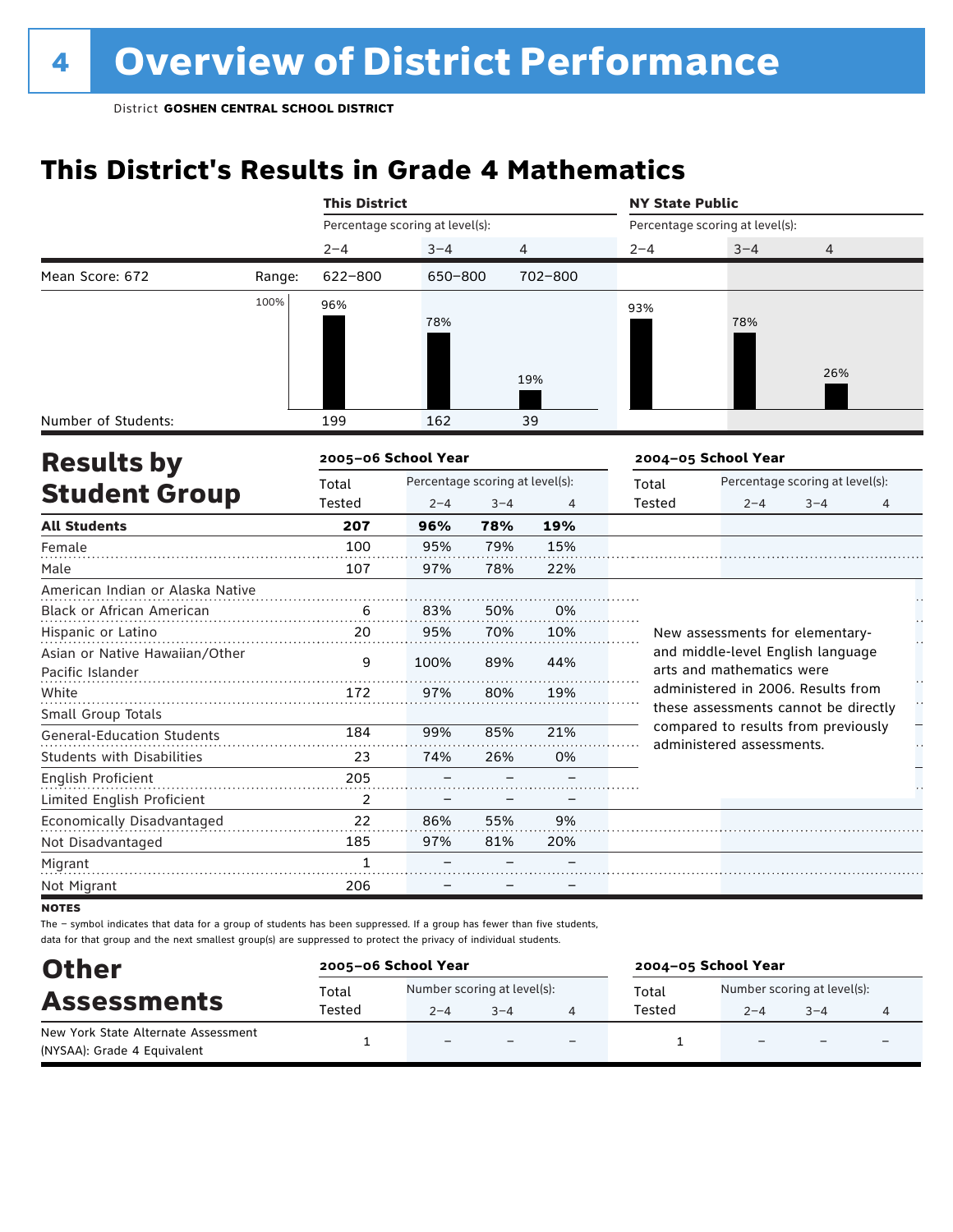## **This District's Results in Grade 4 Science**

|                                                    |        | <b>This District</b>            |            |                                 |            | <b>NY State Public</b>          |                     |                                 |         |  |
|----------------------------------------------------|--------|---------------------------------|------------|---------------------------------|------------|---------------------------------|---------------------|---------------------------------|---------|--|
|                                                    |        | Percentage scoring at level(s): |            |                                 |            | Percentage scoring at level(s): |                     |                                 |         |  |
|                                                    |        | $2 - 4$                         | $3 - 4$    |                                 | 4          | $2 - 4$                         | $3 - 4$             | $\overline{4}$                  |         |  |
| Mean Score: 82                                     | Range: | $45 - 100$                      | $65 - 100$ |                                 | $85 - 100$ |                                 |                     |                                 |         |  |
|                                                    | 100%   | 98% 99%                         | 94% 89%    |                                 | 49% 46%    | 97% 95%                         | 86% 80%             |                                 | 49% 42% |  |
| $2005 - 06$<br>$2004 - 05$                         |        |                                 |            |                                 |            |                                 |                     |                                 |         |  |
| Number of Students:                                |        | 205 188                         | 197 169    |                                 | 102 87     |                                 |                     |                                 |         |  |
| <b>Results by</b>                                  |        | 2005-06 School Year             |            |                                 |            |                                 | 2004-05 School Year |                                 |         |  |
|                                                    |        | Total                           |            | Percentage scoring at level(s): |            | Total                           |                     | Percentage scoring at level(s): |         |  |
| <b>Student Group</b>                               |        | Tested                          | $2 - 4$    | $3 - 4$                         | 4          | Tested                          | $2 - 4$             | $3 - 4$                         | 4       |  |
| <b>All Students</b>                                |        | 209                             | 98%        | 94%                             | 49%        | 190                             | 99%                 | 89%                             | 46%     |  |
| Female                                             |        | 102                             | 97%        | 93%                             | 47%        | 113                             | 100%                | 90%                             | 48%     |  |
| Male                                               |        | 107                             | 99%        | 95%                             | 50%        | 77                              | 97%                 | 87%                             | 43%     |  |
| American Indian or Alaska Native                   |        |                                 |            |                                 |            |                                 |                     |                                 |         |  |
| Black or African American                          |        | 6                               | 83%        | 67%                             | 17%        | 11                              |                     |                                 |         |  |
| Hispanic or Latino                                 |        | 21                              | 95%        | 81%                             | 29%        | 15                              | 93%                 | 80%                             | 27%     |  |
| Asian or Native Hawaiian/Other<br>Pacific Islander |        | q                               | 100%       | 100%                            | 89%        | 2                               |                     |                                 |         |  |
| White                                              |        | 173                             | 99%        | 97%                             | 50%        | 162                             | 99%                 | 90%                             | 49%     |  |
| Small Group Totals                                 |        |                                 |            |                                 |            | 13                              | 100%                | 85%                             | 23%     |  |
| <b>General-Education Students</b>                  |        | 186                             | 99%        | 96%                             | 53%        | 172                             | 99%                 | 90%                             | 49%     |  |
| <b>Students with Disabilities</b>                  |        | 23                              | 87%        | 78%                             | 13%        | 18                              | 100%                | 78%                             | 11%     |  |
| English Proficient                                 |        | 207                             |            |                                 |            | 187                             |                     |                                 |         |  |
| Limited English Proficient                         |        | $\overline{2}$                  |            |                                 |            | 3                               |                     |                                 |         |  |
| Economically Disadvantaged                         |        | 22                              | 95%        | 91%                             | 32%        | 13                              | 100%                | 69%                             | 8%      |  |
| Not Disadvantaged                                  |        | 187                             | 98%        | 95%                             | 51%        | 177                             | 99%                 | 90%                             | 49%     |  |
| Migrant                                            |        | $\mathbf{1}$                    |            |                                 |            |                                 |                     |                                 |         |  |
| Not Migrant                                        |        | 208                             |            |                                 |            | 190                             | 99%                 | 89%                             | 46%     |  |

**NOTES** 

| <b>Other</b>                                                       | 2005-06 School Year |                                        |         |                          | 2004-05 School Year |                                        |                          |                          |  |  |
|--------------------------------------------------------------------|---------------------|----------------------------------------|---------|--------------------------|---------------------|----------------------------------------|--------------------------|--------------------------|--|--|
| <b>Assessments</b>                                                 | Total<br>Tested     | Number scoring at level(s):<br>$2 - 4$ | $3 - 4$ |                          | Total<br>Tested     | Number scoring at level(s):<br>$2 - 4$ | $3 - 4$                  |                          |  |  |
| New York State Alternate Assessment<br>(NYSAA): Grade 4 Equivalent |                     | $\equiv$                               |         | $\overline{\phantom{0}}$ |                     | $\overline{\phantom{0}}$               | $\overline{\phantom{0}}$ | $\overline{\phantom{0}}$ |  |  |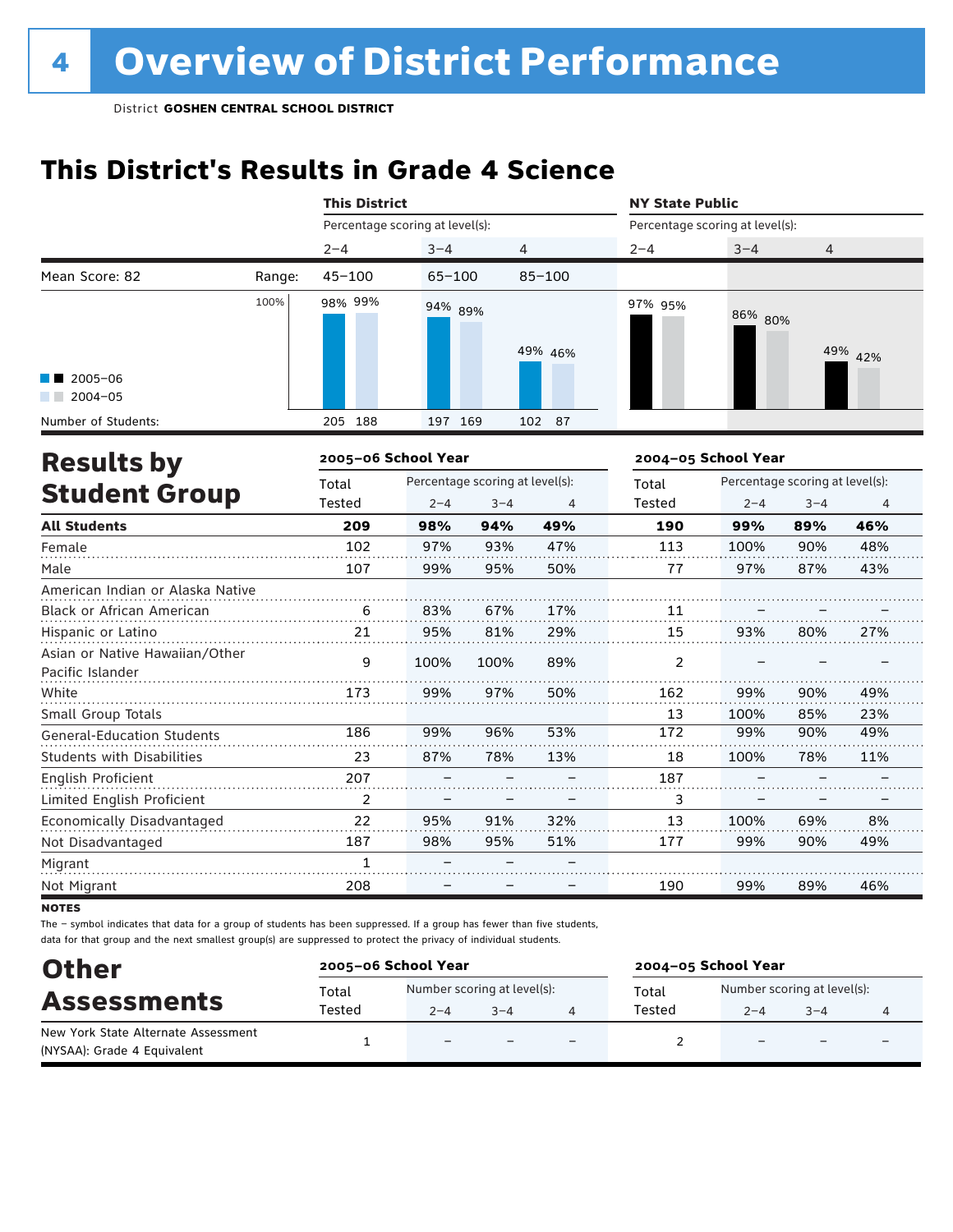## **This District's Results in Grade 5 English Language Arts**

|                                                    |        | <b>This District</b>            |                                 |         |         | <b>NY State Public</b> |                                     |                                 |   |  |
|----------------------------------------------------|--------|---------------------------------|---------------------------------|---------|---------|------------------------|-------------------------------------|---------------------------------|---|--|
|                                                    |        | Percentage scoring at level(s): |                                 |         |         |                        | Percentage scoring at level(s):     |                                 |   |  |
|                                                    |        | $2 - 4$                         | $3 - 4$                         |         | 4       | $2 - 4$                | $3 - 4$                             | 4                               |   |  |
| Mean Score: 666                                    | Range: | 608-795                         | 650-795                         |         | 711-795 |                        |                                     |                                 |   |  |
|                                                    | 100%   | 95%                             |                                 |         |         | 94%                    |                                     |                                 |   |  |
|                                                    |        |                                 | 75%                             |         |         |                        | 67%                                 |                                 |   |  |
|                                                    |        |                                 |                                 |         | 9%      |                        |                                     | 12%                             |   |  |
| Number of Students:                                |        | 197                             | 155                             |         | 19      |                        |                                     |                                 |   |  |
| <b>Results by</b>                                  |        | 2005-06 School Year             |                                 |         |         |                        | 2004-05 School Year                 |                                 |   |  |
|                                                    |        | Total                           | Percentage scoring at level(s): |         |         | Total                  |                                     | Percentage scoring at level(s): |   |  |
| <b>Student Group</b>                               |        | Tested                          | $2 - 4$                         | $3 - 4$ | 4       | Tested                 | $2 - 4$                             | $3 - 4$                         | 4 |  |
| <b>All Students</b>                                |        | 207                             | 95%                             | 75%     | 9%      |                        |                                     |                                 |   |  |
| Female                                             |        | 122                             | 98%                             | 82%     | 10%     |                        |                                     |                                 |   |  |
| Male                                               |        | 85                              | 92%                             | 65%     | 8%      |                        |                                     |                                 |   |  |
| American Indian or Alaska Native                   |        | $\mathbf{1}$                    |                                 |         |         |                        |                                     |                                 |   |  |
| Black or African American                          |        | 11                              | 73%                             | 64%     | 0%      |                        |                                     |                                 |   |  |
| Hispanic or Latino                                 |        | 17                              | 94%                             | 59%     | 0%      |                        |                                     |                                 |   |  |
| Asian or Native Hawaiian/Other<br>Pacific Islander |        | 4                               |                                 |         |         |                        |                                     |                                 |   |  |
| White                                              |        | 174                             | 97%                             | 78%     | 10%     |                        | This test was not given in 2004-05. |                                 |   |  |
| Small Group Totals                                 |        | 5                               | 100%                            | 60%     | 20%     |                        |                                     |                                 |   |  |
| General-Education Students                         |        | 183                             | 99%                             | 83%     | 10%     |                        |                                     |                                 |   |  |
| <b>Students with Disabilities</b>                  |        | 24                              | 67%                             | 17%     | 0%      |                        |                                     |                                 |   |  |
| <b>English Proficient</b>                          |        | 205                             |                                 |         |         |                        |                                     |                                 |   |  |
| Limited English Proficient                         |        | $\overline{2}$                  |                                 |         |         |                        |                                     |                                 |   |  |
| Economically Disadvantaged                         |        | 24                              | 79%                             | 38%     | 4%      |                        |                                     |                                 |   |  |
| Not Disadvantaged                                  |        | 183                             | 97%                             | 80%     | 10%     |                        |                                     |                                 |   |  |
| Migrant                                            |        |                                 |                                 |         |         |                        |                                     |                                 |   |  |
| Not Migrant                                        |        | 207                             | 95%                             | 75%     | 9%      |                        |                                     |                                 |   |  |

**NOTES** 

The – symbol indicates that data for a group of students has been suppressed. If a group has fewer than five students,

Assessments<br>
Total Number scoring at level and Total Number scoring at level(s):<br>
Tested 2-4 3-4 3-4<br>
Tested 2-4 3-4 2–4 3–4 4 2–4 3–4 4 Other data for that group and the next smallest group(s) are suppressed to protect the privacy of individual students. **2005–06 School Year 2004–05 School Year** Total Tested Total Tested New York State Alternate Assessment (NYSAA): Grade 5 Equivalent  $1 -$  – – – – This test was not given in 2004-05. New York State English as a Second Language Achievement Test (NYSESLAT)†: Grade 5 4 – – N/A N/A N/A N/A N/A

† Results in this report are shown for students who took the NYSESLAT in lieu of the New York State Testing Program assessment for accountability purposes.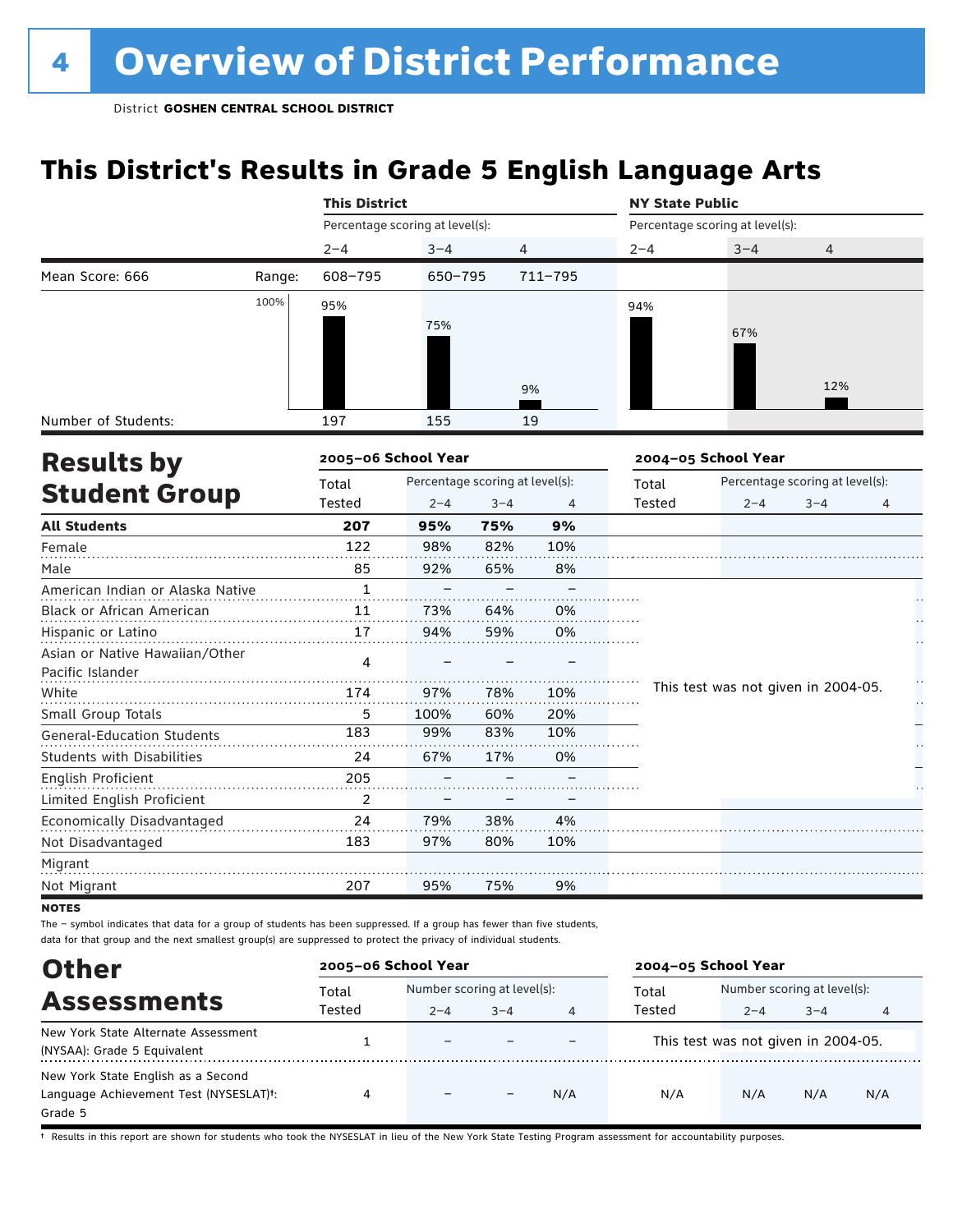## **This District's Results in Grade 5 Mathematics**

|                                   |        | <b>This District</b>            |                                 |         |         | <b>NY State Public</b> |                                     |                                 |    |  |  |
|-----------------------------------|--------|---------------------------------|---------------------------------|---------|---------|------------------------|-------------------------------------|---------------------------------|----|--|--|
|                                   |        | Percentage scoring at level(s): |                                 |         |         |                        | Percentage scoring at level(s):     |                                 |    |  |  |
|                                   |        | $2 - 4$                         | $3 - 4$                         |         | 4       | $2 - 4$                | $3 - 4$                             | 4                               |    |  |  |
| Mean Score: 665                   | Range: | 619-780                         | 650-780                         |         | 699-780 |                        |                                     |                                 |    |  |  |
|                                   | 100%   | 90%                             |                                 |         |         | 90%                    |                                     |                                 |    |  |  |
|                                   |        |                                 | 70%                             |         |         |                        | 68%                                 |                                 |    |  |  |
|                                   |        |                                 |                                 |         |         |                        |                                     |                                 |    |  |  |
|                                   |        |                                 |                                 |         |         |                        |                                     |                                 |    |  |  |
|                                   |        |                                 |                                 |         | 16%     |                        |                                     | 19%                             |    |  |  |
| Number of Students:               |        | 190                             | 147                             |         | 34      |                        |                                     |                                 |    |  |  |
| <b>Results by</b>                 |        | 2005-06 School Year             |                                 |         |         |                        | 2004-05 School Year                 |                                 |    |  |  |
|                                   |        | Total                           | Percentage scoring at level(s): |         |         | Total                  |                                     | Percentage scoring at level(s): |    |  |  |
| <b>Student Group</b>              |        | Tested                          | $2 - 4$                         | $3 - 4$ | 4       | Tested                 | $2 - 4$                             | $3 - 4$                         | 4  |  |  |
| <b>All Students</b>               |        | 211                             | 90%                             | 70%     | 16%     |                        |                                     |                                 |    |  |  |
| Female                            |        | 122                             | 96%                             | 76%     | 15%     |                        |                                     |                                 |    |  |  |
| Male                              |        | 89                              | 82%                             | 61%     | 18%     |                        |                                     |                                 |    |  |  |
| American Indian or Alaska Native  |        | 1                               |                                 |         |         |                        |                                     |                                 |    |  |  |
| Black or African American         |        | 11                              | 73%                             | 55%     | 0%      |                        |                                     |                                 |    |  |  |
| Hispanic or Latino                |        | 22                              | 73%                             | 41%     | 9%      |                        |                                     |                                 |    |  |  |
| Asian or Native Hawaiian/Other    |        | 4                               |                                 |         |         |                        |                                     |                                 |    |  |  |
| Pacific Islander                  |        |                                 |                                 |         |         |                        |                                     |                                 |    |  |  |
| White                             |        | 173                             | 94%                             | 74%     | 18%     |                        | This test was not given in 2004-05. |                                 | ķ. |  |  |
| Small Group Totals                |        | 5                               | 80%                             | 80%     | 0%      |                        |                                     |                                 |    |  |  |
| <b>General-Education Students</b> |        | 187                             | 96%                             | 76%     | 18%     |                        |                                     |                                 |    |  |  |
| <b>Students with Disabilities</b> |        | 24                              | 42%                             | 17%     | 0%      |                        |                                     |                                 |    |  |  |
| <b>English Proficient</b>         |        | 205                             | 92%                             | 72%     | 17%     |                        |                                     |                                 |    |  |  |
| Limited English Proficient        |        | 6                               | 17%                             | 0%      | 0%      |                        |                                     |                                 |    |  |  |
| Economically Disadvantaged        |        | 27                              | 56%                             | 33%     | 0%      |                        |                                     |                                 |    |  |  |
| Not Disadvantaged                 |        | 184                             | 95%                             | 75%     | 18%     |                        |                                     |                                 |    |  |  |
| Migrant                           |        |                                 |                                 |         |         |                        |                                     |                                 |    |  |  |
| Not Migrant                       |        | 211                             | 90%                             | 70%     | 16%     |                        |                                     |                                 |    |  |  |
| <b>NOTES</b>                      |        |                                 |                                 |         |         |                        |                                     |                                 |    |  |  |

| <b>Other</b>                                                       | 2005-06 School Year |                                        |         |                          | 2004-05 School Year |                                        |         |   |  |  |
|--------------------------------------------------------------------|---------------------|----------------------------------------|---------|--------------------------|---------------------|----------------------------------------|---------|---|--|--|
| <b>Assessments</b>                                                 | Total<br>Tested     | Number scoring at level(s):<br>$2 - 4$ | $3 - 4$ |                          | Total<br>Tested     | Number scoring at level(s):<br>$2 - 4$ | $3 - 4$ | 4 |  |  |
| New York State Alternate Assessment<br>(NYSAA): Grade 5 Equivalent |                     | $\overline{\phantom{0}}$               |         | $\overline{\phantom{0}}$ |                     | This test was not given in 2004-05.    |         |   |  |  |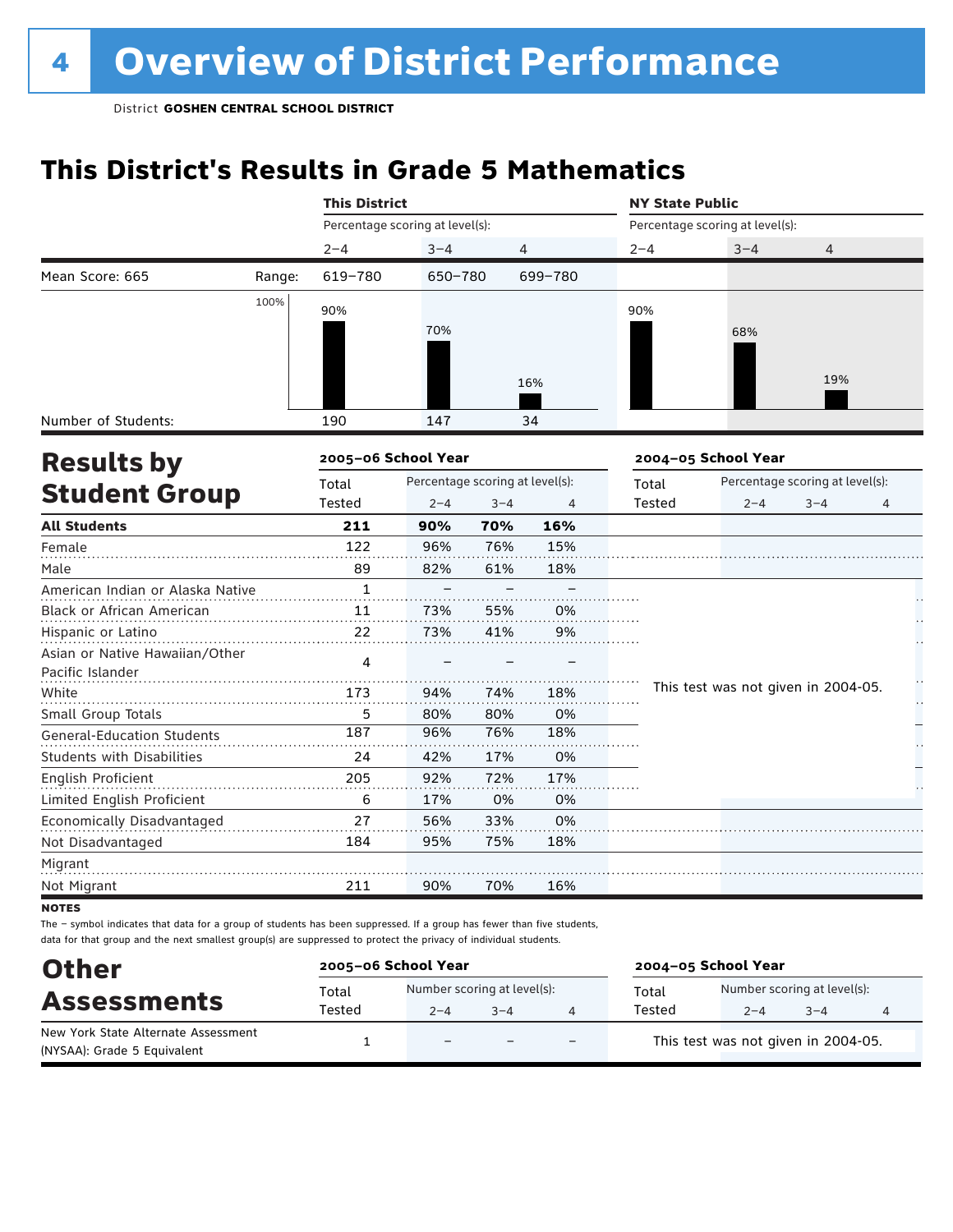## **This District's Results in Grade 6 English Language Arts**

|                                   |        | <b>This District</b>                     |                                 |         |         | <b>NY State Public</b> |                                     |                                 |    |  |
|-----------------------------------|--------|------------------------------------------|---------------------------------|---------|---------|------------------------|-------------------------------------|---------------------------------|----|--|
|                                   |        |                                          | Percentage scoring at level(s): |         |         |                        | Percentage scoring at level(s):     |                                 |    |  |
|                                   |        | $2 - 4$                                  | $3 - 4$                         |         | 4       | $2 - 4$                | $3 - 4$                             | $\overline{4}$                  |    |  |
| Mean Score: 660                   | Range: | 598-785                                  | 650-785                         |         | 705-785 |                        |                                     |                                 |    |  |
|                                   | 100%   | 95%                                      |                                 |         |         | 93%                    |                                     |                                 |    |  |
|                                   |        |                                          | 65%                             |         |         |                        |                                     |                                 |    |  |
|                                   |        |                                          |                                 |         |         |                        | 60%                                 |                                 |    |  |
|                                   |        |                                          |                                 |         |         |                        |                                     |                                 |    |  |
|                                   |        |                                          |                                 |         | 13%     |                        |                                     | 12%                             |    |  |
| Number of Students:               |        | 229                                      | 156                             |         | 31      |                        |                                     |                                 |    |  |
| <b>Results by</b>                 |        | 2005-06 School Year                      |                                 |         |         |                        | 2004-05 School Year                 |                                 |    |  |
|                                   |        | Percentage scoring at level(s):<br>Total |                                 |         |         | Total                  |                                     | Percentage scoring at level(s): |    |  |
| <b>Student Group</b>              |        | Tested                                   | $2 - 4$                         | $3 - 4$ | 4       | Tested                 | $2 - 4$                             | $3 - 4$                         | 4  |  |
| <b>All Students</b>               |        | 241                                      | 95%                             | 65%     | 13%     |                        |                                     |                                 |    |  |
| Female                            |        | 117                                      | 93%                             | 71%     | 19%     |                        |                                     |                                 |    |  |
| Male                              |        | 124                                      | 97%                             | 59%     | 7%      |                        |                                     |                                 |    |  |
| American Indian or Alaska Native  |        |                                          |                                 |         |         |                        |                                     |                                 |    |  |
| Black or African American         |        | 11                                       |                                 |         |         |                        |                                     |                                 |    |  |
| Hispanic or Latino                |        | 23                                       | 78%                             | 35%     | 0%      |                        |                                     |                                 |    |  |
| Asian or Native Hawaiian/Other    |        | 4                                        |                                 |         |         |                        |                                     |                                 |    |  |
| Pacific Islander                  |        |                                          |                                 |         |         |                        |                                     |                                 |    |  |
| White                             |        | 203                                      | 98%                             | 69%     | 15%     |                        | This test was not given in 2004-05. |                                 | ķ. |  |
| Small Group Totals                |        | 15                                       | 87%                             | 53%     | 7%      |                        |                                     |                                 |    |  |
| <b>General-Education Students</b> |        | 226                                      | 97%                             | 69%     | 14%     |                        |                                     |                                 |    |  |
| Students with Disabilities        |        | 15                                       | 67%                             | 7%      | 0%      |                        |                                     |                                 |    |  |
| English Proficient                |        | 237                                      |                                 |         |         |                        |                                     |                                 |    |  |
| Limited English Proficient        |        | 4                                        |                                 |         |         |                        |                                     |                                 |    |  |
| Economically Disadvantaged        |        | 29                                       | 83%                             | 41%     | 7%      |                        |                                     |                                 |    |  |
| Not Disadvantaged                 |        | 212                                      | 97%                             | 68%     | 14%     |                        |                                     |                                 |    |  |
| Migrant                           |        | 1                                        |                                 |         |         |                        |                                     |                                 |    |  |
| Not Migrant                       |        | 240                                      |                                 |         |         |                        |                                     |                                 |    |  |

**NOTES** 

The – symbol indicates that data for a group of students has been suppressed. If a group has fewer than five students, data for that group and the next smallest group(s) are suppressed to protect the privacy of individual students.

| <b>Other</b>                                                                                         | 2005-06 School Year |                              |         |     | 2004-05 School Year                 |                             |         |     |
|------------------------------------------------------------------------------------------------------|---------------------|------------------------------|---------|-----|-------------------------------------|-----------------------------|---------|-----|
| <b>Assessments</b>                                                                                   | Total               | Number scoring at level(s):  |         |     | Total                               | Number scoring at level(s): |         |     |
|                                                                                                      | Tested              | $2 - 4$                      | $3 - 4$ | 4   | Tested                              | $2 - 4$                     | $3 - 4$ | 4   |
| New York State Alternate Assessment<br>(NYSAA): Grade 6 Equivalent                                   |                     | $\overline{\phantom{0}}$     |         |     | This test was not given in 2004-05. |                             |         |     |
| New York State English as a Second<br>Language Achievement Test (NYSESLAT) <sup>+</sup> :<br>Grade 6 |                     | $\qquad \qquad \blacksquare$ |         | N/A | N/A                                 | N/A                         | N/A     | N/A |

† Results in this report are shown for students who took the NYSESLAT in lieu of the New York State Testing Program assessment for accountability purposes.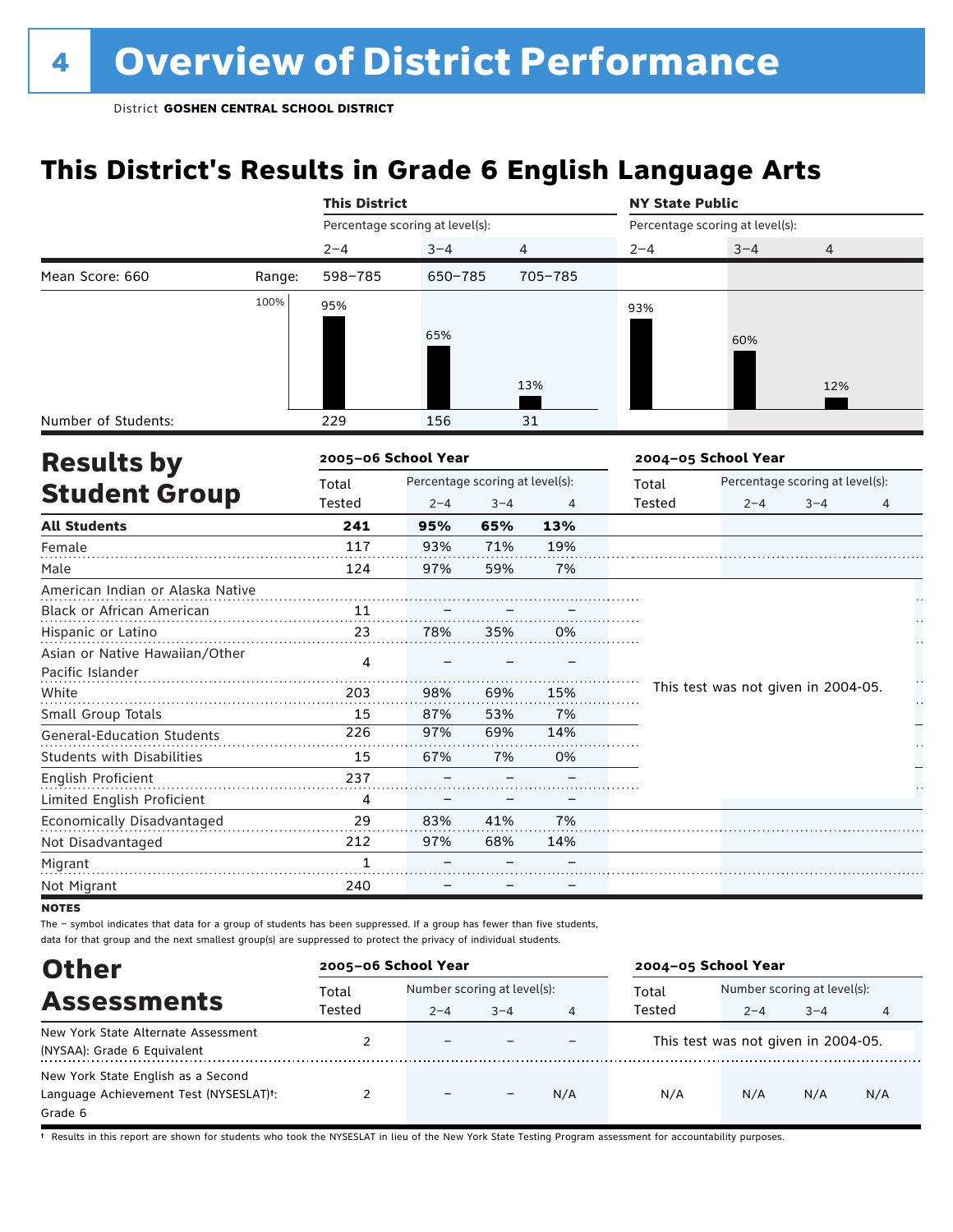## **This District's Results in Grade 6 Mathematics**

|                                   |        | <b>This District</b>                     |         |         |         | <b>NY State Public</b> |                                     |         |    |  |
|-----------------------------------|--------|------------------------------------------|---------|---------|---------|------------------------|-------------------------------------|---------|----|--|
|                                   |        | Percentage scoring at level(s):          |         |         |         |                        | Percentage scoring at level(s):     |         |    |  |
|                                   |        | $2 - 4$                                  | $3 - 4$ | 4       |         | $2 - 4$                | $3 - 4$                             | 4       |    |  |
| Mean Score: 661                   | Range: | 616-780                                  | 650-780 |         | 696-780 |                        |                                     |         |    |  |
|                                   | 100%   | 92%                                      |         |         |         | 87%                    |                                     |         |    |  |
|                                   |        |                                          | 68%     |         |         |                        |                                     |         |    |  |
|                                   |        |                                          |         |         |         |                        | 60%                                 |         |    |  |
|                                   |        |                                          |         |         |         |                        |                                     |         |    |  |
|                                   |        |                                          |         |         | 12%     |                        |                                     | 13%     |    |  |
| Number of Students:               |        | 221                                      | 163     |         | 29      |                        |                                     |         |    |  |
| <b>Results by</b>                 |        | 2005-06 School Year                      |         |         |         |                        | 2004-05 School Year                 |         |    |  |
|                                   |        | Percentage scoring at level(s):<br>Total |         |         | Total   |                        | Percentage scoring at level(s):     |         |    |  |
| <b>Student Group</b>              |        | Tested                                   | $2 - 4$ | $3 - 4$ | 4       | Tested                 | $2 - 4$                             | $3 - 4$ | 4  |  |
| <b>All Students</b>               |        | 239                                      | 92%     | 68%     | 12%     |                        |                                     |         |    |  |
| Female                            |        | 115                                      | 91%     | 67%     | 10%     |                        |                                     |         |    |  |
| Male                              |        | 124                                      | 94%     | 69%     | 14%     |                        |                                     |         |    |  |
| American Indian or Alaska Native  |        |                                          |         |         |         |                        |                                     |         |    |  |
| Black or African American         |        | 11                                       |         |         |         |                        |                                     |         |    |  |
| Hispanic or Latino                |        | 22                                       | 82%     | 41%     | 0%      |                        |                                     |         |    |  |
| Asian or Native Hawaiian/Other    |        | 4                                        |         |         |         |                        |                                     |         |    |  |
| Pacific Islander                  |        |                                          |         |         |         |                        |                                     |         | H  |  |
| White                             |        | 202                                      | 94%     | 72%     | 14%     |                        | This test was not given in 2004-05. |         | Н, |  |
| Small Group Totals                |        | 15                                       | 87%     | 53%     | 7%      |                        |                                     |         |    |  |
| <b>General-Education Students</b> |        | 225                                      | 96%     | 72%     | 13%     |                        |                                     |         |    |  |
| <b>Students with Disabilities</b> |        | 14                                       | 43%     | 14%     | 0%      |                        |                                     |         |    |  |
| English Proficient                |        | 235                                      |         |         |         |                        |                                     |         |    |  |
| Limited English Proficient        |        | 4                                        |         |         |         |                        |                                     |         |    |  |
| Economically Disadvantaged        |        | 26                                       | 81%     | 46%     | 8%      |                        |                                     |         |    |  |
| Not Disadvantaged                 |        | 213                                      | 94%     | 71%     | 13%     |                        |                                     |         |    |  |
| Migrant                           |        |                                          |         |         |         |                        |                                     |         |    |  |
| Not Migrant                       |        | 239                                      | 92%     | 68%     | 12%     |                        |                                     |         |    |  |
| <b>NOTES</b>                      |        |                                          |         |         |         |                        |                                     |         |    |  |

| <b>Other</b>                                                       | 2005-06 School Year |                                        |         |     | 2004-05 School Year |                                        |         |   |  |
|--------------------------------------------------------------------|---------------------|----------------------------------------|---------|-----|---------------------|----------------------------------------|---------|---|--|
| <b>Assessments</b>                                                 | Total<br>Tested     | Number scoring at level(s):<br>$2 - 4$ | $3 - 4$ |     | Total<br>Tested     | Number scoring at level(s):<br>$2 - 4$ | $3 - 4$ | 4 |  |
| New York State Alternate Assessment<br>(NYSAA): Grade 6 Equivalent |                     | $\qquad \qquad -$                      |         | $-$ |                     | This test was not given in 2004-05.    |         |   |  |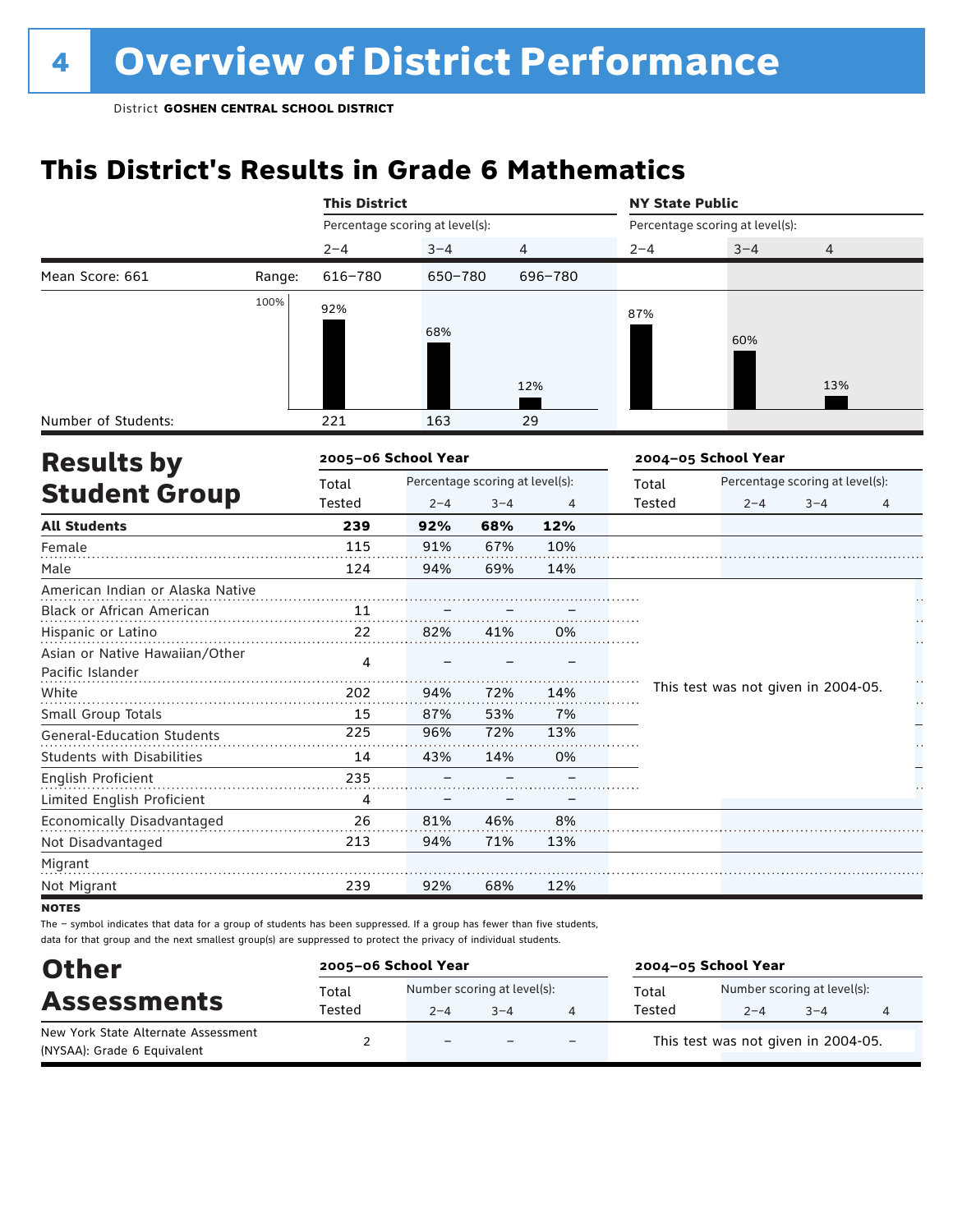## **This District's Results in Grade 7 English Language Arts**

|                                   |        | <b>This District</b>                     |         |         |                | <b>NY State Public</b> |                                     |                                 |    |  |
|-----------------------------------|--------|------------------------------------------|---------|---------|----------------|------------------------|-------------------------------------|---------------------------------|----|--|
|                                   |        | Percentage scoring at level(s):          |         |         |                |                        | Percentage scoring at level(s):     |                                 |    |  |
|                                   |        | $2 - 4$                                  | $3 - 4$ |         | $\overline{4}$ | $2 - 4$                | $3 - 4$                             | 4                               |    |  |
| Mean Score: 660                   | Range: | 600-790                                  | 650-790 |         | 712-790        |                        |                                     |                                 |    |  |
|                                   | 100%   | 96%                                      |         |         |                | 92%                    |                                     |                                 |    |  |
|                                   |        |                                          | 67%     |         |                |                        |                                     |                                 |    |  |
|                                   |        |                                          |         |         |                |                        | 56%                                 |                                 |    |  |
|                                   |        |                                          |         |         |                |                        |                                     |                                 |    |  |
|                                   |        |                                          |         |         | 10%            |                        |                                     | 8%                              |    |  |
| Number of Students:               |        | 226                                      | 159     |         | 24             |                        |                                     |                                 |    |  |
| <b>Results by</b>                 |        | 2005-06 School Year                      |         |         |                |                        | 2004-05 School Year                 |                                 |    |  |
|                                   |        | Percentage scoring at level(s):<br>Total |         |         |                | Total                  |                                     | Percentage scoring at level(s): |    |  |
| <b>Student Group</b>              |        | Tested                                   | $2 - 4$ | $3 - 4$ | 4              | Tested                 | $2 - 4$                             | $3 - 4$                         | 4  |  |
| <b>All Students</b>               |        | 236                                      | 96%     | 67%     | 10%            |                        |                                     |                                 |    |  |
| Female                            |        | 110                                      | 96%     | 74%     | 13%            |                        |                                     |                                 |    |  |
| Male                              |        | 126                                      | 95%     | 62%     | 8%             |                        |                                     |                                 |    |  |
| American Indian or Alaska Native  |        |                                          |         |         |                |                        |                                     |                                 |    |  |
| Black or African American         |        | 14                                       | 100%    | 71%     | 0%             |                        |                                     |                                 |    |  |
| Hispanic or Latino                |        | 18                                       | 89%     | 22%     | 0%             |                        |                                     |                                 |    |  |
| Asian or Native Hawaiian/Other    |        | 8                                        | 100%    | 88%     | 50%            |                        |                                     |                                 |    |  |
| Pacific Islander                  |        |                                          |         |         |                |                        |                                     |                                 | Ì, |  |
| White                             |        | 196                                      | 96%     | 70%     | 10%            |                        | This test was not given in 2004-05. |                                 | ŀ, |  |
| Small Group Totals                |        |                                          |         |         |                |                        |                                     |                                 |    |  |
| <b>General-Education Students</b> |        | 210                                      | 99%     | 75%     | 11%            |                        |                                     |                                 |    |  |
| <b>Students with Disabilities</b> |        | 26                                       | 69%     | 8%      | 0%             |                        |                                     |                                 |    |  |
| <b>English Proficient</b>         |        | 236                                      | 96%     | 67%     | 10%            |                        |                                     |                                 |    |  |
| Limited English Proficient        |        |                                          |         |         |                |                        |                                     |                                 |    |  |
| Economically Disadvantaged        |        | 23                                       | 87%     | 35%     | 0%             |                        |                                     |                                 |    |  |
| Not Disadvantaged                 |        | 213                                      | 97%     | 71%     | 11%            |                        |                                     |                                 |    |  |
| Migrant                           |        |                                          |         |         |                |                        |                                     |                                 |    |  |
| Not Migrant                       |        | 236                                      | 96%     | 67%     | 10%            |                        |                                     |                                 |    |  |
| <b>NOTES</b>                      |        |                                          |         |         |                |                        |                                     |                                 |    |  |

The – symbol indicates that data for a group of students has been suppressed. If a group has fewer than five students,

data for that group and the next smallest group(s) are suppressed to protect the privacy of individual students.

| <b>Other</b>                           | 2005-06 School Year |                             |                   |     | 2004-05 School Year |                                     |         |     |  |
|----------------------------------------|---------------------|-----------------------------|-------------------|-----|---------------------|-------------------------------------|---------|-----|--|
| <b>Assessments</b>                     | Total               | Number scoring at level(s): |                   |     | Total               | Number scoring at level(s):         |         |     |  |
|                                        | Tested              | $2 - 4$                     | $3 - 4$           | 4   | Tested              | $2 - 4$                             | $3 - 4$ | 4   |  |
| New York State Alternate Assessment    |                     |                             |                   |     |                     | This test was not given in 2004-05. |         |     |  |
| (NYSAA): Grade 7 Equivalent            |                     |                             |                   |     |                     |                                     |         |     |  |
| New York State English as a Second     |                     |                             |                   |     |                     |                                     |         |     |  |
| Language Achievement Test (NYSESLAT)t: |                     | $\overline{\phantom{m}}$    | $\qquad \qquad -$ | N/A | N/A                 | N/A                                 | N/A     | N/A |  |
| Grade 7                                |                     |                             |                   |     |                     |                                     |         |     |  |

† Results in this report are shown for students who took the NYSESLAT in lieu of the New York State Testing Program assessment for accountability purposes.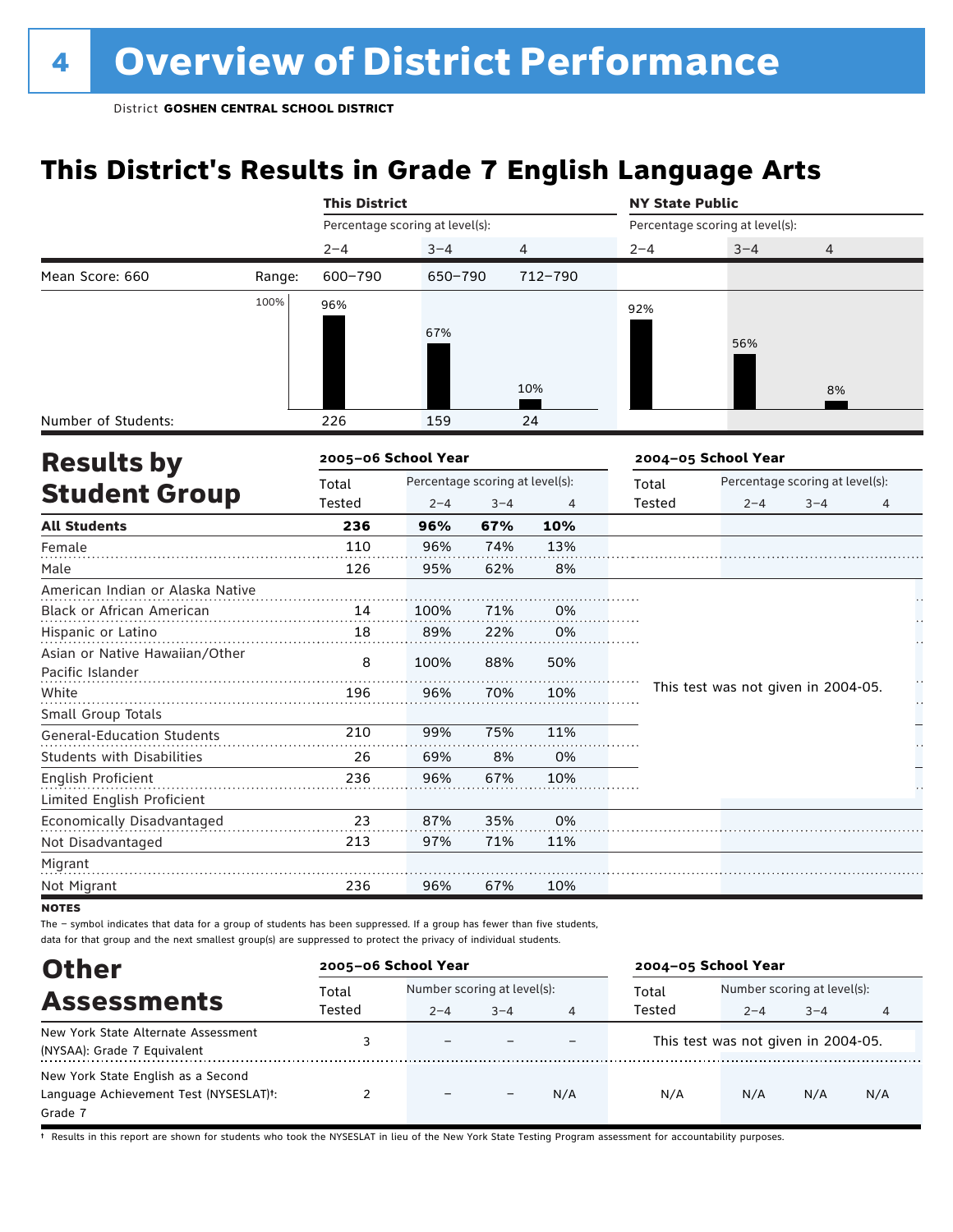## **This District's Results in Grade 7 Mathematics**

|                                   |        | <b>This District</b>            |         |                                 |                | <b>NY State Public</b> |                                     |                                 |   |  |
|-----------------------------------|--------|---------------------------------|---------|---------------------------------|----------------|------------------------|-------------------------------------|---------------------------------|---|--|
|                                   |        | Percentage scoring at level(s): |         |                                 |                |                        | Percentage scoring at level(s):     |                                 |   |  |
|                                   |        | $2 - 4$                         | $3 - 4$ |                                 | $\overline{4}$ | $2 - 4$                | $3 - 4$                             | $\overline{4}$                  |   |  |
| Mean Score: 663                   | Range: | 611-800                         | 650-800 |                                 | 693-800        |                        |                                     |                                 |   |  |
|                                   | 100%   | 93%                             |         |                                 |                |                        |                                     |                                 |   |  |
|                                   |        |                                 | 74%     |                                 |                | 87%                    |                                     |                                 |   |  |
|                                   |        |                                 |         |                                 |                |                        | 56%                                 |                                 |   |  |
|                                   |        |                                 |         |                                 |                |                        |                                     |                                 |   |  |
|                                   |        |                                 |         |                                 | 14%            |                        |                                     | 12%                             |   |  |
| Number of Students:               |        | 221                             | 176     |                                 | 32             |                        |                                     |                                 |   |  |
|                                   |        | 2005-06 School Year             |         |                                 |                |                        |                                     |                                 |   |  |
| <b>Results by</b>                 |        |                                 |         |                                 |                |                        | 2004-05 School Year                 |                                 |   |  |
| <b>Student Group</b>              |        | Total<br>Tested                 |         | Percentage scoring at level(s): |                | Total<br>Tested        |                                     | Percentage scoring at level(s): |   |  |
|                                   |        |                                 | $2 - 4$ | $3 - 4$                         | 4              |                        | $2 - 4$                             | $3 - 4$                         | 4 |  |
| <b>All Students</b>               |        | 237                             | 93%     | 74%                             | 14%            |                        |                                     |                                 |   |  |
| Female                            |        | 111                             | 96%     | 77%                             | 12%            |                        |                                     |                                 |   |  |
| Male                              |        | 126                             | 90%     | 72%                             | 15%            |                        |                                     |                                 |   |  |
| American Indian or Alaska Native  |        |                                 |         |                                 |                |                        |                                     |                                 |   |  |
| <b>Black or African American</b>  |        | 13                              | 92%     | 54%                             | 8%             |                        |                                     |                                 |   |  |
| Hispanic or Latino                |        | 19                              | 89%     | 47%                             | 0%             |                        |                                     |                                 |   |  |
| Asian or Native Hawaiian/Other    |        | 8                               | 100%    | 100%                            | 38%            |                        |                                     |                                 |   |  |
| Pacific Islander                  |        |                                 |         |                                 |                |                        | This test was not given in 2004-05. |                                 |   |  |
| White                             |        | 197                             | 93%     | 77%                             | 14%            |                        |                                     |                                 | H |  |
| Small Group Totals                |        | 210                             | 98%     | 81%                             | 15%            |                        |                                     |                                 |   |  |
| <b>General-Education Students</b> |        |                                 |         |                                 |                |                        |                                     |                                 |   |  |
| <b>Students with Disabilities</b> |        | 27                              | 56%     | 19%                             | 4%             |                        |                                     |                                 |   |  |
| English Proficient                |        | 236                             |         |                                 |                |                        |                                     |                                 |   |  |
| Limited English Proficient        |        | $\mathbf{1}$                    |         |                                 |                |                        |                                     |                                 |   |  |
| Economically Disadvantaged        |        | 24                              | 75%     | 38%                             | 0%             |                        |                                     |                                 |   |  |
| Not Disadvantaged                 |        | 213                             | 95%     | 78%                             | 15%            |                        |                                     |                                 |   |  |
| Migrant                           |        | $\mathbf{1}$                    |         |                                 |                |                        |                                     |                                 |   |  |
| Not Migrant                       |        | 236                             |         |                                 |                |                        |                                     |                                 |   |  |

**NOTES** 

| <b>Other</b>                                              | 2005-06 School Year |                             |         | 2004-05 School Year      |        |                                     |         |  |
|-----------------------------------------------------------|---------------------|-----------------------------|---------|--------------------------|--------|-------------------------------------|---------|--|
| <b>Assessments</b><br>New York State Alternate Assessment | Total               | Number scoring at level(s): |         |                          | Total  | Number scoring at level(s):         |         |  |
|                                                           | Tested              | $2 - 4$                     | $3 - 4$ |                          | Tested | $2 - 4$                             | $3 - 4$ |  |
| (NYSAA): Grade 7 Equivalent                               |                     | $\overline{\phantom{a}}$    |         | $\overline{\phantom{0}}$ |        | This test was not given in 2004-05. |         |  |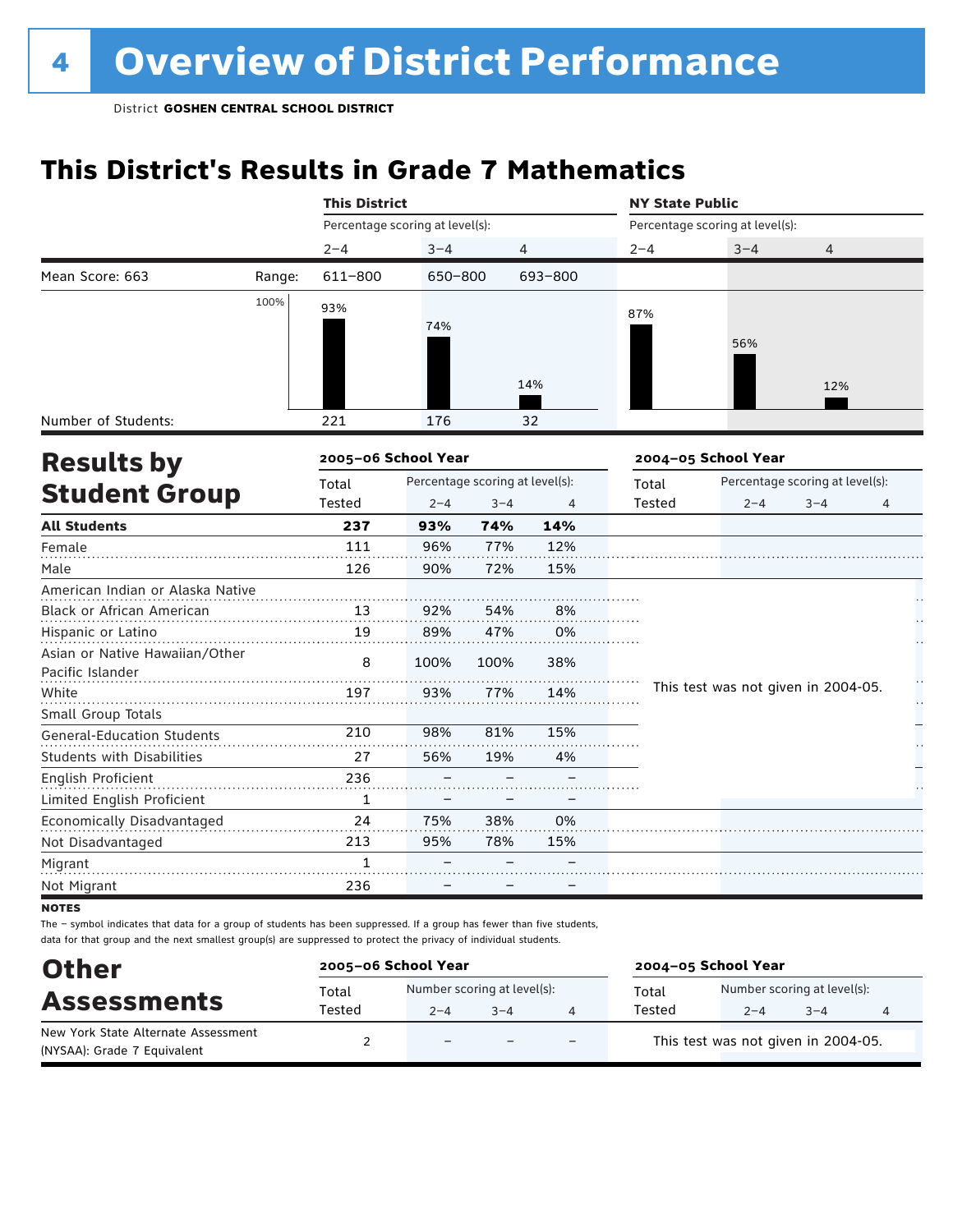## **This District's Results in Grade 8 English Language Arts**

|                                           |        | <b>This District</b>            |                                 |         |         | <b>NY State Public</b> |                                                                             |                                 |   |  |
|-------------------------------------------|--------|---------------------------------|---------------------------------|---------|---------|------------------------|-----------------------------------------------------------------------------|---------------------------------|---|--|
|                                           |        | Percentage scoring at level(s): |                                 |         |         |                        | Percentage scoring at level(s):                                             |                                 |   |  |
|                                           |        | $2 - 4$                         | $3 - 4$                         |         | 4       | $2 - 4$                | $3 - 4$                                                                     | 4                               |   |  |
| Mean Score: 665                           | Range: | $602 - 790$                     | 650-790                         |         | 715-790 |                        |                                                                             |                                 |   |  |
|                                           | 100%   | 97%                             |                                 |         |         | 91%                    |                                                                             |                                 |   |  |
|                                           |        |                                 |                                 |         |         |                        |                                                                             |                                 |   |  |
|                                           |        |                                 | 65%                             |         |         |                        | 49%                                                                         |                                 |   |  |
|                                           |        |                                 |                                 |         |         |                        |                                                                             |                                 |   |  |
|                                           |        |                                 |                                 |         | 7%      |                        |                                                                             | 5%                              |   |  |
| Number of Students:                       |        | 216                             | 146                             |         | 15      |                        |                                                                             |                                 |   |  |
|                                           |        |                                 |                                 |         |         |                        |                                                                             |                                 |   |  |
| <b>Results by</b><br><b>Student Group</b> |        | 2005-06 School Year             |                                 |         |         |                        | 2004-05 School Year                                                         |                                 |   |  |
|                                           |        | Total                           | Percentage scoring at level(s): |         |         | Total                  |                                                                             | Percentage scoring at level(s): |   |  |
|                                           |        | Tested                          | $2 - 4$                         | $3 - 4$ | 4       | Tested                 | $2 - 4$                                                                     | $3 - 4$                         | 4 |  |
| <b>All Students</b>                       |        | 223                             | 97%                             | 65%     | 7%      |                        |                                                                             |                                 |   |  |
| Female                                    |        | 121                             | 96%                             | 72%     | 7%      |                        |                                                                             |                                 |   |  |
| Male                                      |        | 102                             | 98%                             | 58%     | 6%      |                        |                                                                             |                                 |   |  |
| American Indian or Alaska Native          |        |                                 |                                 |         |         |                        |                                                                             |                                 |   |  |
| <b>Black or African American</b>          |        |                                 | 86%                             | 57%     | 0%      |                        |                                                                             |                                 |   |  |
| Hispanic or Latino                        |        | 27                              | 96%                             | 41%     | 4%      |                        | New assessments for elementary-                                             |                                 |   |  |
| Asian or Native Hawaiian/Other            |        | 5                               | 100%                            | 60%     | 20%     |                        | and middle-level English language                                           |                                 |   |  |
| Pacific Islander                          |        |                                 |                                 |         |         |                        | arts and mathematics were                                                   |                                 |   |  |
| White                                     |        | 184                             | 97%                             | 70%     | 7%      |                        | administered in 2006. Results from                                          |                                 |   |  |
| Small Group Totals                        |        |                                 |                                 |         |         |                        | these assessments cannot be directly<br>compared to results from previously |                                 |   |  |
| <b>General-Education Students</b>         |        | 203                             | 99%                             | 70%     | 7%      |                        | administered assessments.                                                   |                                 |   |  |
| <b>Students with Disabilities</b>         |        | 20                              | 75%                             | 20%     | 0%      |                        |                                                                             |                                 |   |  |
| <b>English Proficient</b>                 |        | 223                             | 97%                             | 65%     | 7%      |                        |                                                                             |                                 |   |  |
| Limited English Proficient                |        |                                 |                                 |         |         |                        |                                                                             |                                 |   |  |
| Economically Disadvantaged                |        | 25                              | 84%                             | 40%     | 0%      |                        |                                                                             |                                 |   |  |
| Not Disadvantaged                         |        | 198                             | 98%                             | 69%     | 8%      |                        |                                                                             |                                 |   |  |
| Migrant                                   |        | 3                               |                                 |         |         |                        |                                                                             |                                 |   |  |
| Not Migrant                               |        | 220                             |                                 |         |         |                        |                                                                             |                                 |   |  |

**NOTES** 

The – symbol indicates that data for a group of students has been suppressed. If a group has fewer than five students, data for that group and the next smallest group(s) are suppressed to protect the privacy of individual students.

| <b>Other</b>                                                                                         | 2005-06 School Year |                          |                                        | 2004-05 School Year |         |                                        |   |  |
|------------------------------------------------------------------------------------------------------|---------------------|--------------------------|----------------------------------------|---------------------|---------|----------------------------------------|---|--|
| <b>Assessments</b>                                                                                   | Total<br>Tested     | $2 - 4$                  | Number scoring at level(s):<br>$3 - 4$ | Total<br>Tested     | $2 - 4$ | Number scoring at level(s):<br>$3 - 4$ | 4 |  |
| New York State Alternate Assessment<br>(NYSAA): Grade 8 Equivalent                                   |                     | $\overline{\phantom{0}}$ |                                        | 6                   | 6       | 5                                      |   |  |
| New York State English as a Second<br>Language Achievement Test (NYSESLAT) <sup>+</sup> :<br>Grade 8 |                     |                          |                                        |                     |         |                                        |   |  |

† Results in this report are shown for students who took the NYSESLAT in lieu of the New York State Testing Program assessment for accountability purposes.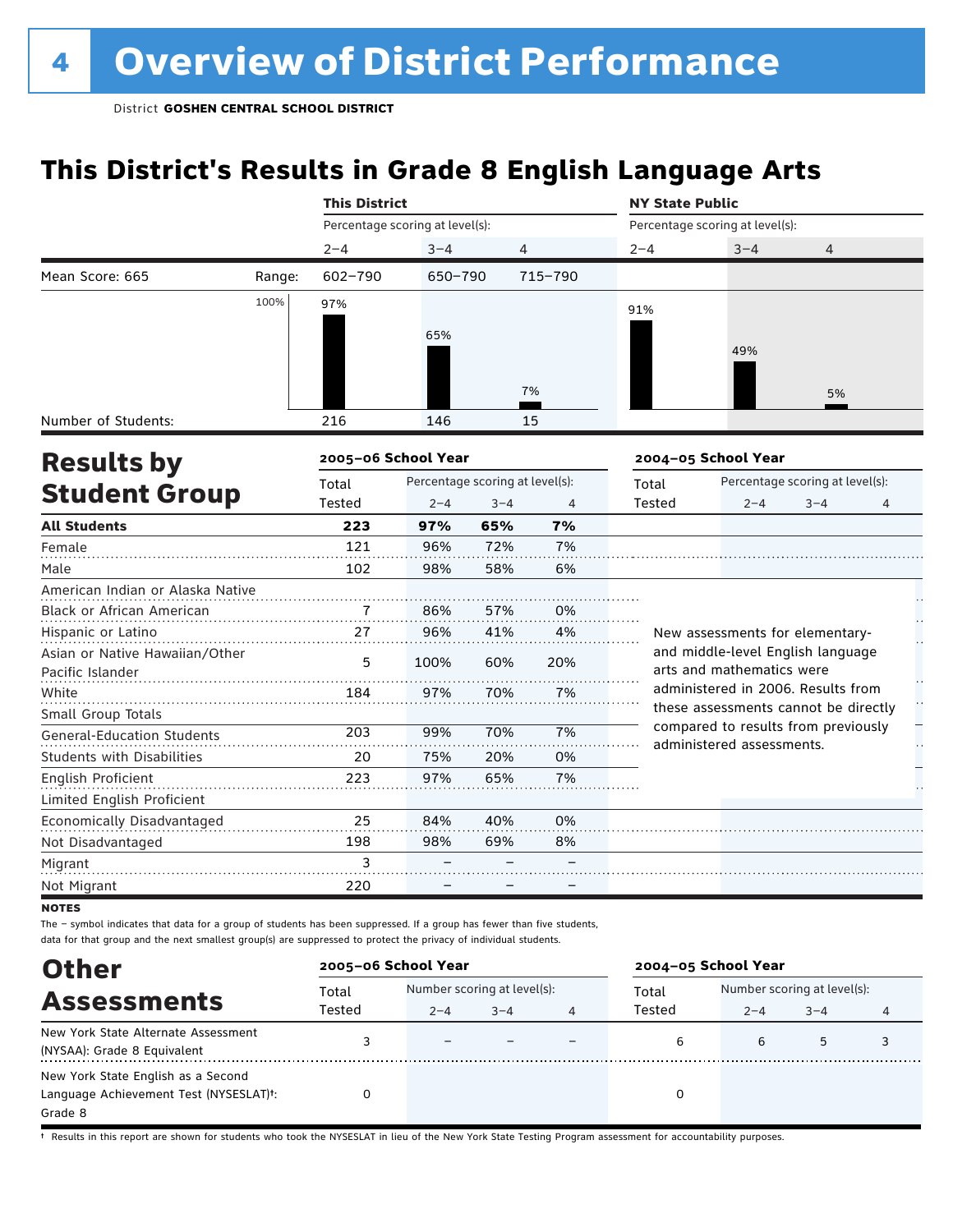## **This District's Results in Grade 8 Mathematics**

|                                   |        | <b>This District</b>            |         |                                 |             | <b>NY State Public</b> |                                                                 |                                 |   |  |
|-----------------------------------|--------|---------------------------------|---------|---------------------------------|-------------|------------------------|-----------------------------------------------------------------|---------------------------------|---|--|
|                                   |        | Percentage scoring at level(s): |         |                                 |             |                        | Percentage scoring at level(s):                                 |                                 |   |  |
|                                   |        | $2 - 4$                         | $3 - 4$ |                                 | 4           | $2 - 4$                | $3 - 4$                                                         | 4                               |   |  |
| Mean Score: 676                   | Range: | $616 - 775$                     | 650-775 |                                 | $701 - 775$ |                        |                                                                 |                                 |   |  |
|                                   | 100%   | 94%                             |         |                                 |             |                        |                                                                 |                                 |   |  |
|                                   |        |                                 | 81%     |                                 |             | 85%                    |                                                                 |                                 |   |  |
|                                   |        |                                 |         |                                 |             |                        | 54%                                                             |                                 |   |  |
|                                   |        |                                 |         |                                 | 23%         |                        |                                                                 |                                 |   |  |
|                                   |        |                                 |         |                                 |             |                        |                                                                 | 10%                             |   |  |
| Number of Students:               |        | 214                             | 184     |                                 | 52          |                        |                                                                 |                                 |   |  |
|                                   |        |                                 |         |                                 |             |                        |                                                                 |                                 |   |  |
| <b>Results by</b>                 |        | 2005-06 School Year             |         |                                 |             |                        | 2004-05 School Year                                             |                                 |   |  |
| <b>Student Group</b>              |        | Total                           |         | Percentage scoring at level(s): |             | Total                  |                                                                 | Percentage scoring at level(s): |   |  |
|                                   |        | Tested                          | $2 - 4$ | $3 - 4$                         | 4           | Tested                 | $2 - 4$                                                         | $3 - 4$                         | 4 |  |
| <b>All Students</b>               |        | 227                             | 94%     | 81%                             | 23%         |                        |                                                                 |                                 |   |  |
| Female                            |        | 120                             | 94%     | 82%                             | 27%         |                        |                                                                 |                                 |   |  |
| Male                              |        | 107                             | 94%     | 80%                             | 19%         |                        |                                                                 |                                 |   |  |
| American Indian or Alaska Native  |        |                                 |         |                                 |             |                        |                                                                 |                                 |   |  |
| Black or African American         |        | 7                               | 71%     | 57%                             | 29%         |                        |                                                                 |                                 |   |  |
| Hispanic or Latino                |        | 27                              | 89%     | 63%                             | 4%          |                        | New assessments for elementary-                                 |                                 |   |  |
| Asian or Native Hawaiian/Other    |        | 5                               | 100%    | 100%                            | 60%         |                        | and middle-level English language                               |                                 |   |  |
| Pacific Islander                  |        |                                 |         |                                 |             |                        | arts and mathematics were<br>administered in 2006. Results from |                                 |   |  |
| White                             |        | 188                             | 96%     | 84%                             | 24%         |                        | these assessments cannot be directly                            |                                 | H |  |
| Small Group Totals                |        |                                 |         |                                 |             |                        | compared to results from previously                             |                                 |   |  |
| <b>General-Education Students</b> |        | 206                             | 98%     | 85%                             | 25%         |                        | administered assessments.                                       |                                 |   |  |
| <b>Students with Disabilities</b> |        | 21                              | 62%     | 38%                             | 0%          |                        |                                                                 |                                 |   |  |
| English Proficient                |        | 227                             | 94%     | 81%                             | 23%         |                        |                                                                 |                                 |   |  |
| Limited English Proficient        |        |                                 |         |                                 |             |                        |                                                                 |                                 |   |  |
| Economically Disadvantaged        |        | 25                              | 80%     | 48%                             | 8%          |                        |                                                                 |                                 |   |  |
| Not Disadvantaged                 |        | 202                             | 96%     | 85%                             | 25%         |                        |                                                                 |                                 |   |  |
| Migrant                           |        | 3                               |         |                                 |             |                        |                                                                 |                                 |   |  |
| Not Migrant                       |        | 224                             |         |                                 |             |                        |                                                                 |                                 |   |  |

**NOTES** 

| <b>Other</b>                                                       |                 | 2005-06 School Year                    |         | 2004-05 School Year      |                 |         |                                        |  |
|--------------------------------------------------------------------|-----------------|----------------------------------------|---------|--------------------------|-----------------|---------|----------------------------------------|--|
| <b>Assessments</b>                                                 | Total<br>Tested | Number scoring at level(s):<br>$2 - 4$ | $3 - 4$ |                          | Total<br>Tested | $2 - 4$ | Number scoring at level(s):<br>$3 - 4$ |  |
| New York State Alternate Assessment<br>(NYSAA): Grade 8 Equivalent |                 | $\equiv$                               |         | $\overline{\phantom{0}}$ | $\sim$          |         |                                        |  |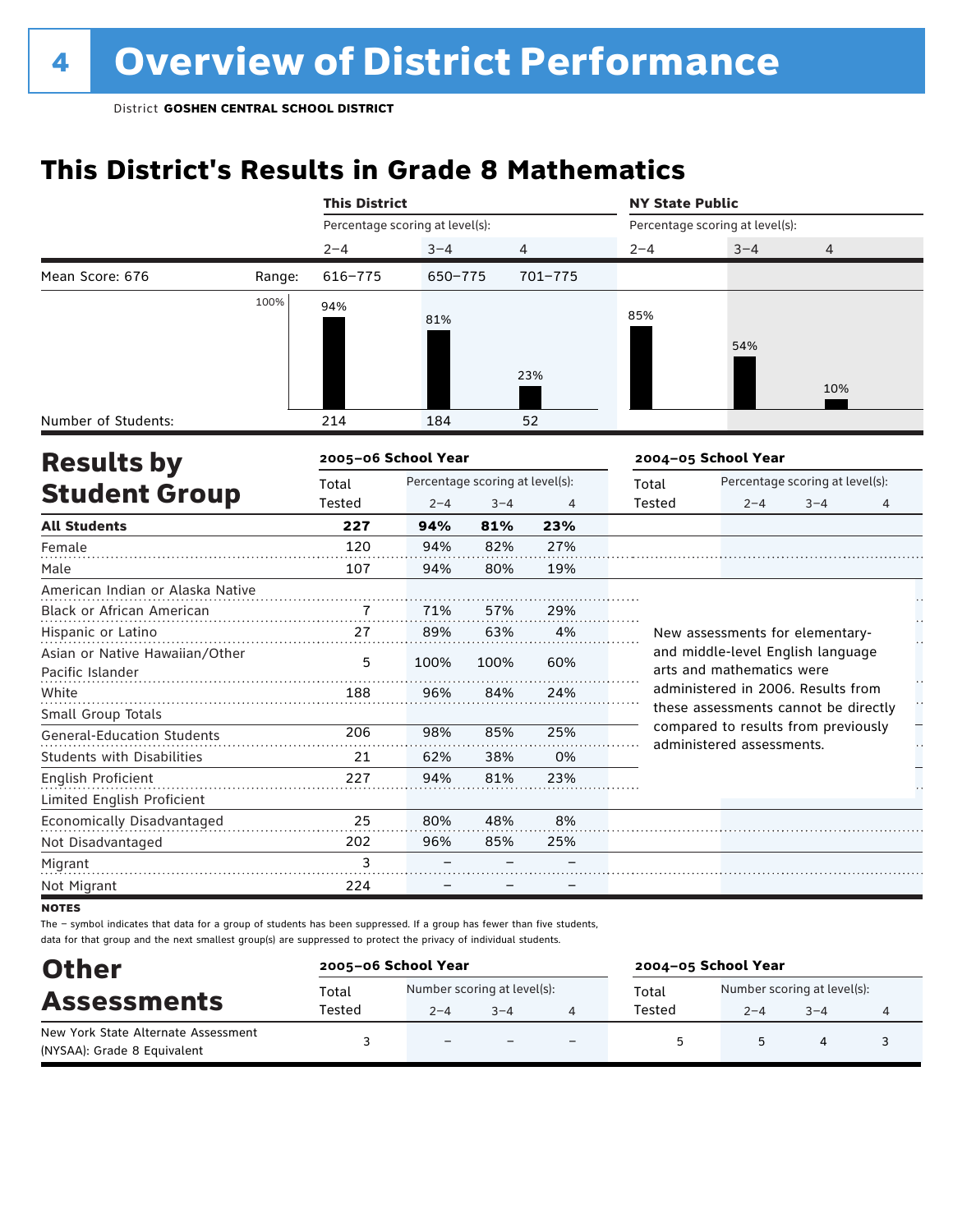## **This District's Results in Grade 8 Science**

|                                                    |        | <b>This District</b>            |                                 |                |            | <b>NY State Public</b>          |                     |                                 |         |
|----------------------------------------------------|--------|---------------------------------|---------------------------------|----------------|------------|---------------------------------|---------------------|---------------------------------|---------|
|                                                    |        | Percentage scoring at level(s): |                                 |                |            | Percentage scoring at level(s): |                     |                                 |         |
|                                                    |        | $2 - 4$                         | $3 - 4$                         | $\overline{4}$ |            | $2 - 4$                         | $3 - 4$             | 4                               |         |
| Mean Score: 77                                     | Range: | $44 - 100$                      | $65 - 100$                      |                | $85 - 100$ |                                 |                     |                                 |         |
|                                                    | 100%   | 99% 98%                         | 84% 90%                         |                | 54%<br>35% | 91% 91%                         | 64% 68%             |                                 |         |
| $\blacksquare$ 2005-06<br>$2004 - 05$              |        |                                 |                                 |                |            |                                 |                     |                                 | 18% 25% |
| Number of Students:                                |        | 177 238                         | 151 218                         |                | 63 132     |                                 |                     |                                 |         |
| <b>Results by</b>                                  |        | 2005-06 School Year             |                                 |                |            |                                 | 2004-05 School Year |                                 |         |
|                                                    |        | Total                           | Percentage scoring at level(s): |                |            | Total                           |                     | Percentage scoring at level(s): |         |
| <b>Student Group</b>                               |        | Tested                          | $2 - 4$                         | $3 - 4$        | 4          | Tested                          | $2 - 4$             | $3 - 4$                         | 4       |
| <b>All Students</b>                                |        | 179                             | 99%                             | 84%            | 35%        | 243                             | 98%                 | 90%                             | 54%     |
| Female                                             |        | 91                              | 99%                             | 86%            | 33%        | 119                             | 97%                 | 87%                             | 47%     |
| Male                                               |        | 88                              | 99%                             | 83%            | 38%        | 124                             | 98%                 | 92%                             | 61%     |
| American Indian or Alaska Native                   |        |                                 |                                 |                |            |                                 |                     |                                 |         |
| Black or African American                          |        | 6                               |                                 |                |            | 15                              |                     |                                 |         |
| Hispanic or Latino                                 |        | 24                              | 100%                            | 67%            | 4%         | 15                              | 93%                 | 80%                             | 33%     |
| Asian or Native Hawaiian/Other<br>Pacific Islander |        | $\overline{2}$                  |                                 |                |            | $\overline{2}$                  |                     |                                 |         |
| White                                              |        | 147                             | 99%                             | 89%            | 41%        | 211                             | 98%                 | 91%                             | 59%     |
| Small Group Totals                                 |        | 8                               | 88%                             | 50%            | 25%        | 17                              | 100%                | 76%                             | 12%     |
| <b>General-Education Students</b>                  |        | 157                             | 100%                            | 90%            | 37%        | 224                             | 99%                 | 94%                             | 58%     |
| <b>Students with Disabilities</b>                  |        | 22                              | 91%                             | 45%            | 23%        | 19                              | 84%                 | 42%                             | 11%     |
| English Proficient                                 |        | 179                             | 99%                             | 84%            | 35%        | 243                             | 98%                 | 90%                             | 54%     |
| Limited English Proficient                         |        |                                 |                                 |                |            |                                 |                     |                                 |         |
| Economically Disadvantaged                         |        | 26                              | 96%                             | 58%            | 12%        | 11                              | 91%                 | 55%                             | 0%      |
| Not Disadvantaged                                  |        | 153                             | 99%                             | 89%            | 39%        | 232                             | 98%                 | 91%                             | 57%     |
| Migrant                                            |        | 3                               |                                 |                |            | $\overline{2}$                  |                     |                                 |         |
| Not Migrant                                        |        | 176                             |                                 |                |            | 241                             |                     |                                 |         |

**NOTES** 

| <b>Other</b>                        | 2005-06 School Year |                             |         |    | 2004-05 School Year |                             |        |   |
|-------------------------------------|---------------------|-----------------------------|---------|----|---------------------|-----------------------------|--------|---|
|                                     | Total               | Number scoring at level(s): |         |    | Total               | Number scoring at level(s): |        |   |
| <b>Assessments</b>                  | Tested              | $2 - 4$                     | $3 - 4$ | 4  | Tested              | $2 - 4$                     | $-3-4$ | 4 |
| New York State Alternate Assessment |                     | $\overline{\phantom{0}}$    |         |    |                     |                             | 5      |   |
| (NYSAA): Grade 8 Equivalent         |                     |                             |         |    |                     |                             |        |   |
| <b>Regents Science</b>              | 48                  | 48                          | 48      | 43 |                     |                             |        |   |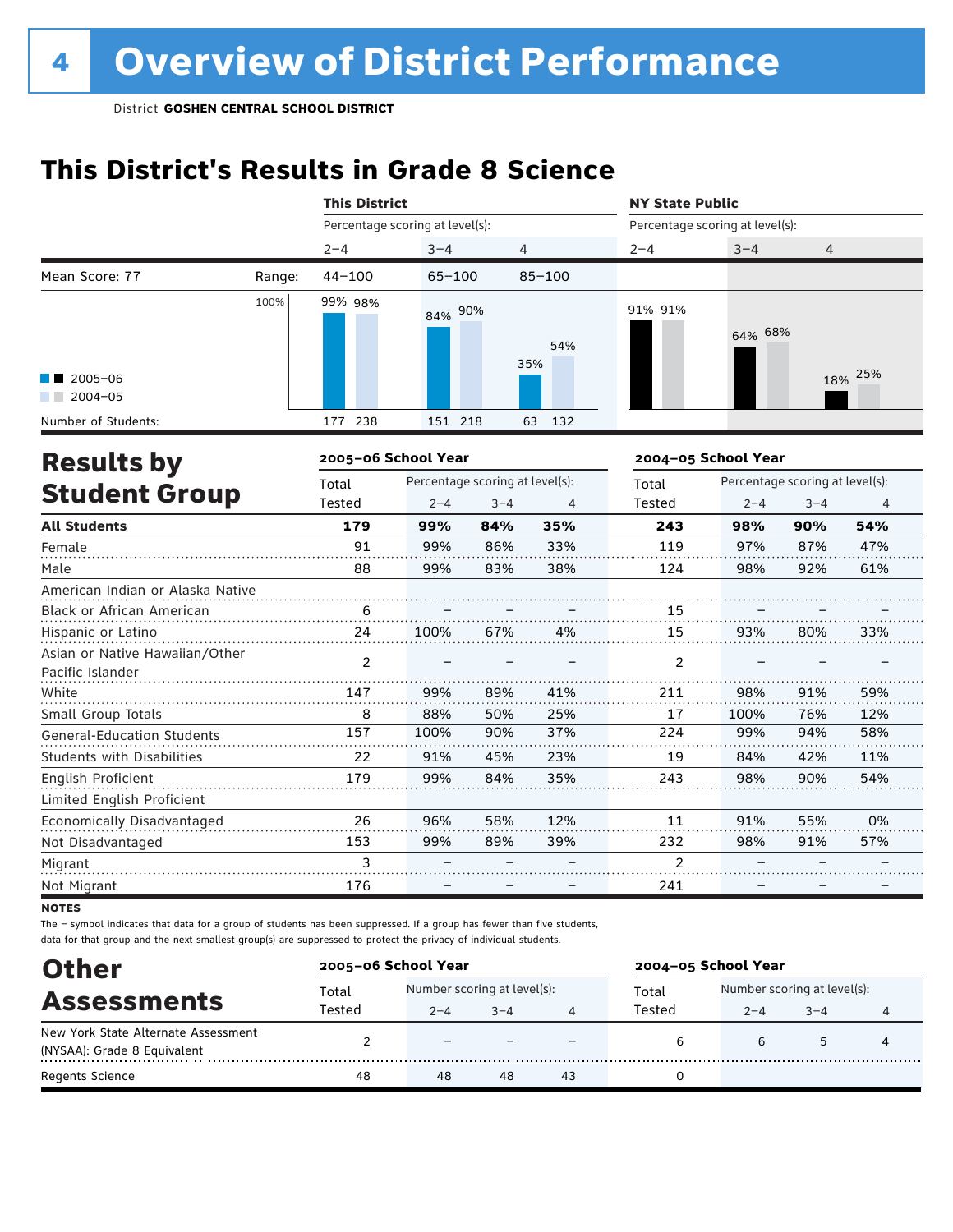## **Previous Years' Results for English Language Arts**

Standards for elementary- and middle-level English language arts and mathematics assessments administered in 1999 through 2005 are different from those for the 2006 assessments. As such, valid comparisons between 2006 data and data from previous years cannot be made.



|                  |         | Number of students scoring at each performance level: |         |         |              |            |  |
|------------------|---------|-------------------------------------------------------|---------|---------|--------------|------------|--|
| <b>Test Date</b> | Level 1 | Level 2                                               | Level 3 | Level 4 | Total Tested | Mean Score |  |
| Feb 2005         |         |                                                       | 102     |         | 195          | 673        |  |
| Feb 2004         |         |                                                       | 119     |         | 243          | 657        |  |
| Feb 2003         |         |                                                       | 105     |         |              | 663        |  |



### Number of students scoring at each performance level:

| <b>Test Date</b> | Level 1 | Level 2 | Level 3 | Level 4 | <b>Total Tested</b> | Mean Score |  |
|------------------|---------|---------|---------|---------|---------------------|------------|--|
| Jan 2005         |         | 104     | 116     | 26      | 254                 | 702        |  |
| Jan 2004         |         | 88      | 104     |         |                     | 703        |  |
| Jan 2003         |         | 106     | 98      | 24      | 242                 | 699        |  |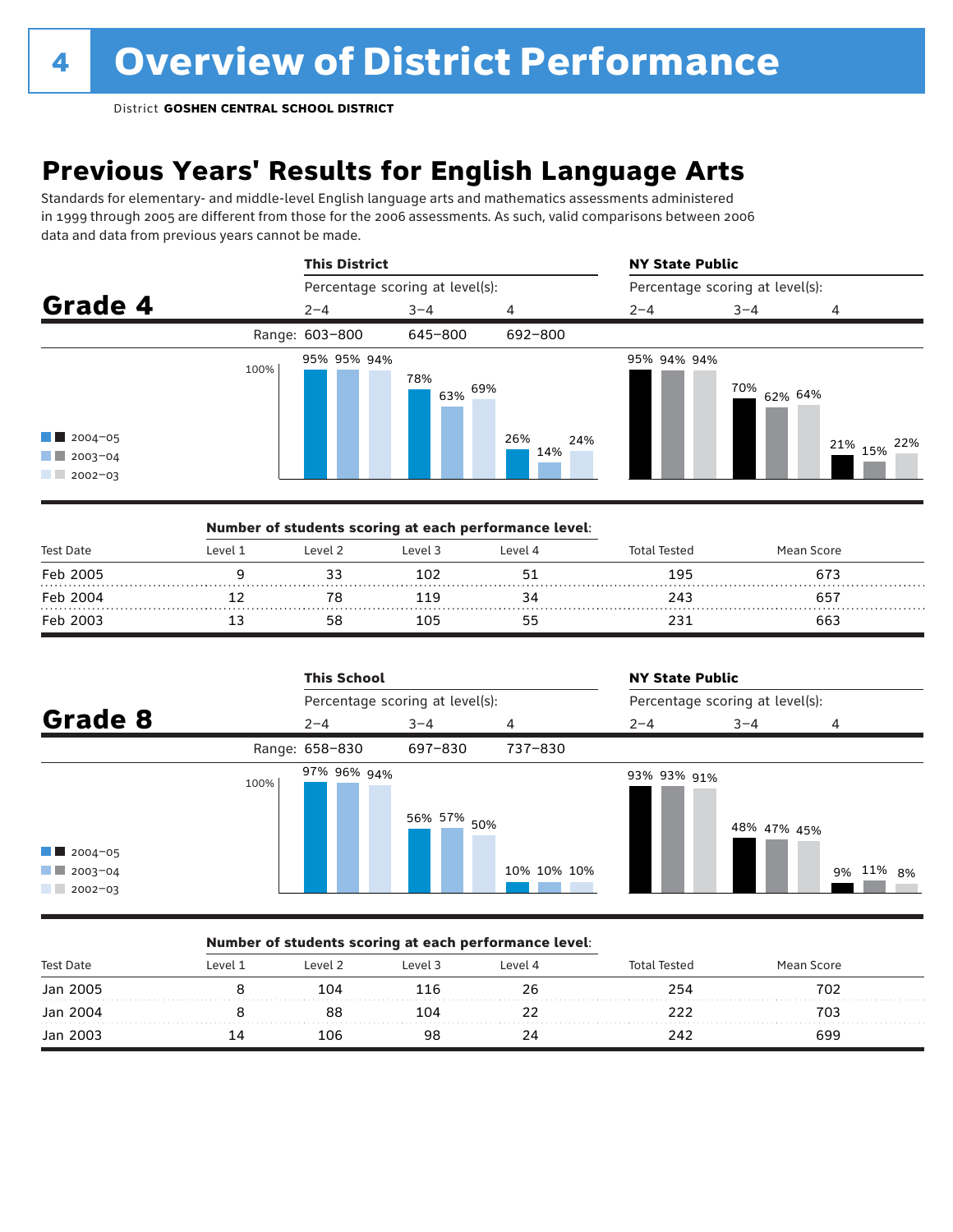## **Previous Years' Results for Mathematics**

Standards for elementary- and middle-level English language arts and mathematics assessments administered in 1999 through 2005 are different from those for the 2006 assessments. As such, valid comparisons between 2006 data and data from previous years cannot be made.



|                  |         |         | Number of students scoring at each performance level: |         |                     |            |  |
|------------------|---------|---------|-------------------------------------------------------|---------|---------------------|------------|--|
| <b>Test Date</b> | Level 1 | Level 2 | Level 3                                               | Level 4 | <b>Total Tested</b> | Mean Score |  |
| May 2005         |         |         |                                                       | 75      | 192                 | 667        |  |
| May 2004         |         |         | 141                                                   | 56      | 247                 | 657        |  |
| May 2003         |         |         |                                                       |         |                     | 660        |  |

|                                                                 |      | <b>This School</b> |                                 |             | <b>NY State Public</b> |                                 |              |  |
|-----------------------------------------------------------------|------|--------------------|---------------------------------|-------------|------------------------|---------------------------------|--------------|--|
|                                                                 |      |                    | Percentage scoring at level(s): |             |                        | Percentage scoring at level(s): |              |  |
| Grade 8                                                         |      | $2 - 4$            | $3 - 4$                         | 4           | $2 - 4$                | $3 - 4$                         | 4            |  |
|                                                                 |      | Range: 681-882     | 716-882                         | 760-882     |                        |                                 |              |  |
| $\blacksquare$ 2004-05<br>$\blacksquare$ 2003-04<br>$2002 - 03$ | 100% | 95% 92% 90%        | <sup>79%</sup> 74%<br>64%       | 15% 16% 10% | 87% 86% <sub>83%</sub> | 55% 58% 51%                     | 9% 13%<br>9% |  |

### Number of students scoring at each performance level:

| <b>Test Date</b> | evel 1 | Level 2 | Level 3 | Level 4 | <b>Total Tested</b> | Mean Score |  |
|------------------|--------|---------|---------|---------|---------------------|------------|--|
| May 2005         |        |         | 159     | 39      | つらつ                 |            |  |
| May 2004         |        | 40      | 20 ا    |         |                     | 730        |  |
| May 2003         | . .    |         |         | 25      | 242                 |            |  |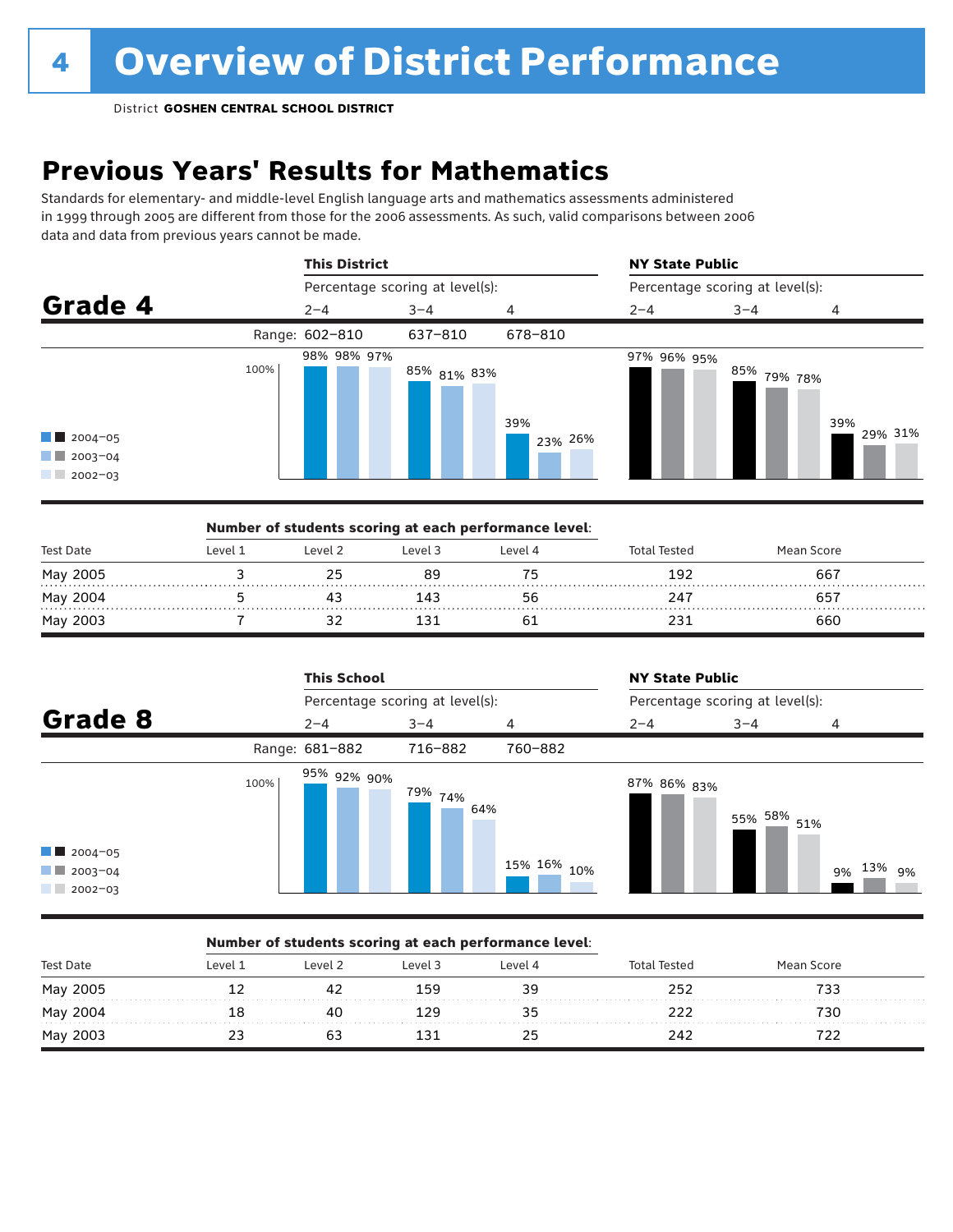## **This District's Total Cohort Results in Secondary-Level English after Four Years of Instruction**



| <b>Results by</b>                                  | 2002 Cohort*   |         |                                 |     | 2001 Cohort* |         |                                 |     |
|----------------------------------------------------|----------------|---------|---------------------------------|-----|--------------|---------|---------------------------------|-----|
|                                                    | Number         |         | Percentage scoring at level(s): |     | Number       |         | Percentage scoring at level(s): |     |
| <b>Student Group</b>                               | of Students    | $2 - 4$ | $3 - 4$                         | 4   | of Students  | $2 - 4$ | $3 - 4$                         | 4   |
| <b>All Students</b>                                | 220            | 91%     | 85%                             | 44% | 217          | 84%     | 80%                             | 43% |
| Female                                             | 110            | 95%     | 87%                             | 48% | 120          | 85%     | 82%                             | 43% |
| Male                                               | 110            | 88%     | 84%                             | 39% | 97           | 82%     | 77%                             | 43% |
| American Indian or Alaska Native                   |                |         |                                 |     |              |         |                                 |     |
| <b>Black or African American</b>                   | 17             | 82%     | 65%                             | 29% | 6            | 83%     | 83%                             | 0%  |
| Hispanic or Latino                                 | 24             | 63%     | 54%                             | 21% | 8            | 75%     | 63%                             | 0%  |
| Asian or Native Hawaiian/Other<br>Pacific Islander | 5              | 100%    | 100%                            | 60% | 5            |         |                                 |     |
| White                                              | 174            | 96%     | 91%                             | 48% | 197          | 85%     | 81%                             | 47% |
| Small Group Totals                                 |                |         |                                 |     | 6            | 67%     | 67%                             | 17% |
| <b>General-Education Students</b>                  | 208            | 94%     | 89%                             | 46% | 193          | 90%     | 87%                             | 48% |
| <b>Students with Disabilities</b>                  | 12             | 42%     | 25%                             | 8%  | 24           | 33%     | 21%                             | 0%  |
| <b>English Proficient</b>                          | 218            |         |                                 |     | 217          | 84%     | 80%                             | 43% |
| Limited English Proficient                         | 2              |         |                                 |     |              |         |                                 |     |
| Economically Disadvantaged                         |                |         |                                 |     |              |         |                                 |     |
| Not Disadvantaged                                  | 220            | 91%     | 85%                             | 44% |              |         |                                 |     |
| Migrant                                            | $\mathfrak{p}$ |         |                                 |     |              |         |                                 |     |
| Not Migrant                                        | 218            |         |                                 |     |              |         |                                 |     |

**NOTES** 

The – symbol indicates that data for a group of students has been suppressed. If a group has fewer than five students, data for that group and the next smallest group(s) are suppressed to protect the privacy of individual students.

| <b>Other</b>                                                           | 2002 Cohort*          |         |                                        | 2001 Cohort*          |         |                                        |  |  |
|------------------------------------------------------------------------|-----------------------|---------|----------------------------------------|-----------------------|---------|----------------------------------------|--|--|
| <b>Assessments</b>                                                     | Number<br>of Students | $2 - 4$ | Number scoring at level(s):<br>$3 - 4$ | Number<br>of Students | $2 - 4$ | Number scoring at level(s):<br>$3 - 4$ |  |  |
| New York State Alternate Assessment<br>(NYSAA): High School Equivalent |                       |         |                                        |                       |         | $\overline{\phantom{0}}$               |  |  |

A total cohort consists of all students who first entered Grade 9 in a particular year, and all ungraded students with disabilities who reached their seventeenth birthday in that year, and were enrolled in the school/district for five months. Students are excluded from the cohort if they transferred to another school district, nonpublic school, or criminal justice facility, or left the U.S. and its territories or died before the report date. Statewide total cohort also includes students who were enrolled for fewer than five months.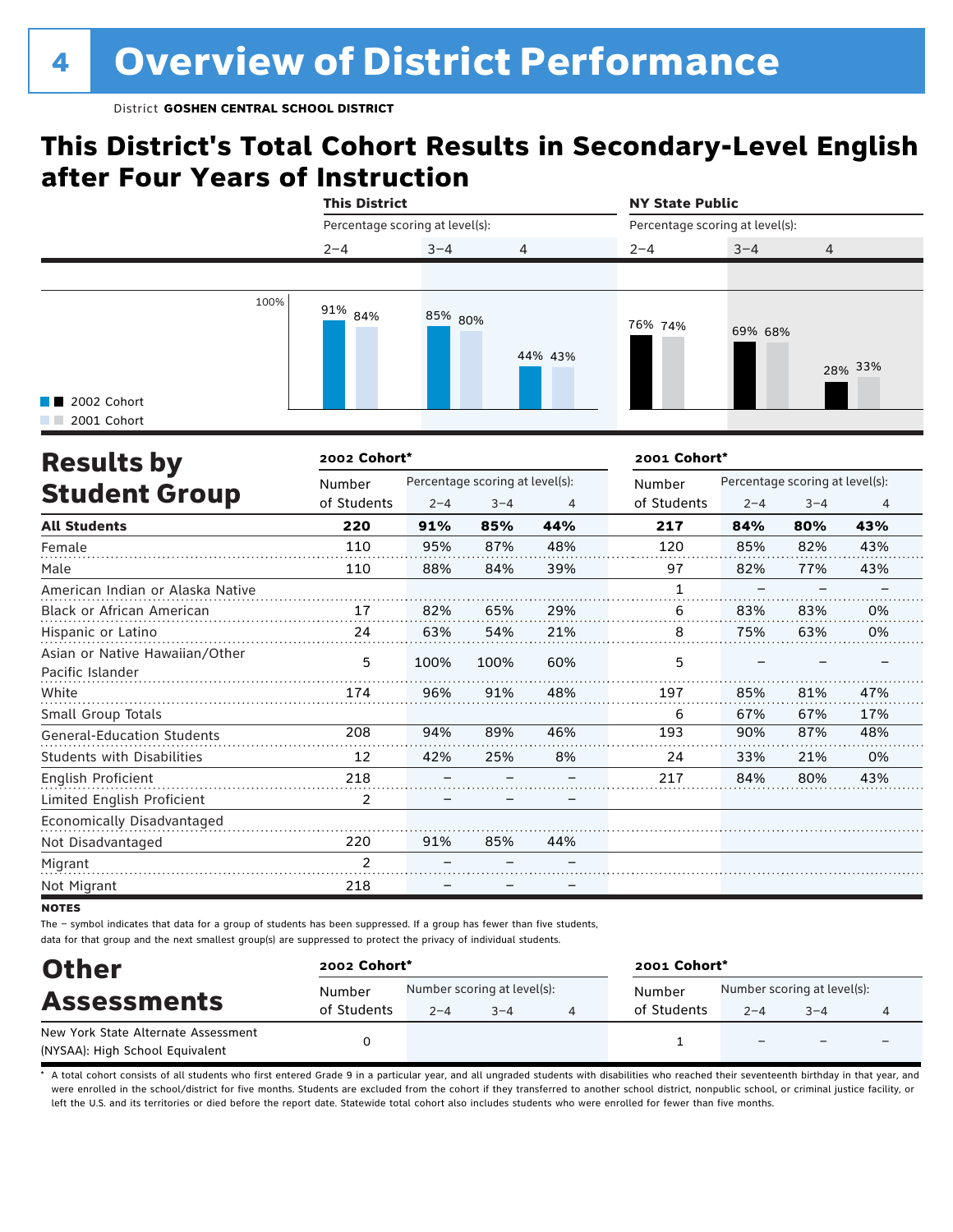### **This District's Total Cohort Results in Secondary-Level Mathematics after Four Years of Instruction**

|                            |      | <b>This District</b>            |         |                | <b>NY State Public</b><br>Percentage scoring at level(s): |         |                |  |
|----------------------------|------|---------------------------------|---------|----------------|-----------------------------------------------------------|---------|----------------|--|
|                            |      | Percentage scoring at level(s): |         |                |                                                           |         |                |  |
|                            |      | $2 - 4$                         | $3 - 4$ | $\overline{4}$ | $2 - 4$                                                   | $3 - 4$ | $\overline{4}$ |  |
|                            |      |                                 |         |                |                                                           |         |                |  |
| 2002 Cohort<br>2001 Cohort | 100% | $91\%$ 83%                      | 87% 81% | 39%<br>28%     | 78% 75%                                                   | 71% 67% | 23% 21%        |  |

| <b>Results by</b>                                  | 2002 Cohort*   |         |                                 |     | 2001 Cohort* |         |                                 |                |  |
|----------------------------------------------------|----------------|---------|---------------------------------|-----|--------------|---------|---------------------------------|----------------|--|
|                                                    | Number         |         | Percentage scoring at level(s): |     | Number       |         | Percentage scoring at level(s): |                |  |
| <b>Student Group</b>                               | of Students    | $2 - 4$ | $3 - 4$                         | 4   | of Students  | $2 - 4$ | $3 - 4$                         | $\overline{4}$ |  |
| <b>All Students</b>                                | 220            | 91%     | 87%                             | 39% | 217          | 83%     | 81%                             | 28%            |  |
| Female                                             | 110            | 93%     | 88%                             | 40% | 120          | 83%     | 81%                             | 28%            |  |
| Male                                               | 110            | 90%     | 86%                             | 37% | 97           | 82%     | 81%                             | 29%            |  |
| American Indian or Alaska Native                   |                |         |                                 |     | 1            |         |                                 |                |  |
| Black or African American                          | 17             | 82%     | 71%                             | 18% | 6            | 83%     | 83%                             | 0%             |  |
| Hispanic or Latino                                 | 24             | 67%     | 58%                             | 13% | 8            | 88%     | 75%                             | 0%             |  |
| Asian or Native Hawaiian/Other<br>Pacific Islander | 5              | 100%    | 100%                            | 80% | 5            |         |                                 |                |  |
| White                                              | 174            | 95%     | 93%                             | 43% | 197          | 83%     | 82%                             | 30%            |  |
| Small Group Totals                                 |                |         |                                 |     | 6            | 67%     | 67%                             | 33%            |  |
| <b>General-Education Students</b>                  | 208            | 94%     | 90%                             | 40% | 193          | 89%     | 88%                             | 32%            |  |
| <b>Students with Disabilities</b>                  | 12             | 50%     | 42%                             | 17% | 24           | 33%     | 29%                             | 0%             |  |
| English Proficient                                 | 218            |         |                                 |     | 217          | 83%     | 81%                             | 28%            |  |
| Limited English Proficient                         | 2              |         |                                 |     |              |         |                                 |                |  |
| Economically Disadvantaged                         |                |         |                                 |     |              |         |                                 |                |  |
| Not Disadvantaged                                  | 220            | 91%     | 87%                             | 39% |              |         |                                 |                |  |
| Migrant                                            | $\mathfrak{p}$ |         |                                 |     |              |         |                                 |                |  |
| Not Migrant                                        | 218            |         |                                 |     |              |         |                                 |                |  |

**NOTES** 

The – symbol indicates that data for a group of students has been suppressed. If a group has fewer than five students, data for that group and the next smallest group(s) are suppressed to protect the privacy of individual students.

| <b>Other</b>                        | 2002 Cohort* |                             |         |   | 2001 Cohort* |                             |         |  |  |
|-------------------------------------|--------------|-----------------------------|---------|---|--------------|-----------------------------|---------|--|--|
|                                     | Number       | Number scoring at level(s): |         |   | Number       | Number scoring at level(s): |         |  |  |
| <b>Assessments</b>                  | of Students  | $2 - 4$                     | $3 - 4$ | 4 | of Students  | $2 - 4$                     | $3 - 4$ |  |  |
| New York State Alternate Assessment |              |                             |         |   |              |                             |         |  |  |
| (NYSAA): High School Equivalent     |              |                             |         |   |              |                             |         |  |  |

A total cohort consists of all students who first entered Grade 9 in a particular year, and all ungraded students with disabilities who reached their seventeenth birthday in that year, and were enrolled in the school/district for five months. Students are excluded from the cohort if they transferred to another school district, nonpublic school, or criminal justice facility, or left the U.S. and its territories or died before the report date. Statewide total cohort also includes students who were enrolled for fewer than five months.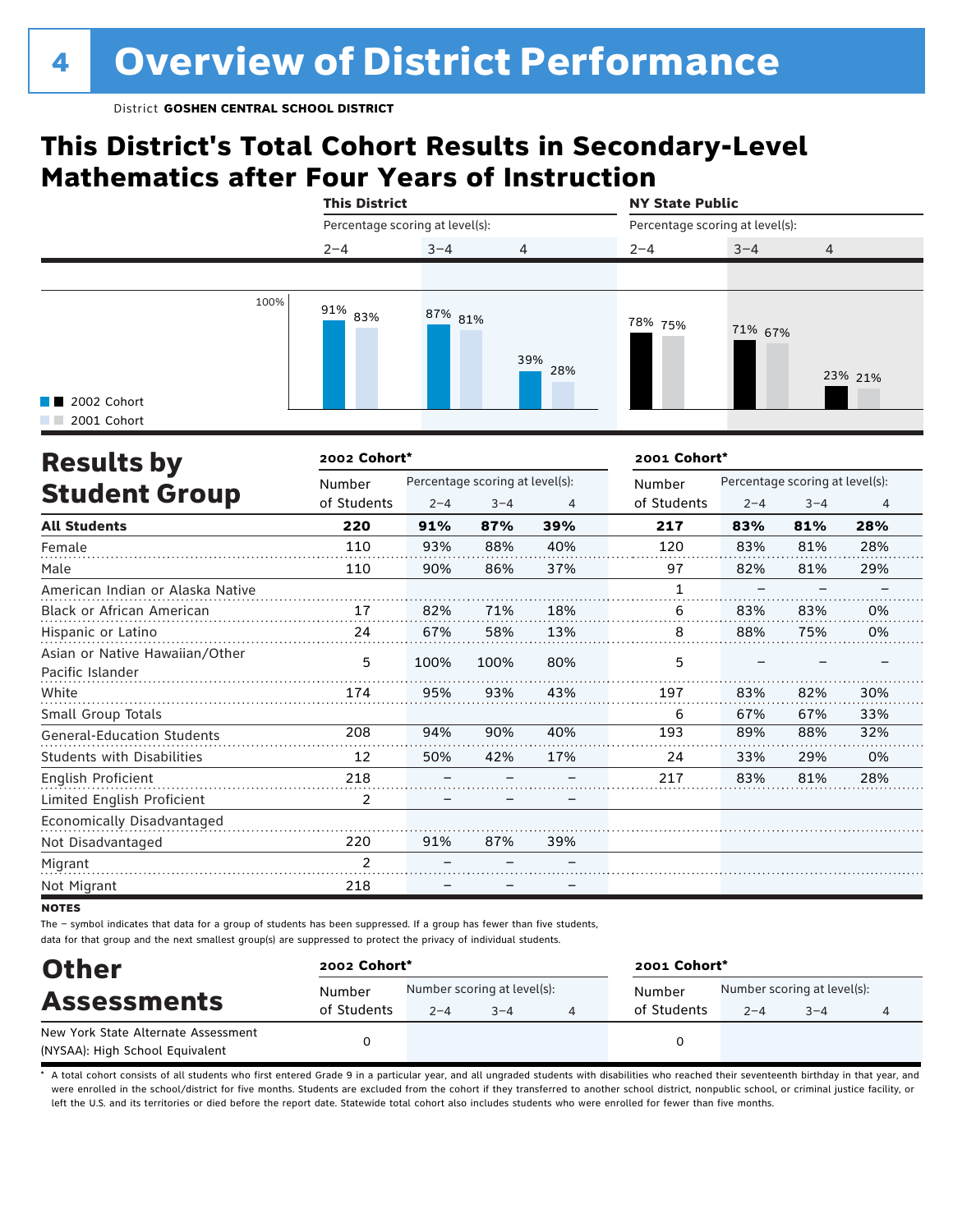### Graduation Rate and Other Outcomes for Total Cohort

Students are included in the State total cohort based on the year they entered Grade 9 or, if ungraded, the school year in which they reached their seventeenth birthday. Students are included in the cohort of the school where they were last enrolled if they were enrolled for a minimum of five months. Students were counted as graduates if they earned a local or a Regents diploma.

### Total Cohort Outcomes after Four Years of School

Percentage of students who:

0% 2% 0% 3% 10% 11% 3% 5%



2002 Cohort 2001 Cohort

|                                   | <b>Cohort</b> | <b>Number</b><br>of Students | <b>Graduated</b>         | <b>Earned an</b><br><b>IEP Diploma</b> | <b>Transferred</b><br>to GED | <b>Were Still</b><br><b>Enrolled</b> | <b>Dropped</b><br>Out |
|-----------------------------------|---------------|------------------------------|--------------------------|----------------------------------------|------------------------------|--------------------------------------|-----------------------|
| <b>All Students</b>               | 2002          | 220                          | 87%                      | 0%                                     | 0%                           | 10%                                  | 3%                    |
|                                   | 2001          | 217                          | 79%                      | 2%                                     | 3%                           | 11%                                  | 5%                    |
| Female                            | 2002          | 110                          | 87%                      | 0%                                     | 0%                           | 9%                                   | 4%                    |
|                                   | 2001          | 120                          | 83%                      | 2%                                     | 3%                           | 8%                                   | 4%                    |
| Male                              | 2002          | 110                          | 87%                      | 0%                                     | 1%                           | 10%                                  | 2%                    |
|                                   | 2001          | 97                           | 74%                      | 3%                                     | 3%                           | 13%                                  | 6%                    |
| American Indian                   | 2002          | $\Omega$                     | N/A                      | N/A                                    | N/A                          | N/A                                  | N/A                   |
| or Alaska Native                  | 2001          | 1                            |                          |                                        |                              |                                      |                       |
| Black or                          | 2002          | 17                           | 88%                      | 0%                                     | 0%                           | 6%                                   | 6%                    |
| African American                  | 2001          | 6                            | 83%                      | 17%                                    | $0\%$                        | 0%                                   | 0%                    |
| Hispanic or Latino                | 2002          | 24                           | 58%                      | 0%                                     | 4%                           | 25%                                  | 13%                   |
|                                   | 2001          | 8                            | 50%                      | $0\%$                                  | $0\%$                        | 25%                                  | 25%                   |
| Asian or Native                   | 2002          | 5                            | 100%                     | 0%                                     | 0%                           | 0%                                   | 0%                    |
| Hawaiian/Other Pacific Islander   | 2001          | 5                            | $\equiv$                 |                                        |                              |                                      |                       |
| White                             | 2002          | 174                          | 91%                      | 0%                                     | 0%                           | 8%                                   | 1%                    |
|                                   | 2001          | 197                          | 81%                      | 2%                                     | 3%                           | 10%                                  | $5\%$                 |
| Small Group Totals                |               |                              |                          |                                        |                              |                                      |                       |
|                                   | 2001          | 6                            | 67%                      | $0\%$                                  | $0\%$                        | 33%                                  | 0%                    |
| <b>General-Education Students</b> | 2002          | 208                          | 90%                      | 0%                                     | 0%                           | 7%                                   | 2%                    |
|                                   | 2001          | 193                          | 83%                      | $0\%$                                  | 3%                           | 10%                                  | 4%                    |
| <b>Students with Disabilities</b> | 2002          | 12                           | 33%                      | 0%                                     | 0%                           | 50%                                  | 17%                   |
|                                   | 2001          | 24                           | 50%                      | 21%                                    | 0%                           | 17%                                  | 13%                   |
| English Proficient                | 2002          | 218                          | $\overline{\phantom{0}}$ | $\overline{\phantom{0}}$               | $\equiv$                     | $\overline{\phantom{a}}$             | $\equiv$              |
|                                   | 2001          | 217                          | 79%                      | 2%                                     | 3%                           | 11%                                  | 5%                    |
| Limited English Proficient        | 2002          | 2                            |                          |                                        |                              |                                      |                       |
| Economically Disadvantaged        | 2002          | $\mathbf 0$                  | N/A                      | N/A                                    | N/A                          | N/A                                  | N/A                   |
| Not Disadvantaged                 | 2002          | 220                          | 87%                      | 0%                                     | 0%                           | 10%                                  | 3%                    |
| Migrant                           | 2002          | $\overline{2}$               | ÷,                       | ÷,                                     |                              | $\equiv$                             |                       |
| Not Migrant                       | 2002          | 218                          |                          |                                        |                              |                                      |                       |

#### **NOTES**

The – symbol indicates that data for a group of s tudents has been suppressed. If a group has fewer than five students,

data for that group and the next smallest group(s) are suppressed to protect the privacy of individual students.